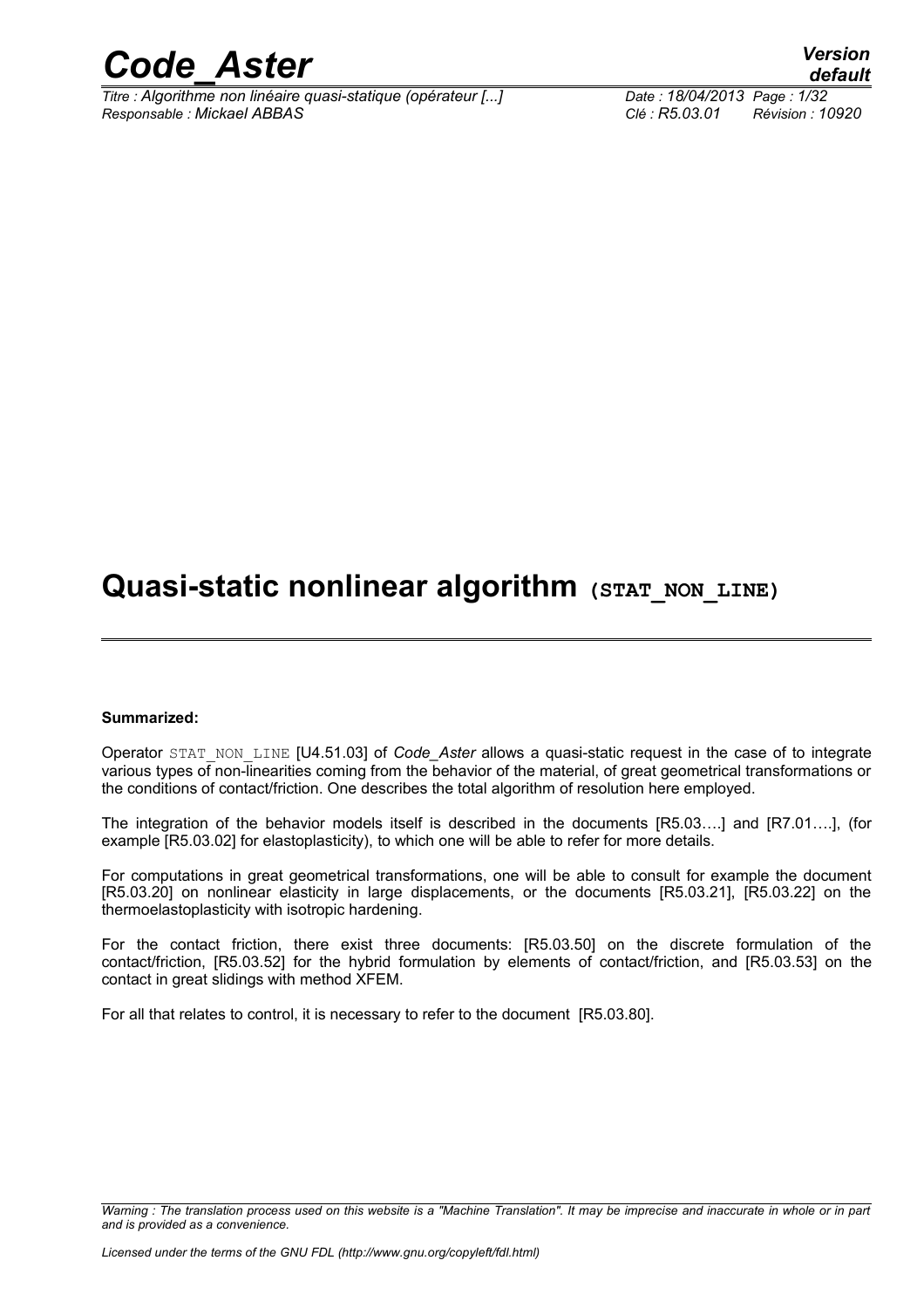## **Code\_Aster**

Titre : Algorithme non linéaire quasi-statique (opérateur [...] Responsable : Mickael ABBAS

**Version** 

### **Contents**

Warning : The translation process used on this website is a "Machine Translation". It may be imprecise and inaccurate in whole or in part and is provided as a convenience.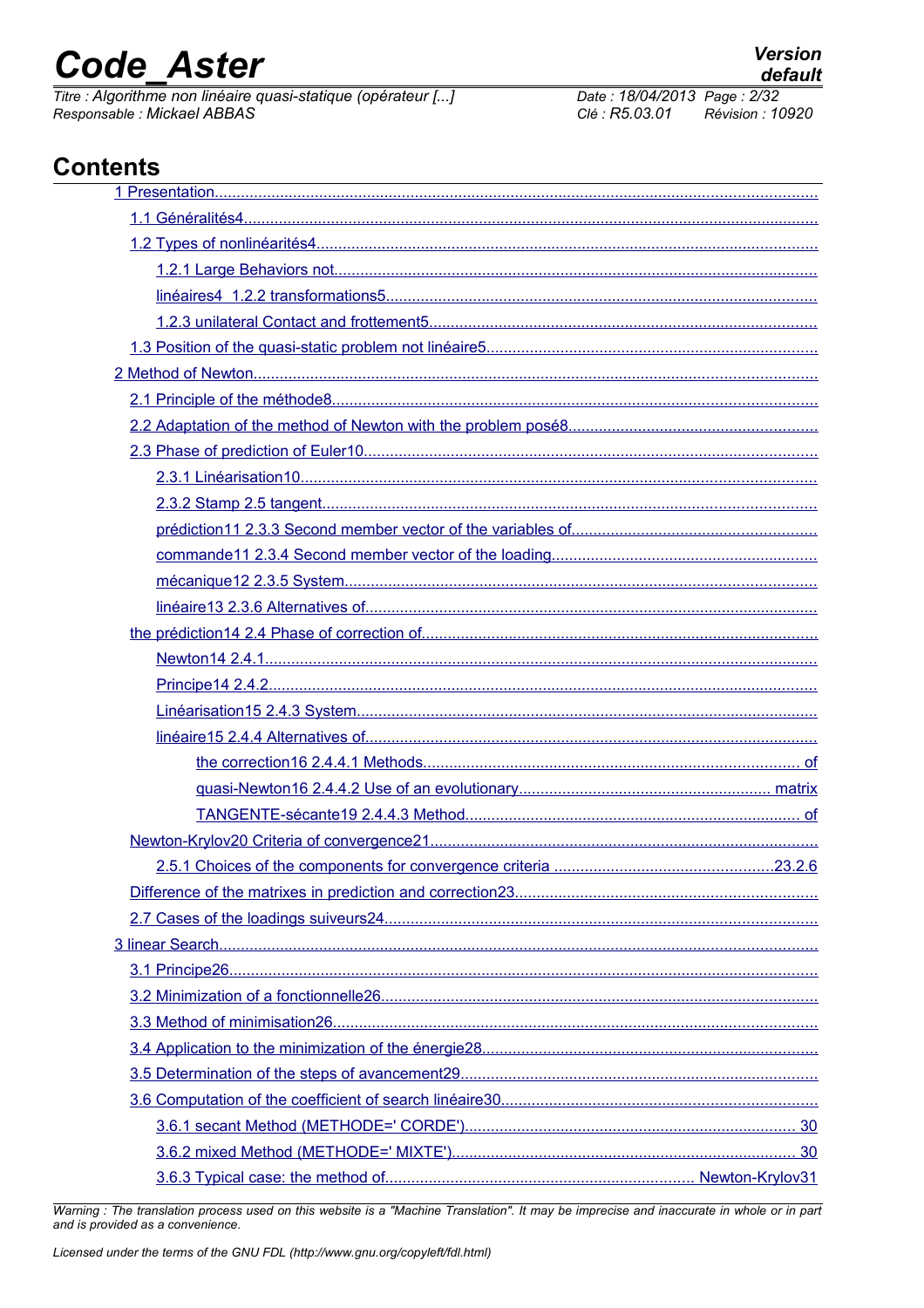*Titre : Algorithme non linéaire quasi-statique (opérateur [...] Date : 18/04/2013 Date : 18/04/2013 Page : 2014 Page : Page : A5.03.01 Responsable : Mickael ABBAS Clé : R5.03.01 Révision : 10920*

 [4 Control ...................................................................................................................................................](#page-30-2)  [5 Bibliography ..........................................................................................................................................](#page-30-1)

6 History of the versions of the document.

*Warning : The translation process used on this website is a "Machine Translation". It may be imprecise and inaccurate in whole or in part and is provided as a convenience.*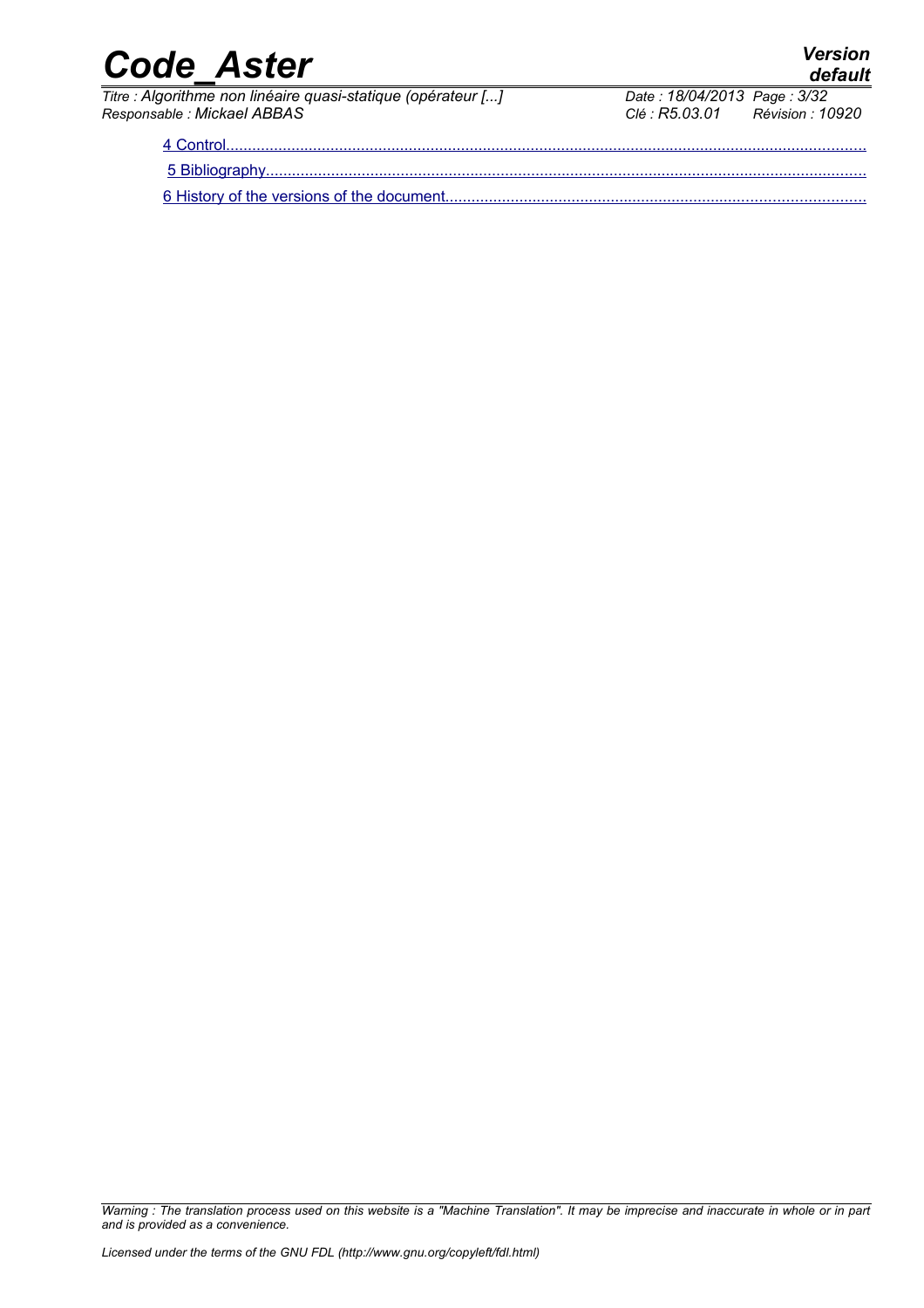*Titre : Algorithme non linéaire quasi-statique (opérateur [...] Date : 18/04/2013 Page : 4/32 Responsable : Mickael ABBAS Clé : R5.03.01 Révision : 10920*

### <span id="page-3-0"></span>**1 Presentation**

### <span id="page-3-3"></span>**1.1 General information**

STAT NON LINE is the operator of *Code\_Aster* making it possible to carry out nonlinear mechanical computations when the effects of inertia are neglected (if one wants to take into account the effects of inertia, it is necessary to use DYNA\_NON\_LINE, see [R5.05.05]).

The computation relates a priori only to the mechanical variables (displacements, stresses, local variables) by excluding any coupling with other physical phenomena (thermal,…). Consequently, the associated fields influencing the structural mechanics behavior (thermal, hydrous, metallurgical fields) are calculated as a preliminary by other operators (THER LINEAIRE [U4.33.01], THER NON LINE [U4.33.02]), even by other codes (for example CODE SATURNE for the mechanics of the fluids....).

There is an exception with regard to the modelization thermo-hydro-mechanics (modelization known as "THM") for which STAT\_NON\_LINE treats the group of the coupled problem of the equations of diffusion of the thermal, of the pressure of (of) fluid (S) and of the mechanical equilibrium [R7.01.10].

It should be noted that when one speaks about time of computation in this document, one almost always refers to a pseudo-TEMPS, which N `does not have physical meaning and which is only used to parameterize the incremental algorithm. However, time keeps a physical meaning in viscoplasticity and when the command variables depend on it.

### <span id="page-3-2"></span>**1.2 Types of nonnonlinear**

#### <span id="page-3-1"></span>**1.2.1 linearities Behaviors**

the nonlinear behavior models are described in the documents [R5.03….], for the behavior generals, and [R7.01...] for the géo-materials. In STAT NON LINE, two families of behaviors are available:

- •That which corresponds to the key word factor COMP ELAS (Behavior Elastic) led through the balance equation to a nonlinear system explicitly depending on the field of displacements **u** compared to the reference configuration, and parameterized by the time of computation (through inter alia the thermal evolution). For more details, one will be able to refer, for example, with the document [R5.03.20] concerning nonlinear elasticity in great transformations (very-elasticity).
- •The other family, which corresponds to the key word factor COMP INCR (Behavior Incremental), is associated with behavior models expressed by *an implicit differential equation* (for example elastoplasticity, the visco - plasticity, hypo-elasticity, etc). In this case, the behavior model is integrated as presented for example in [R5.03.02]: by connecting a displacement increment  $\Delta$ **u** calculated from a mechanical state given (the mechanical state being represented by a field of displacements **u** , a stress field  $\sigma$  and a field of local variables  $\alpha$ ) to the stress field at time of computation  $t$ . The balance equation thus leads to a nonlinear system in  $\Delta u$ , but which is also parameterized by the time of computation through the facts of the case (variation of the mechanical loading and thermal evolution for example).

It is necessary to have for the spirit the basic difference between the two approaches. The elastic case referenced by supposes the existence of a state of ratio to which the elastic strain is written: this state corresponds in a state without strain, nor forced. It is the "absolute" value of the loading which creates the strain. The incremental case leans on the state previously calculated and "forgets" any reference to the former states except that given by the local variables. In this case, it is the variation of the loading which modifies the state of the system: in particular, one needs a variation of the field of temperature to create thermal strains.

In both cases, one calculates the solution gradually. It is theoretically not essential in the nonlinear elastic case because it is not necessary to keep the memory of the former state (not of local variables), nor to evaluate a differential equation, but it may be that it not linearity of the required solution either too strong for the algorithm of resolution used, and that it is essential, for numerical reasons, to operate step by step.

*Warning : The translation process used on this website is a "Machine Translation". It may be imprecise and inaccurate in whole or in part and is provided as a convenience.*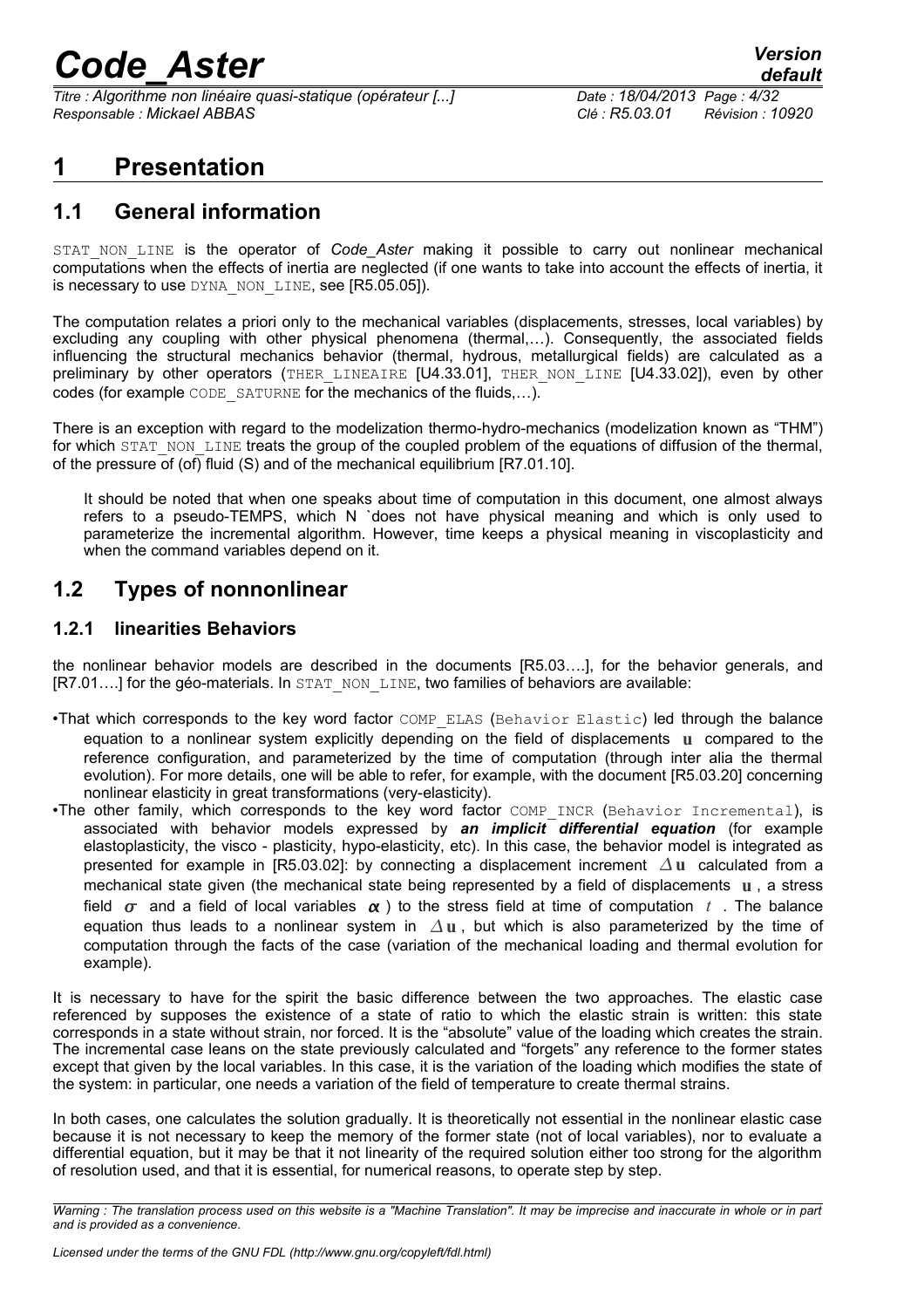*Titre : Algorithme non linéaire quasi-statique (opérateur [...] Date : 18/04/2013 Page : 5/32 Responsable : Mickael ABBAS Clé : R5.03.01 Révision : 10920*

### <span id="page-4-2"></span>**1.2.2 Great transformations**

Whenever the assumption of the small disturbances (moderate displacements and strains) is not checked, the method of resolution of the problem must then integrate the evolution of the geometry of the problem, handle a particular kinematics and use an adequate formulation of the constitutive law.

In practice, the assumption of the small strains can be applied as long as the square of the modulus of deformation remains lower than the accuracy of computations considered. In the same way, the assumption of small rotations can be applied as long as the product between the square of the swing angle and the modulus of deformation remains lower than the accuracy of computations considered.

Various alternatives exist within *Code\_Aster*; our purpose is not here to make a detailed presentation of it and we return to the various documents treating each problems specifically. It is advisable to distinguish the formulations which and the operate on massive isoparametric elements (2D or 3D) formulations being used for the structural elements (beams, plates and shells). For the cases of the massive isoparametric elements, one finds three great types of formulation of the kinematics for the case of the large deformations:

- •Kinematics DEFORMATION= `PETIT\_REAC' makes it possible to treat an unspecified constitutive law in large deformations. The model is written in small strains and the taking into account of the large deformations is done only by reactualizing the geometry. This formulation is not incrémentalement objective. Moreover, one can use it only if the behavior is isotropic, if the elastic strain are weak in front of plastic strains, if rotations remain weak (lower than 10*°* ) and if a sufficiently fine discretization in time is adopted. Moreover, the absence of the geometrical contribution in the tangent matrix can sometimes make convergence difficult (see [R5.03.21 for more details).
- •Kinematics DEFORMATION= `SIMO\_MIEHE' makes it possible elastoplastic constitutive law to treat one with isotropic hardening in large deformations, the model of ductility fracture known as "Rousselier" or the élasto (visco) plasticity with phase change for the metallurgy (see [R5.03.21], [R5.03.06] and [R4.04.03]). This formulation is incrémentalement objective, without limitation on the level of the transformations applied but it is available only for the three quoted constitutive laws and allows to treat only the cases where the
- behavior is isotropic.<br>•Kinematics DEFORMATION= `GDEF HYPO ELAS' makes it possible to treat any hypo-elastoplastic constitutive law. It is incrémentalement objective, without limitation on the level of the transformations applied but allows to treat only the cases where the elastic strain are small in front of the unrecoverable deformations (see [R5.03.24]) and if the behavior is isotropic elastic.

To treat the elastic large deformations, it is necessary to employ another formalism, called via DEFORMATION  $=$ "GROT GDEP", which is usable for the behavior models very-elastics nonlinear in large displacements (see [R5.03.20] and [R5.03.22] for the case of the small strains) or for the constitutive law hyper elastic (see [R5.03.19]).

Lastly, for the structural elements (beam, plates or shells), there exist specific formulations. One can quote: •Beams in large displacements (see [R5.03.40]) or multifibre beams in large displacements (see [R3.08.09]).

Keyword DEFORMATION = "GROT GDEP".

•Voluminal shell elements in nonlinear geometrical (see [R3.07.05]).

It does not exist of structural elements (beam, plate or shell) usable in large deformations in *Code\_Aster*.

#### <span id="page-4-1"></span>**1.2.3 Unilateral contact and friction**

For the contact and friction, one will refer to three documents: [R5.03.51] on the discrete contact with friction, [R5.03.52] for the hybrid formulation by elements of contact/friction and [R5.03.53] on the contact in great slidings with method XFEM.

### <span id="page-4-0"></span>**1.3 Position of the nonlinear quasi-static problem**

As a consequence of paragraph [1.1,](#page-3-3) one sees that it is legitimate to consider that the nonlinear problem has like unknown a displacement and that it is parameterized by time. That is to say thus the quasi-static nonlinear problem according to, statement of the principle of the virtual wors:

*Warning : The translation process used on this website is a "Machine Translation". It may be imprecise and inaccurate in whole or in part and is provided as a convenience.*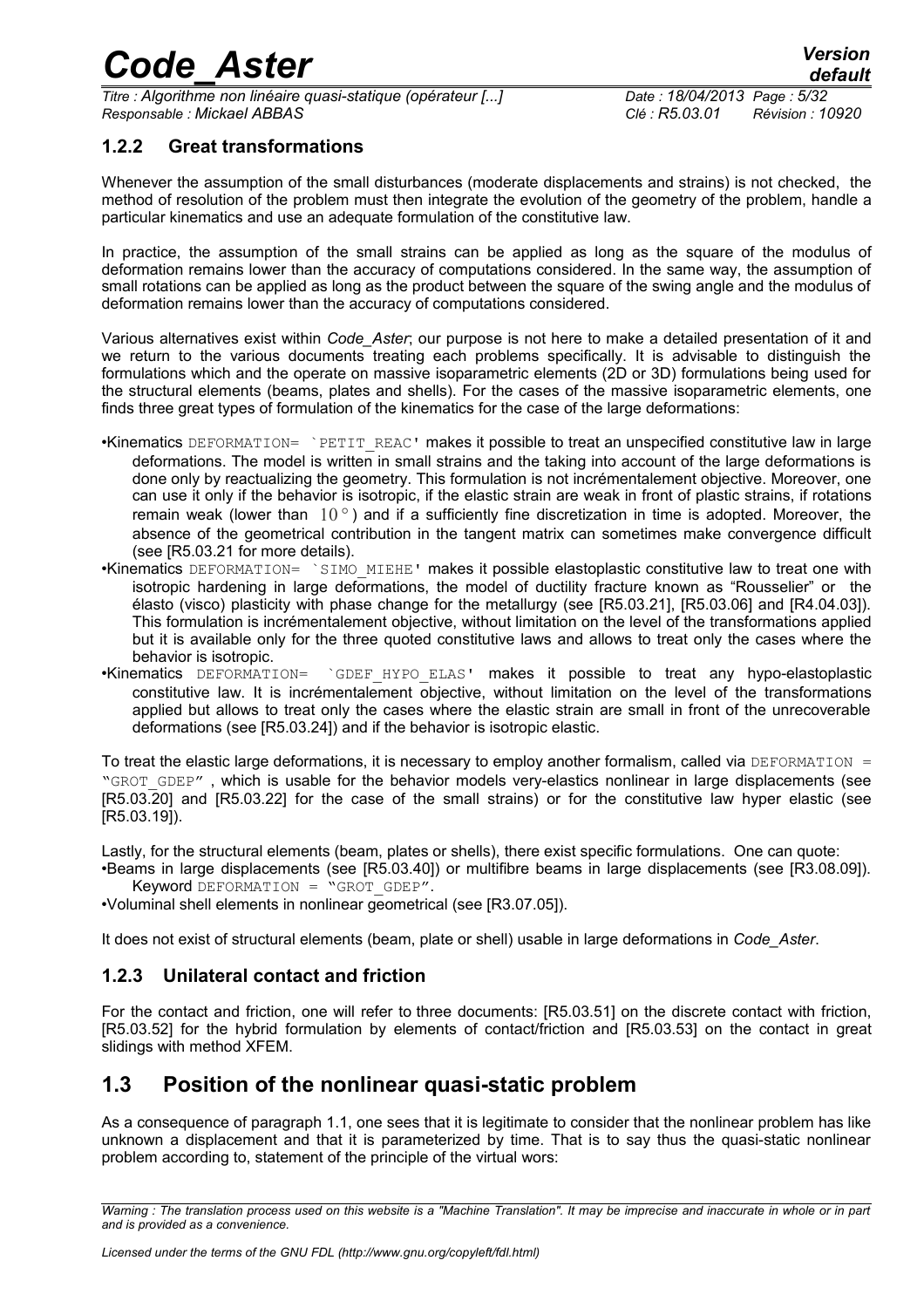| <b>Code Aster</b>                                                                           |                                               | <b>Version</b><br>default |
|---------------------------------------------------------------------------------------------|-----------------------------------------------|---------------------------|
| Titre : Algorithme non linéaire quasi-statique (opérateur []<br>Responsable : Mickael ABBAS | Date: 18/04/2013 Page: 6/32<br>Clé : R5.03.01 | Révision : 10920          |

<span id="page-5-0"></span>
$$
\begin{cases}\n\mathbf{v}^T \cdot \mathbf{L}^{\text{int}}(\mathbf{u}, t) = \mathbf{v}^T \cdot \mathbf{L}^{\text{ext}}(t) & \forall \mathbf{v} \text{ tel que } \mathbf{B} \cdot \mathbf{v} = 0 \\
\mathbf{B} \cdot \mathbf{u} = \mathbf{u}^d(t)\n\end{cases}
$$
\n(1)

where:

- *t* represent the variable of time
- **u** is the field of displacement taken from a reference configuration
- **v** is the kinematically admissible field of virtual displacement

the relation  $\mathbf{B}$   $\mathbf{u} = \mathbf{u}^d(t)$  corresponds to the boundary conditions imposed in displacements (imposed displacements, connections between degrees of freedom,…). **B** is a linear *operator* of the space of the fields of displacements on a space of functions defined on part of edge of structure, **u** *d* is a function given on this part.

This first equation (equation [1\)](#page-5-0) is the classical statement of the principle of the virtual wors.  $L^{\text{ext}}$  is the external mechanical loading to which the structure is subjected (pressure, imposed force,…) and **L** int represents the internal forces of the problem of quasi-static mechanics nonlinear. In the linear case, one has  $\mathbf{L}^{\text{int}}(\mathbf{u},t) = \mathbf{K} \cdot \mathbf{u}$  , where  $\mathbf{K}$  is the stiffness matrix of structure.

In fact, more precisely,  $\bm{L}^{\text{int}}(\bm{u},t)$  is connected to the stress field  $\bm{\sigma}$  by the operator work of the virtual strains  $\mathbf{Q}^T$  according to the following relation:

$$
\mathbf{L}^{\text{int}}(\mathbf{u},t) = \mathbf{Q}^T(\mathbf{u}).\,\boldsymbol{\sigma}
$$
 (2)

In small displacements,  $\mathbf{Q}^T$  is independent of displacements; for large displacements, it is not any more the case. One gives oneself a discretization of the time interval to calculating:

$$
t \rightarrow [t_0, \cdots, t_i, \cdots, t_n]
$$
 (3)

the stress field  $\sigma_i$  at time  $t_i$  is written  $\sigma(\mathbf{u}_i,\beta_i,t_i,\mathbf{H}_{i-1})$  , if one notes  $\beta_i$  the fields of command variables and **H***<sup>i</sup>*−<sup>1</sup> the last history of structure. For the elastic behaviors, the history does not intervene: the group **H***<sup>i</sup>*−<sup>1</sup> is thus empty. For incremental behaviors, the history is all the states (fields of displacements, stresses and local variables) at previous time:  $\textbf{H}_{i-1} \hspace{-0.05cm}=\hspace{-0.05cm} \big\vert \textbf{u}_{i-1}^{} , \boldsymbol{\sigma}_{i-1}^{} , \boldsymbol{\alpha}_{i-1}^{} , t_{i-1}^{} \big\vert$  .

In the general case, the dependence of the operator  $L^{int}$  is, as we saw in [§1.[11.1\]](#page-3-3), implicit compared to time: it results from the integration of the behavior model in time (for the problems of elastoplasticity for example). The explicit dependence compared to time appears behavior models in particular in the case of taking into account a phenomenon of hardening by time (time-hardening) or in the case of the aging.

The dualisation of the boundary conditions of Dirichlet  $\bf{B}$  .  $\bf{u}\!=\!u^d$  (  $t)$  leads to the following problem [R3.03.01]:

$$
\begin{cases}\n\mathbf{L}^{\text{int}}(\mathbf{u},t) + \mathbf{B}^{T} \cdot \mathbf{\lambda} = \mathbf{L}^{\text{ext}}(t) \\
\mathbf{B} \cdot \mathbf{u} = \mathbf{u}^{d}(t)\n\end{cases}
$$
\n(4)

the unknowns are now, at any moment *t*, the couple  $[\mathbf{u}, \lambda]$ , where  $\lambda$  represents the Lagrange multipliers of the boundary conditions of Dirichlet [R3.03.01]. The vector **B T** . is interpreted like the opposite of the reactions of bearing to the corresponding nodes.

The formulation of the quasi-static problem consists in expressing the equilibrium of structure (the internal forces are equal to the external forces) for a continuation of times of computation  $\|t_i\|_{1\leq i\leq I}$  which parameterize the loading, one will note the quantities at time  $t_i$  by the index  $i$  (for example  $\mathbf{L}^{\text{int}}(\mathbf{u_i},t_i)$ = $\mathbf{L}^{\text{int}}_i$ ):

<span id="page-5-1"></span>
$$
\begin{cases}\n\mathbf{L}_i^{\text{int}} + \mathbf{B}^T . \mathbf{\lambda}_i = \mathbf{L}_i^{\text{ext}} \\
\mathbf{B} . \mathbf{u}_i = \mathbf{u}_i^d\n\end{cases}
$$
\n(5)

*Licensed under the terms of the GNU FDL (http://www.gnu.org/copyleft/fdl.html)*

*Warning : The translation process used on this website is a "Machine Translation". It may be imprecise and inaccurate in whole or in part and is provided as a convenience.*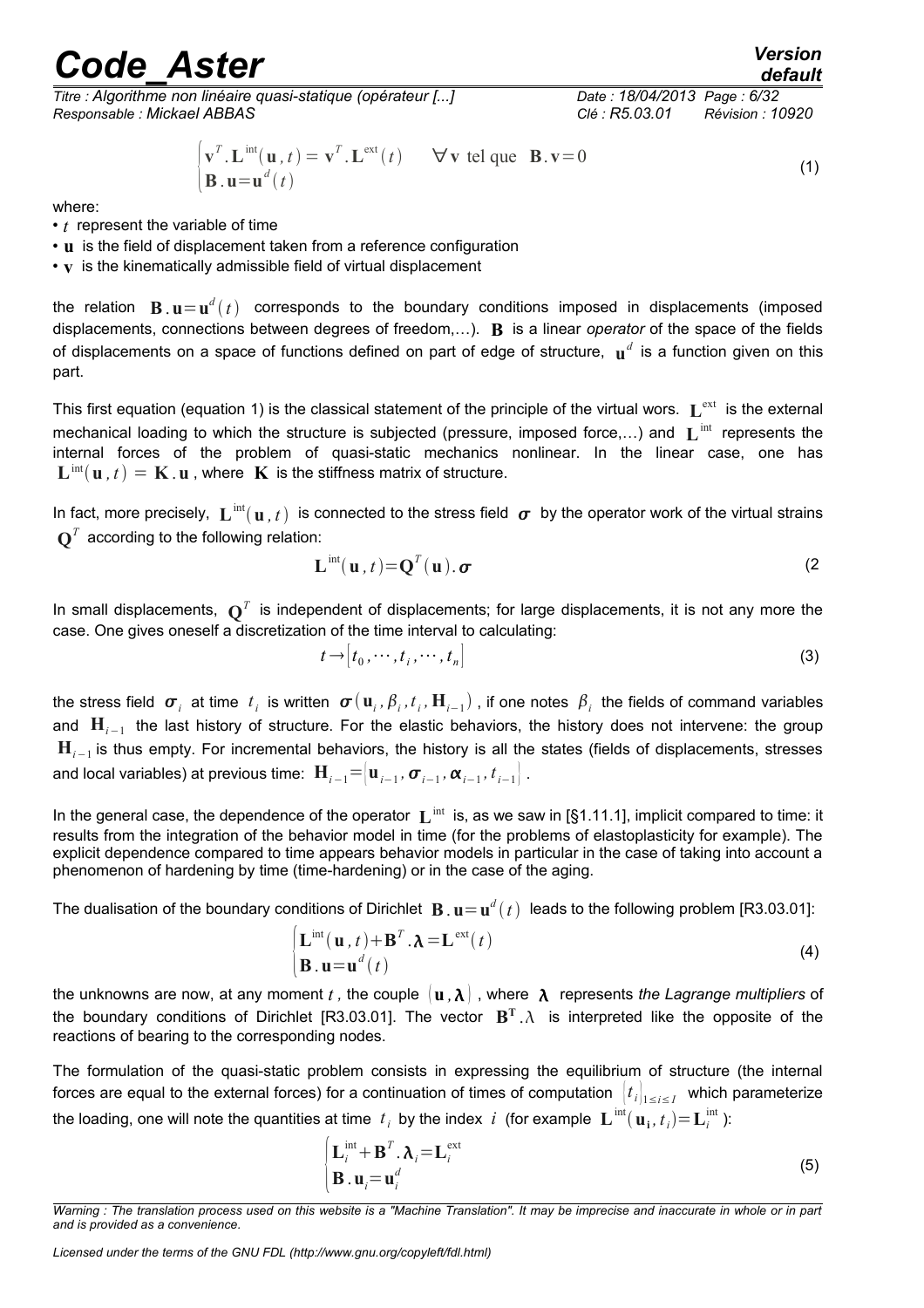*Titre : Algorithme non linéaire quasi-statique (opérateur [...] Date : 18/04/2013 Page : 7/32 Responsable : Mickael ABBAS Clé : R5.03.01 Révision : 10920*

What amounts cancelling in  $(\bf{u}_i, \bf{\lambda}_i, t_i)$  the vector  $\bf{R}_i(\bf{u}_i, \bf{\lambda}_i, t_i)$  says vector residue of equilibrium, defined by:

$$
\mathbf{R}_{i}(\mathbf{u}_{i}, \boldsymbol{\lambda}_{i}, t_{i}) = \begin{pmatrix} \mathbf{L}_{i}^{\text{int}} + \mathbf{B}^{\text{T}} \cdot \boldsymbol{\lambda}_{i} - \mathbf{L}_{i}^{\text{ext}} \\ \mathbf{B} \cdot \mathbf{u}_{i} - \mathbf{u}_{i}^{d} \end{pmatrix}
$$
(6)

the state of structure  $|t_0|$  is supposed to be known by it. One carries out  $|I|$  increments (or not) of load defined on [Figure 1 -1.3-a.](#page-6-0) pas de

$$
\begin{array}{ll}\n\text{base} & 1 & 2 & I \\
\text{charge} & t_0 & t_1 & t_2 & \dots & t_{p-1} & t_p \\
\end{array}
$$

#### <span id="page-6-1"></span><span id="page-6-0"></span>**Figure 1 -1.3-a**

unknowns is calculated in an incremental way by the total algorithm of resolution (even for the elastic behaviors). From  $[\mathbf{u}_{i-1},\pmb{\lambda}_{i-1}]$  , solution satisfying the equilibrium in  $t_{i-1}$  , one determines  $\varDelta\mathbf{u}_i$  and  $\varDelta\pmb{\lambda}_i$ which will make it possible to obtain the solution in  $|t_i\rangle$ 

$$
\begin{cases}\n t_i = t_{i-1} + \Delta t_i \\
 \mathbf{u}_i = \mathbf{u}_{i-1} + \Delta \mathbf{u}_i \\
 \lambda_i = \lambda_{i-1} + \Delta \lambda_i\n\end{cases}
$$
\n(7)

the increments  $\varDelta\,\mathbf{u}_i$  and  $\varDelta\,\pmb{\lambda}_i$  are initially estimated by linearizing the problem compared to time around **u***<sup>i</sup>*−<sup>1</sup> *,<sup>i</sup>*−<sup>1</sup> *,t i*−1 (phase known as of prediction or Eulerian). Then one uses a method of Newton or one of his alternatives to solve equation [5](#page-5-1) in an iterative way (one calculates a continuation  $(\varDelta\,\mathbf{u}_i^n,\varDelta\,\pmb{\lambda}_i^n)$  where the exhibitor *n* is the number of the iteration). Besides these variables, for the incremental behavior models, one needs to know in  $_{t_{i-1}}$  the stress field  $\sigma_{_{i-1}}$  and the field of local variables  $\alpha_{_{i-1}}$  (confer [R5.03.02] for an example).

*Warning : The translation process used on this website is a "Machine Translation". It may be imprecise and inaccurate in whole or in part and is provided as a convenience.*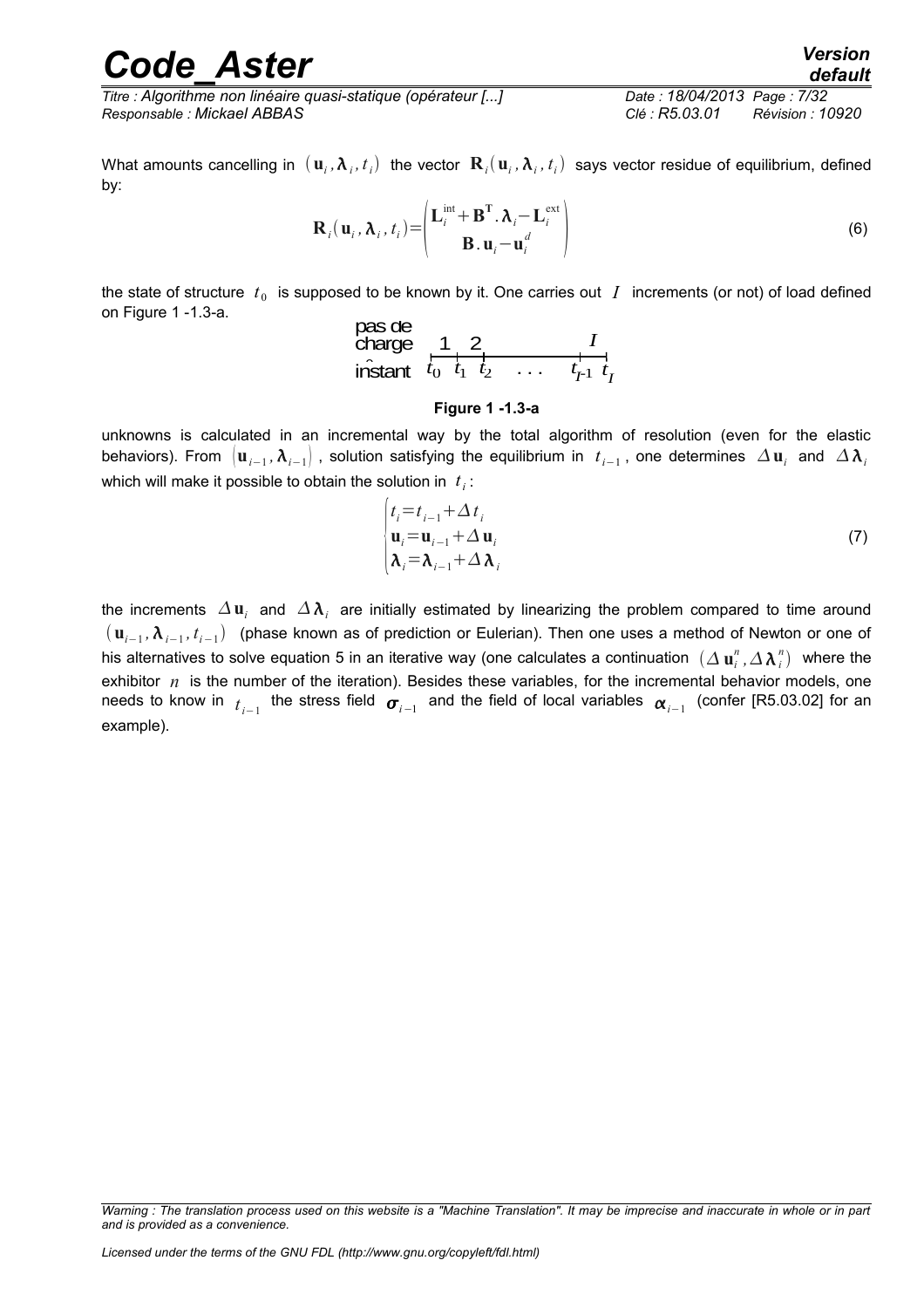*Titre : Algorithme non linéaire quasi-statique (opérateur [...] Date : 18/04/2013 Page : 8/32 Responsable : Mickael ABBAS Clé : R5.03.01 Révision : 10920*

### <span id="page-7-2"></span>**2 Method of Newton**

### <span id="page-7-1"></span>**2.1 Principle of the method**

the method of Newton is a classical method of resolution of the equations of the type searches of zero. Let us consider a nonlinear vector **F** function of the vector **x** . One seeks the zero of this function, i.e.:

$$
\mathbf{F}(\mathbf{x}) = 0 \tag{8}
$$

the method of Newton consists in building a vector series **x** *n* converging towards the solution **x** . To find the new one reiterated  $\mathbf{x}^{n+1}$  , one approaches  $\mathbf{F}(\mathbf{x}^{n+1})$  by a development limited to the order one around  $\mathbf{x}^n$  and one expresses who  $\mathbf{F}(\mathbf{x}^{n+1})$  must be null:

$$
0 = \mathbf{F}(\mathbf{x}^{n+1}) \approx \mathbf{F}(\mathbf{x}^n) + \mathbf{F}'(\mathbf{x}^n) (\mathbf{x}^{n+1} - \mathbf{x}^n)
$$
\n(9)

That is to say still:

$$
\mathbf{F}'(\mathbf{x}^n)(\mathbf{x}^{n+1}-\mathbf{x}^n) = -\mathbf{F}(\mathbf{x}^n)
$$
 (10)

Finally:

$$
\mathbf{x}^{n+1} = \mathbf{x}^n - \left[ \mathbf{F}'(\mathbf{x}^n) \right]^{-1} . \mathbf{F}(\mathbf{x}^n)
$$
 (11)

**F** *'* **x** is the tangent linear application associated with the function **F** . The derivative at the point **x** in the direction **h** is defined like following directional derivative:

$$
\mathbf{F}'(\mathbf{x}).\mathbf{h} = \lim_{\theta \to 0} \frac{\mathbf{F}(\mathbf{x} + \theta . \mathbf{h}) - \mathbf{F}(\mathbf{x})}{\theta}
$$
(12)

the matrix of  $\mathbf{F}^{'}(\mathbf{x})$  in the bases chosen for the vector spaces concerned is called the jacobian matrix of  $\mathbf{F}$  at the point  $x$  . When  $F$  is a function of an Euclidean vector space with actual values,  $F'(x)$  is a linear form, and one can show that there exists a vector (single), noted  $\nabla \mathbf{F}(\mathbf{x})$  and called the gradient of **F**, such as:

$$
\mathbf{F}'(\mathbf{x}).\mathbf{h} = \mathbf{h}^T . \nabla \mathbf{F}(\mathbf{x})
$$
 (13)

I.e. the scalar product of **h** and the gradient of **F** .

When one is close to the solution, the convergence of the method of Newton is quadratic i.e. the number of zeros after the comma in the error doubles with each iteration  $(0.19 - 0.036 - 0.0013 - 0.0000017$  for example). But this method (using the true tangent) has several disadvantages:

•It requires the computation of the tangent to each iteration, which is all the more expensive as the size of the problem is large (especially if a direct solver is used),

•If the increment is large, the tangent (known as coherent or consistent) can lead to divergences of the algorithm,

•It can not be symmetric, which obliges to use particular solvers.

For this reason one can use other matrixes instead of the tangent matrix: the elastic matrix, a tangent matrix obtained before, the symmetrized tangent matrix,…

### <span id="page-7-0"></span>**2.2 Adaptation of the method of Newton with the posed problem**

If the boundary conditions of Dirichlet initially are forgotten, one must solve a system (nonlinear because dependant on **u***<sup>i</sup>* ) of the form:

<span id="page-7-3"></span>
$$
\mathbf{L}_i^{\text{int}}(\mathbf{u}_i) = \mathbf{L}_i^{\text{méca}}(\mathbf{u}_i) \tag{14}
$$

where  $L_i^{\text{méca}}$  from now on, at time,  $t_i$  the mechanical part of the total external loading will indicate  $L_i^{\text{ext}}$  in order to distinguish it from the thermal loading. Let us note that the mechanical loading  $\textbf{L}_i^{\text{meca}}(\textbf{u}_i)$  can in the

*Warning : The translation process used on this website is a "Machine Translation". It may be imprecise and inaccurate in whole or in part and is provided as a convenience.*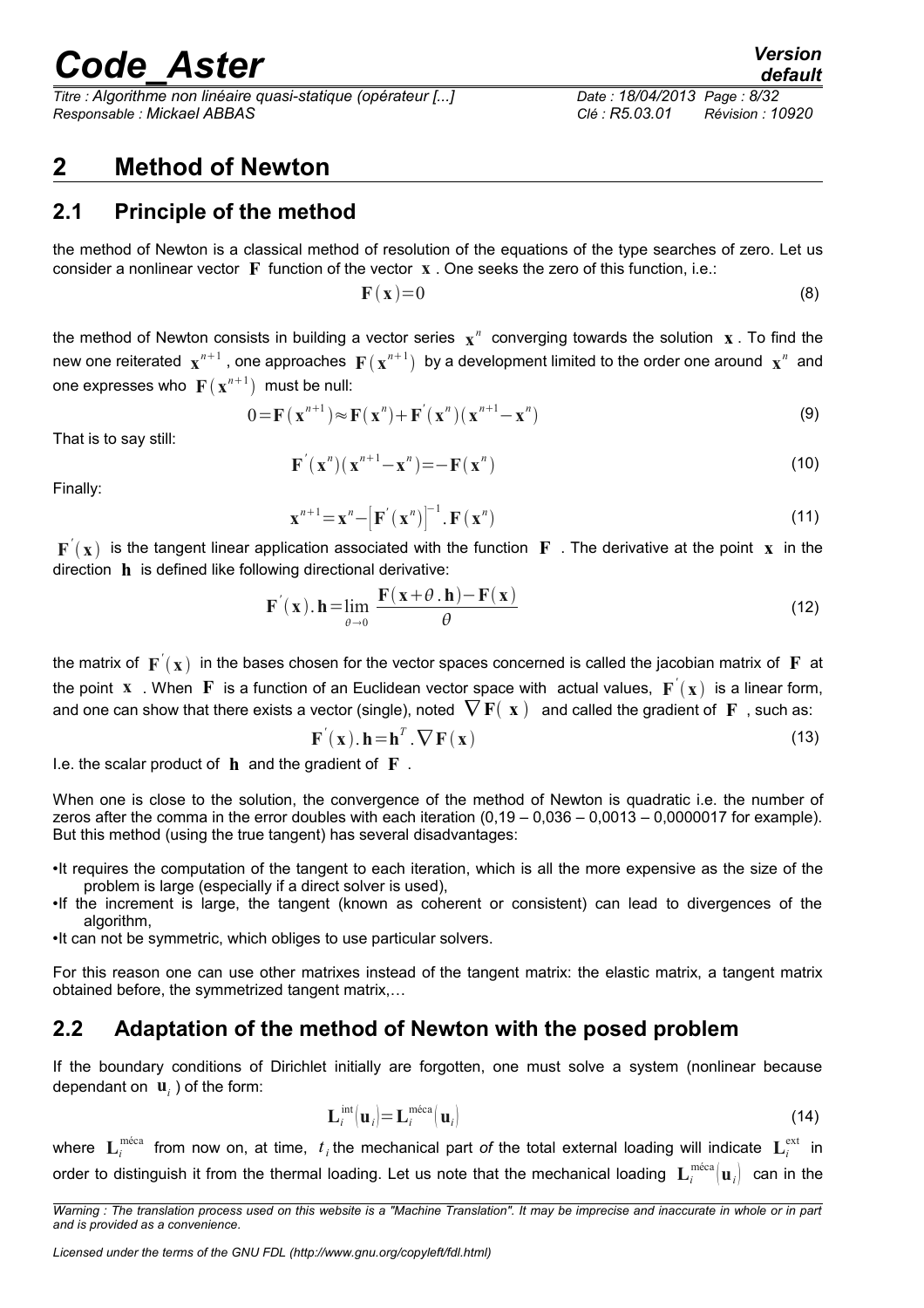*Titre : Algorithme non linéaire quasi-statique (opérateur [...] Date : 18/04/2013 Page : 9/32 Responsable : Mickael ABBAS Clé : R5.03.01 Révision : 10920*

case of depend on **u***<sup>i</sup>* displacements the forces known as "following" like the pressure or the centrifugal force (see [§2.[72.7\]](#page-23-0)). By means of the notations of [§2.[12.1\]](#page-7-1), that amounts cancelling the vector function **R** definite by:

$$
\mathbf{R}\left(\mathbf{u}_{i},t_{i}\right)=\mathbf{L}_{i}^{\text{int}}-\mathbf{L}_{i}^{\text{méca}}\tag{15}
$$

the internal forces  $\mathbf{L}_i^\text{int}$  can symbolically be noted  $\mathbf{Q}_i^T.\bm{\sigma}_i$ , where  $\mathbf{Q}_i^T$  is the matrix associated with the operator divergence (statement of the work of the strain field virtual). The internal forces are expressed then:

$$
\mathbf{L}_{i}^{\text{int}} = \mathbf{Q}_{i}^{T} \cdot \boldsymbol{\sigma}_{i} = \int_{\Omega} \boldsymbol{\varepsilon} \left( \mathbf{w}_{i} \right) : \boldsymbol{\sigma} \left( \mathbf{u}_{i} \right) \cdot d \Omega \tag{16}
$$

And the forces of the mechanical loading:

$$
\mathbf{L}_{i}^{\text{méca}} = \int_{\Omega} \mathbf{f}_{i} \cdot \mathbf{w}_{i} \cdot d\Omega + \int_{\Gamma} \mathbf{t}_{i} \cdot \mathbf{w}_{i} \cdot d\Gamma
$$
 (17)

Where:

- **w***<sup>i</sup>* indicate the field of virtual displacements;
- $\mathbf{f}_i$  indicate the volume forces applying to time  $|t_i|$  to  $|\Omega|$ ;
- $\mathbf{t}_i$  indicate the surface forces applying to time  $|t_i|$  to the border  $|\mathcal{I}|$  of  $|\Omega|$ .

The application of the method of Newton results in solving a linear succession of problems of the type ( *n* is the number of the iteration of Newton, *i* that of the variable of time):

$$
\mathbf{K}_{i}^{n} \cdot \Delta \mathbf{u}_{i}^{n+1} = \mathbf{L}_{i}^{\text{méca}, n} - \mathbf{L}_{i}^{\text{int}, n}
$$
\n(18)

One notes  $\delta\mathbf{u}_i^{n+1} = \mathbf{u}_i^{n+1} - \mathbf{u}_i^n$  the displacement increment between two successive iterations of Newton. The matrix  $K_i^n$  is the tangent stiffness matrix in  $\mathbf{u}_i^n$  and the vector  $\mathbf{L}_i^{\text{int},n}$  represents the internal forces with  $n^{\text{ieme}}$ the iteration of Newton of  $i^{$ ème the step of load. The quantity  $\mathbf{R}_i^n{=} \left(\mathbf{L}_i^{\text{méca},n} {-} \mathbf{L}_i^{\text{int},n}\right)$  represents the not balanced forces, which one calls the "residue of equilibrium". The matrix  $\|\mathbf{K}_i^n\|$  is the matrix of the tangent linear application of the function  $\mathbf{R}^n_i$  , it is thus worth:

$$
\mathbf{K}_{i}^{n} = \frac{\partial \mathbf{R}_{i}^{n}}{\partial \mathbf{u}}\Big|_{(\mathbf{u}_{i}^{n}, t_{i})} = \frac{\partial \mathbf{L}_{i}^{\text{int}, n}}{\partial \mathbf{u}}\Big|_{(\mathbf{u}_{i}^{n}, t_{i})} - \frac{\partial \mathbf{L}_{i}^{\text{méca}, n}}{\partial \mathbf{u}}\Big|_{(\mathbf{u}_{i}^{n}, t_{i})}
$$
(19)

In the absence of follower forces [§2.[72.7\]](#page-23-0), the second term is null. It thus remains of the matrix  $K_i^n$  only the derivative at the point  $\mathbf{u}_i^n$  of the internal forces compared to displacements:

$$
\mathbf{K}_{i}^{n} = \frac{\partial \mathbf{L}_{i}^{\text{int}, n}}{\partial \mathbf{u}} \bigg|_{(\mathbf{u}_{i}^{n}, t_{i})}
$$
(20)

a small error in the evaluating of the internal forces can have serious consequences, because it is their exact computation which guarantees, if one converges, that it will be towards the sought solution. On the other hand, it is not always necessary to use the true tangent matrix, whose computation and factorization are expensive. For example, an alternative of the method uses the elastic matrix  $\mathbf{K}_{\text{elas}}$ . The method using the true tangent matrix  $\,{\bf K}_i^{\,n}\,$  (known as also coherent or consistent matrix) is called the method of Newton; the methods using of other matrixes (as for example the elastic matrix  $\mathbf{K}_{\text{elas}}$ ) are called methods of Newton modified or methods of quasi-Newton. The choice between a tangent matrix (the last obtained or a preceding matrix) and an elastic matrix is carried out in *Code\_Aster* via " TANGENT" key word MATRICE= or "ELASTIC" MATRICE= of factor key word the NEWTON. Moreover, it is possible to use a matrix of discharge, i.e. of a matrix with constant local variables (the evolution of nonthe linearities is thus not taken into account in this matrix), below some time step, for certain constitutive laws. One will refer to documentation [U4.51.03] for the use of this functionality.

The method of Newton with consistent tangent matrix can be illustrated simply using the diagram of [Figure 2.2.1-a].

*Warning : The translation process used on this website is a "Machine Translation". It may be imprecise and inaccurate in whole or in part and is provided as a convenience.*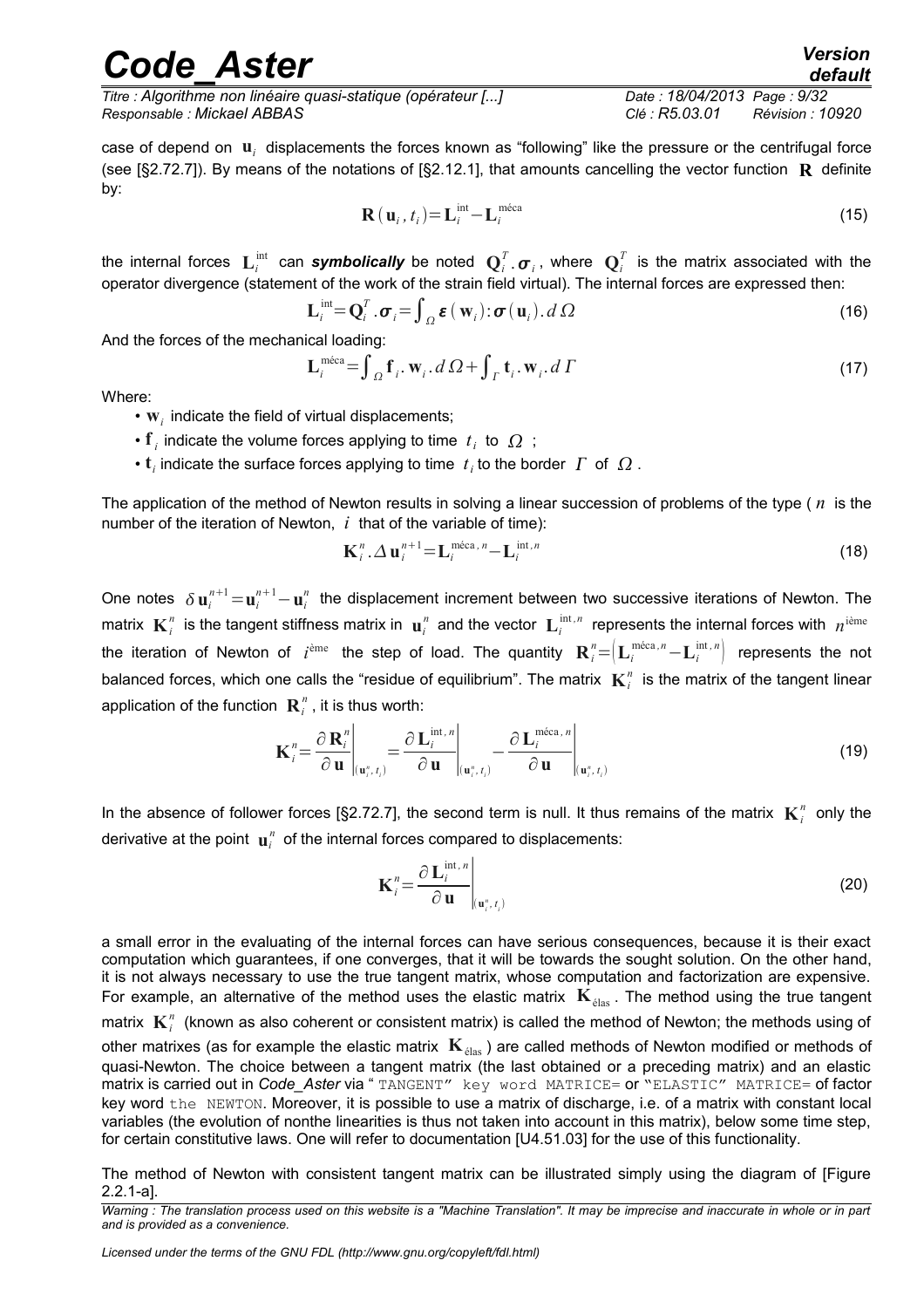*Titre : Algorithme non linéaire quasi-statique (opérateur [...] Date : 18/04/2013 Page : 10/32 Responsable : Mickael ABBAS Clé : R5.03.01 Révision : 10920*



<span id="page-9-2"></span>**Appear 2.2.1-a**

<span id="page-9-5"></span>When one takes into account the conditions of displacements imposed by dualisation[1](#page-9-3)Dans<sup>1</sup>, the system to be solved is written:

$$
\begin{cases}\n\mathbf{L}_i^{\text{int}} + \mathbf{B}^T \cdot \mathbf{\lambda}_i = \mathbf{L}_i^{\text{méca}} \\
\mathbf{B} \cdot \mathbf{u}_i = \mathbf{u}_i^d\n\end{cases}
$$
\n(21)

One will use the symbol  $\Delta$  to note the increments since the preceding equilibrium (in  $t_{i-1}$ ) of the various quantities. One will use a method of Newton to solve this system. However, the experiment shows that the convergence of the method of Newton is strongly dependant on a wise choice of the initial estimate: "more the initial estimate is close to the solution, plus the algorithm converges quickly". To start the iterative process of the method, it is thus useful to determine "a good" initial increment  $(\varDelta\,\mathbf{u}_i^0,\varDelta\,\pmb{\lambda}_i^0)$  . For that, one linearizes compared to time the continuous problem: it is what is called the phase of *prediction*. One connects with the loop of the iterations of Newton which makes it possible, with convergence, to obtain the values of  $(\varDelta \, \mathbf{u}_i^{}, \varDelta \, \pmb{\lambda}_i^{})$  , and thus those from  $(\, \mathbf{u}_i^{}, \pmb{\lambda}_i^{})\,$  application of the equation [\(7\)](#page-6-1):

<span id="page-9-4"></span>
$$
\begin{cases} \mathbf{u}_i = \mathbf{u}_{i-1} + \Delta \mathbf{u}_i \\ \lambda_i = \lambda_{i-1} + \Delta \lambda_i \end{cases}
$$
 (22)

### <span id="page-9-1"></span><span id="page-9-0"></span>**2.3 Phase of prediction of Eulerian 2.3.1 Linearization**

One will thus linearize system [21](#page-9-2) compared to time around  $(\mathbf{u}_{i-1},\lambda_{i-1})$  . One starts by linearizing the internal forces  $\mathbf{L}_i^{\text{int}}$ :

$$
\mathbf{L}_{i}^{\text{int}} \approx \mathbf{L}_{i-1}^{\text{int}} + \frac{\partial \mathbf{L}^{\text{int}}}{\partial \mathbf{u}} \bigg|_{\mathbf{u}_{i-1}} \cdot \Delta \mathbf{u}_{i}^{0} + \frac{\delta \mathbf{L}^{\text{int}}}{\delta t} \bigg|_{t_{i-1}}
$$
(23)

the linearization of the reactions of bearing  $B^T$  . $\lambda_i$  is immediate because it is supposed that the matrix  $|B|$  is constant (it does not depend on displacements or time). Like  $\,\bm{\lambda}_i\!=\!\Delta\,\bm{\lambda}_i^0\!+\!\bm{\lambda}_{i-1}$  , it comes immediately:

<span id="page-9-3"></span><sup>1</sup> the case where the conditions of imposed displacements are treated by elimination (operator AFFE CHAR CINE), the system to be solved is given by the equation [14.](#page-7-3)

*Warning : The translation process used on this website is a "Machine Translation". It may be imprecise and inaccurate in whole or in part and is provided as a convenience.*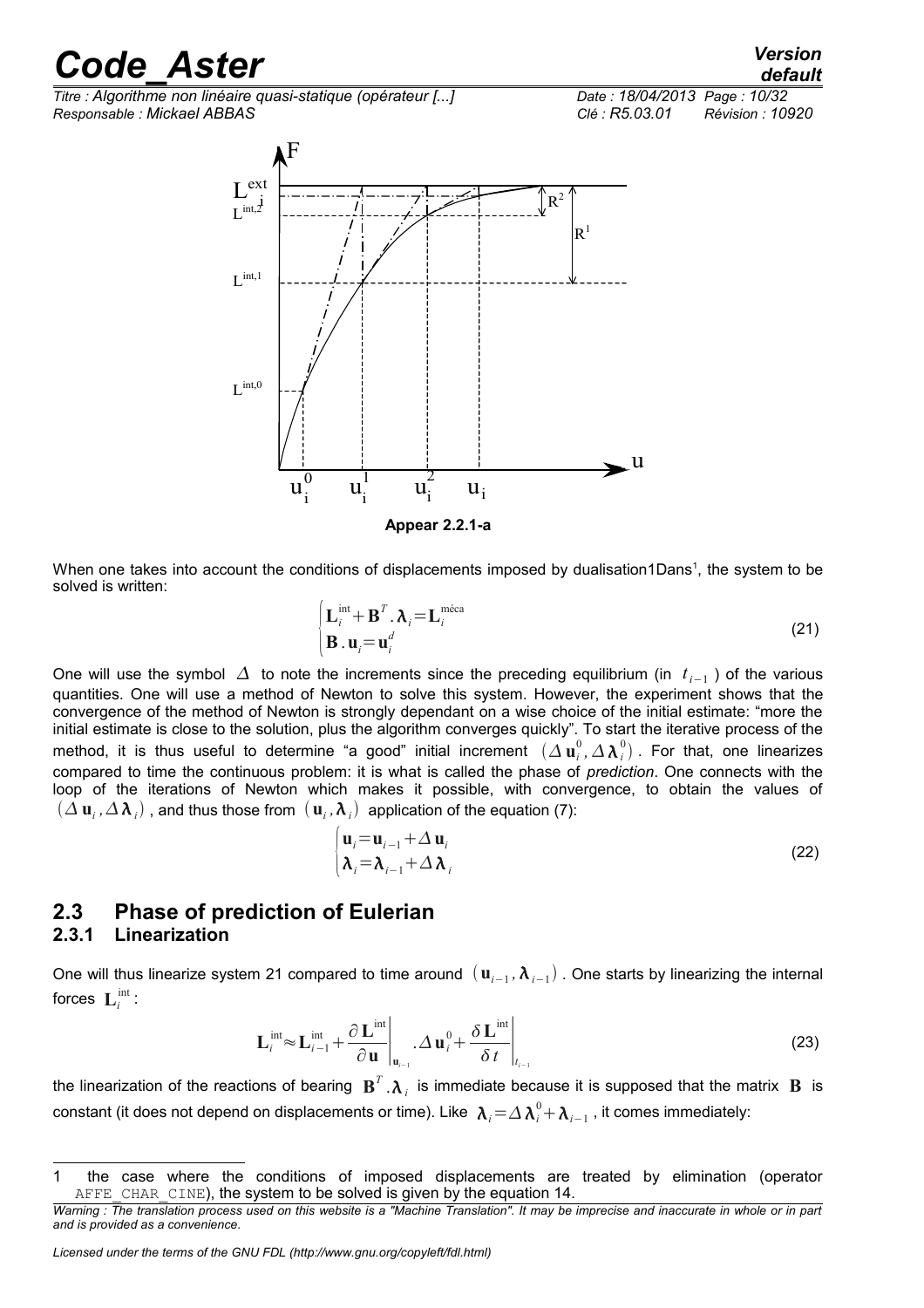*Titre : Algorithme non linéaire quasi-statique (opérateur [...] Date : 18/04/2013 Page : 11/32 Responsable : Mickael ABBAS Clé : R5.03.01 Révision : 10920*

$$
\mathbf{B}^T \cdot \mathbf{\lambda}_i = \mathbf{B}^T \cdot \Delta \mathbf{\lambda}_i^0 + \mathbf{B}^T \cdot \mathbf{\lambda}_{i-1}
$$
 (24)

It is supposed that the mechanical loading does not depend on time (the following loads are excluded) and that the limiting conditions of Dirichlet are also linear, therefore:

$$
\begin{cases}\n\mathbf{L}_i^{\text{méca}} = \mathbf{L}_{i-1}^{\text{méca}} + \Delta \mathbf{L}_i^{\text{méca}} \\
\mathbf{u}_i^d = \mathbf{u}_{i-1}^d + \Delta \mathbf{u}_i^d\n\end{cases}
$$
\n(25)

By reinjecting [23](#page-9-4) [24](#page-10-4) and [25](#page-10-3) in the first equation of system [21,](#page-9-2) one obtains for the balance equation:

$$
\mathbf{L}_{i-1}^{\text{int}} + \frac{\partial \mathbf{L}^{\text{int}}}{\partial \mathbf{u}} \bigg|_{\mathbf{u}_{i-1}} \Delta \mathbf{u}_{i}^{0} + \frac{\partial \mathbf{L}^{\text{int}}}{\partial t} \bigg|_{t_{i-1}} \Delta t_{i} + \mathbf{B}^{T} \Delta \lambda_{i}^{0} + \mathbf{B}^{T} \Delta t_{i-1} = \mathbf{L}_{i-1}^{\text{méca}} + \Delta \mathbf{L}_{i}^{\text{méca}}
$$
(26)

There is equilibrium at time *t<sup>i</sup>*−<sup>1</sup> , i.e.:

$$
\mathbf{L}_{i-1}^{\text{int}} + \mathbf{B}^T \cdot \boldsymbol{\lambda}_{i-1} = \mathbf{L}_{i-1}^{\text{méca}}
$$
 (27)

And it thus remains:

$$
\frac{\partial \mathbf{L}^{\text{int}}}{\partial \mathbf{u}} \bigg|_{\mathbf{u}_{i-1}} \Delta \mathbf{u}_{i}^{0} + \frac{\partial \mathbf{L}^{\text{int}}}{\partial t} \bigg|_{t_{i-1}} \Delta t_{i} + \mathbf{B}^{T} \Delta \lambda_{i}^{0} = \Delta \mathbf{L}_{i}^{\text{méca}}
$$
\n(28)

If one now looks at the second equation of system [21,](#page-9-2) one obtains for the limiting conditions of Dirichlet:

$$
\mathbf{B} \cdot (\mathbf{u}_{i-1} + \Delta \mathbf{u}_i^0) = \mathbf{u}_{i-1}^d + \Delta \mathbf{u}_i^d
$$
 (29)

There is equilibrium at time *t i*−1 , i.e.:

$$
\mathbf{B} \cdot \mathbf{u}_{i-1} = \mathbf{u}_{i-1}^d \tag{30}
$$

It remains finally:

<span id="page-10-6"></span><span id="page-10-2"></span>
$$
\mathbf{B} \cdot \Delta \mathbf{u}_i^0 = \Delta \mathbf{u}_i^d \tag{31}
$$

One obtains the system of equations allowing to calculate predictive values  $\;(\varDelta\,{\bf u}^0_i,\varDelta\,\pmb{\lambda}^{\,0}_i)\;$  :

$$
\begin{vmatrix}\n\frac{\partial \mathbf{L}^{\text{int}}}{\partial \mathbf{u}}\Big|_{\mathbf{u}_{i-1}} \Delta \mathbf{u}_{i}^{0} + \mathbf{B}^{T} \cdot \Delta \lambda_{i}^{0} = \Delta \mathbf{L}_{i}^{\text{méca}} - \frac{\delta \mathbf{L}^{\text{int}}}{\delta t}\Big|_{t_{i-1}} \Delta t_{i} \\
\mathbf{B} \cdot \Delta \mathbf{u}_{i}^{0} = \Delta \mathbf{u}_{i}^{d}\n\end{vmatrix} \tag{32}
$$

#### <span id="page-10-1"></span>**2.3.2 tangent Matrix of prediction**

the quantity  $\frac{\partial \bf{L}^{in}}{\partial \bf{u}}\Big|_{\bf{u}_{i-1}}$  indicates derivative partial at constant time of  $\bf{L}^{in}_{i-1}$  , it can develop:

$$
\mathbf{K}_{i-1} = \frac{\partial \mathbf{L}^{\text{int}}}{\partial \mathbf{u}} \bigg|_{\mathbf{u}_{i-1}} = \left( \mathbf{Q}_{i-1}^T \cdot \frac{\partial \mathbf{\sigma}}{\partial \mathbf{u}} \bigg|_{\mathbf{u}_{i-1}} + \frac{\partial \mathbf{Q}^T}{\partial \mathbf{u}} \bigg|_{\mathbf{u}_{i-1}} \cdot \mathbf{\sigma}_{i-1} \right)
$$
(33)

the matrix **K***<sup>i</sup>*−<sup>1</sup> is called tangent matrix of prediction. The dependence of the matrix **Q** compared to displacements is neglected on the assumption of small displacements: the term  $\frac{\partial Q^T}{\partial u}\Big|_{u_{i-1}}$  , known as term of geometrical stiffness, thus disappears from [33.](#page-10-2) This term is taken into account for the great transformations (see §1.2.[25\)](#page-4-2). For the developers, let us specify that the computation of the tangent matrix at the time of the phase of prediction is carried out via computation option RIGI\_MECA\_TANG.

#### <span id="page-10-0"></span>**2.3.3 Second member vector of the command variables**

a command variable  $\,\beta(\,t)\,$  is a scalar quantity, function of time and espace[2](#page-10-5)Pour<sup>2</sup>, given a priori by the user via keyword AFFE\_VARC in operator AFFE\_MATERIAU. It is *a parameter* of the problem and not *an unknown*. The

<span id="page-10-7"></span><span id="page-10-4"></span><span id="page-10-3"></span>

<span id="page-10-5"></span><sup>2</sup> to be more precise, a command variable is assigned to a mesh. It thus is not about a function of the geometry (and thus of displacements), but of the topology of the mesh.

*Warning : The translation process used on this website is a "Machine Translation". It may be imprecise and inaccurate in whole or in part and is provided as a convenience.*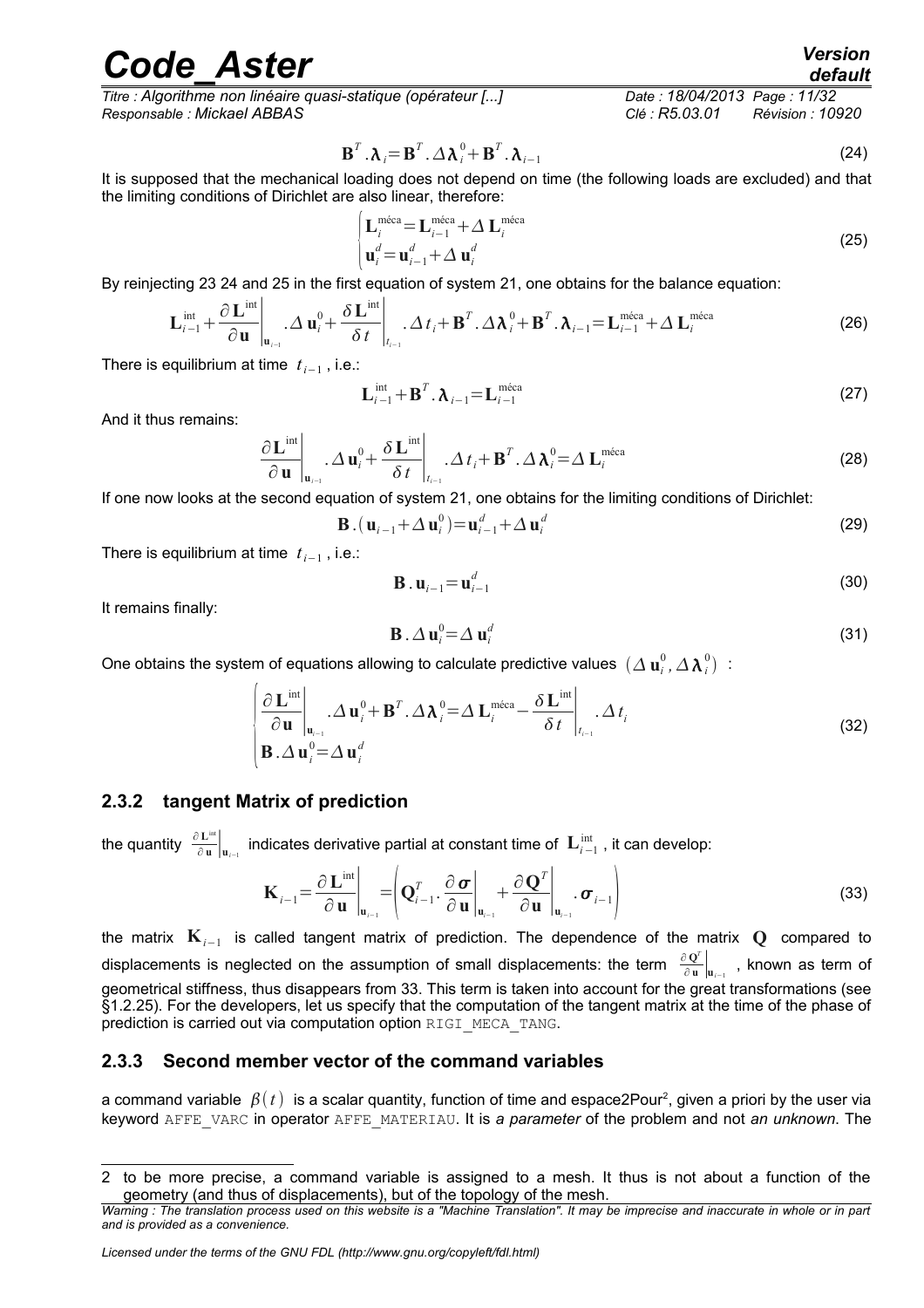*Titre : Algorithme non linéaire quasi-statique (opérateur [...] Date : 18/04/2013 Page : 12/32 Responsable : Mickael ABBAS Clé : R5.03.01 Révision : 10920*

quantity **<sup>L</sup>** int  $\frac{L}{\delta t}\bigg|_{t_{i-1}}$  indicates the partial differential, compared to *t* and with **u** constant, of  ${\bf L}^{\rm int}\!\!=\!{\bf Q}$   $.$   $\bm\sigma(t$  ,  $\beta(t))$  . The purpose of this particular notation is drawing attention to the fact that for  $\:$   $n_{\rm varc}$ command variables, one writes the total differential:

$$
\frac{\delta \sigma}{\delta t} = \frac{\partial \sigma}{\partial t} + \sum_{j=1, n_{\text{var}}} \frac{\delta \sigma}{\delta \beta^j} \cdot \frac{\delta \beta^j}{\delta t}
$$
(34)

If one takes as example the command variable describing the temperature  $\theta$ :

$$
\frac{\delta \sigma}{\delta t} = \frac{\partial \sigma}{\partial t} + \frac{\delta \sigma}{\delta \theta} \cdot \frac{\delta \theta}{\delta t}
$$
(35)

It is supposed that the temperature varies linearly between two times:

<span id="page-11-2"></span>
$$
\frac{\delta \theta}{\delta t} = \frac{\Delta \theta_i}{\Delta t_i} \tag{36}
$$

the dependence from  $\sigma$  ratio with time and compared to the temperature makes it possible to write:

$$
\frac{\delta \mathbf{L}^{int}}{\delta t}\bigg|_{t_{i-1}} = \frac{\delta}{\delta t}\Big(\mathbf{Q}_{i-1}^T \cdot \boldsymbol{\sigma}_{i-1}\Big) = \mathbf{Q}_{i-1}^T \cdot \left(\frac{\partial \boldsymbol{\sigma}}{\partial t}\bigg|_{t_{i-1}} + \frac{\partial \boldsymbol{\sigma}}{\partial \theta}\bigg|_{t_{i-1}} \cdot \frac{\Delta \theta_i}{\Delta t_i}\right) \tag{37}
$$

Because  $Q$  does not depend on time and thus  $\frac{\delta}{\delta t}$  $\left(\mathbf{Q}^{\mathit{T}}\right)\hspace{-0.05cm}=\hspace{-0.05cm}0$  . The vector  $\left.\Delta\mathbf{\,L}_{\mathit{i}}^{\mathrm{varc}}\right.$  , whose statement is given by [38,](#page-11-2) is the increment of loading of temperature (attention to the change of sign!) which one generalized with all *the command variables*: metallurgical temperature, irradiation, phases (see *[R4.04.02]),*…

$$
\Delta \mathbf{L}_{i}^{vare} = -\frac{\delta \mathbf{L}^{int}}{\delta t}\bigg|_{t_{i-1}} \Delta t_{i} = -\mathbf{Q}_{i-1}^{T} \cdot \left( \frac{\partial \boldsymbol{\sigma}}{\partial t}\bigg|_{t_{i-1}} \Delta t_{i} + \sum_{j=1, n_{\text{wire}}} \left( \frac{\partial \boldsymbol{\sigma}}{\partial \beta^{j}}\bigg|_{t_{i-1}} \Delta \beta_{i}^{j} \right) \right)
$$
(38)

One currently does not take account of the explicit dependence of the stresses compared to time and thus the first term of [38](#page-11-2) is worth zero. And thus finally:

<span id="page-11-1"></span>
$$
\Delta \mathbf{L}_{i}^{varc} = -\mathbf{Q}_{i-1}^{T} \cdot \left( \sum_{j=1, n_{\text{wire}}} \left( \frac{\partial \boldsymbol{\sigma}}{\partial \boldsymbol{\beta}^{j}} \bigg|_{t_{i-1}} \cdot \Delta \boldsymbol{\beta}_{i}^{j} \right) \right)
$$
(39)

the increment of loading *of the command variables*  $\Delta L_i^{var}$ , resulting from derivative of the internal forces compared to the command variables is an estimate of the effect of a variation of the command variables.

In the case of the temperature, if K the hydrostatic bulk modulus and  $\alpha$  the thermal coefficient of thermal expansion are noted, the thermal stress is written:

$$
\boldsymbol{\sigma}_{i}^{\text{ther}} = -3. K \cdot \boldsymbol{\alpha} \cdot \Delta \theta_{i} . \mathbf{I} + \boldsymbol{\sigma}_{i-1}^{\text{ther}} \text{ if } \Delta \theta_{i} = \theta_{i} - \theta_{i-1}
$$
\n(40)

Where **I** is the matrix identity. And thus, by applying [39:](#page-11-1)

$$
\Delta \mathbf{L}_{i}^{\text{ther}} = -\left(\mathbf{Q}_{i-1}^{T}, \frac{\partial \boldsymbol{\sigma}}{\partial \theta}\bigg|_{t_{i-1}}\right) \cdot \Delta \theta_{i} = 3. K \cdot \alpha \cdot \Delta \theta_{i} \cdot \left(\mathbf{Q}_{i-1}^{T}, \mathbf{I}\right)
$$
\n(41)

In the elastic case, they are the internal forces associated with a thermal thermal expansion (it is not strictly speaking a loading, that is assimilated rather to the effect of an initial strain). This estimate is used in the phase of prediction and the stopping criteria. If thermal thermal expansions make leave structure of the elastic domain (plasticity for example), this estimate will be corrected during the iterations of Newton.

#### <span id="page-11-0"></span>**2.3.4 Second member vector of the mechanical loading**

*Warning : The translation process used on this website is a "Machine Translation". It may be imprecise and inaccurate in whole or in part and is provided as a convenience.*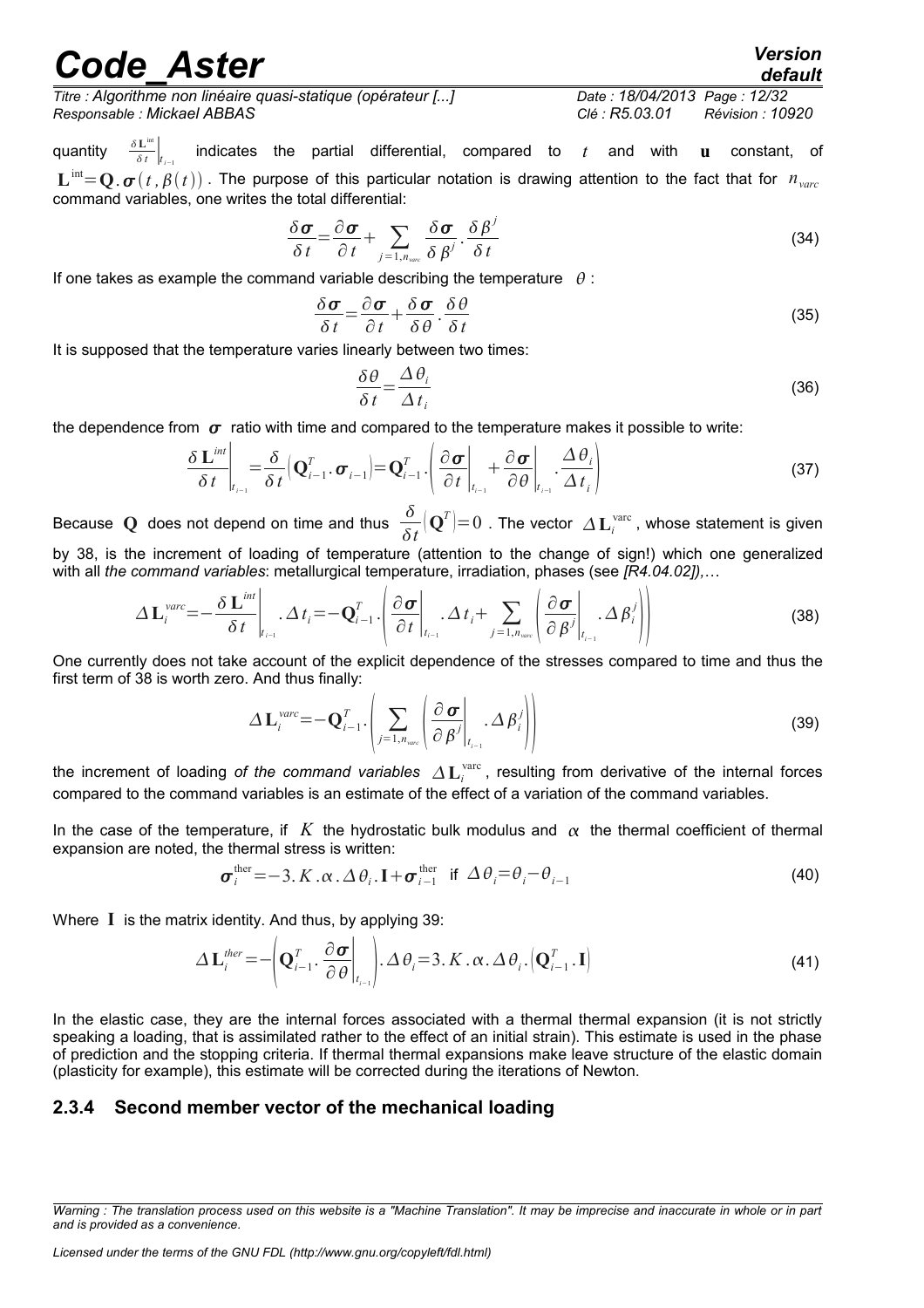| <b>Code Aster</b>                                            | <b>Version</b><br>default    |
|--------------------------------------------------------------|------------------------------|
| Titre : Algorithme non linéaire quasi-statique (opérateur [] | Date: 18/04/2013 Page: 13/32 |

*Responsable : Mickael ABBAS Clé : R5.03.01 Révision : 10920*

the mechanical increment of *loading*  $\varDelta\,{\bf L}_i^{\rm~m\'eca}$  is composed of the dead loads (independent of the geometry, like gravity) and of the following loads. Actually, there exist cases (the first increment of load, for example) where **L***<sup>i</sup>*−<sup>1</sup> méca is unknown. It is pointed out that the increment of loading [\(25\)](#page-10-3) is written:

$$
\mathbf{L}_i^{\text{méca}} = \mathbf{L}_{i-1}^{\text{méca}} + \Delta \mathbf{L}_i^{\text{méca}}
$$
(42)

There is equilibrium at time *t i*−1 , therefore by applying [27:](#page-10-7)

$$
\Delta \mathbf{L}_i^{\text{méca}} = \mathbf{L}_i^{\text{méca}} - \mathbf{L}_{i-1}^{\text{int}} - \mathbf{B}^T \cdot \mathbf{\lambda}_{i-1}
$$
\n(43)

the statement of the internal forces to time step preceding  $\bf{L}_{i-1}^{int}$  implies either to save this vector of preceding computation if there exists (taken again of a former computation), or to integrate the constitutive law from the initial state given by the user (what can be expensive). By preoccupation of simplicity and an effectiveness, one chooses not to reinstate the constitutive law and one expresses simply the internal forces like the nodal forces by taking the stresses known at this time, that is to say:

<span id="page-12-7"></span><span id="page-12-6"></span>
$$
\mathbf{L}_{i-1}^{int} = \mathbf{Q}_{i-1}^T \cdot \boldsymbol{\sigma}_{i-1}
$$
\n(44)

From where the new statement:

$$
\Delta \mathbf{L}_i^{\text{méca}} = \mathbf{L}_i^{\text{méca}} - \mathbf{Q}_{i-1}^T \cdot \boldsymbol{\sigma}_{i-1} - \mathbf{B}^T \cdot \boldsymbol{\lambda}_{i-1}
$$
\n(45)

The computation direct from [44](#page-12-7) request with the user to take care of coherence enters the field of the stresses, the fields of displacements and local variables ( DEPL, SIGM and VARI in ETAT INIT ). with respect to the integration of the constitutive law in the case of a resumption of computation.

#### <span id="page-12-0"></span>**2.3.5 Linear system**

By reinjecting the statement of  $\frac{\partial L^{int}}{\partial u}\Big|_{u_{i-1}}$  (equation [33\)](#page-10-2), from  $\frac{\delta L^{int}}{\delta t}\Big|_{t_{i-1}}$  (equation [38\)](#page-11-2) and  $\Delta L_i^{micro}$  (equation [45\)](#page-12-6) in [32,](#page-10-6) the system of equations in prediction is written:

$$
\begin{cases}\n\mathbf{K}_{i-1} \cdot \Delta \mathbf{u}_i^0 + \mathbf{B}^T \cdot \Delta \lambda_i^0 = \mathbf{L}_i^{\text{m\'eva}} - \mathbf{Q}_{i-1}^T \cdot \boldsymbol{\sigma}_{i-1} - \mathbf{B}^T \cdot \lambda_{i-1} + \Delta \mathbf{L}_i^{\text{var}} \\
\mathbf{B} \cdot \Delta \mathbf{u}_i^0 = \Delta \mathbf{u}_i^d\n\end{cases}
$$
\n(46)

It will be noticed whereas this statement utilized from now on the Lagrange multipliers at previous *time*, which are sometimes unknown (with the first increment of load, for example). What wants to say that with this new statement, one moved the problem of the knowledge of the internal forces at time *t i*−1 towards the ignorance of the Lagrange multipliers at this same time! But one will see that the fact that the limiting conditions are linear us "saves". Let us consider that the solution of [46](#page-12-5) with regard to the Lagrange multipliers  $\hat{\lambda}_i$  is written in incremental form:

<span id="page-12-5"></span><span id="page-12-4"></span>
$$
\hat{\lambda}_i = \hat{\lambda}_{i-1} + \Delta \hat{\lambda}_i \tag{47}
$$

This solution solves the first equation of the system:

$$
\mathbf{K}_{i-1} \cdot \Delta \mathbf{u}_i^0 + \mathbf{B}^T \cdot \Delta \hat{\boldsymbol{\lambda}}_i^0 = \mathbf{L}_i^{\text{meca}} - \mathbf{Q}_{i-1}^T \cdot \boldsymbol{\sigma}_{i-1} - \mathbf{B}^T \cdot \hat{\boldsymbol{\lambda}}_{i-1} + \Delta \mathbf{L}_i^{\text{var}} \tag{48}
$$

the idea is to search it  $\hat{\bm{\lambda}}_i$  . As the operator  $\, {\bf B}^T \,$  is constant, by applying [47,](#page-12-4) one a:

$$
\mathbf{K}_{i-1} \cdot \Delta \mathbf{u}_i^0 + \mathbf{B}^T \cdot \hat{\boldsymbol{\lambda}}_i = \mathbf{L}_i^{\text{m\'eva}} - \mathbf{Q}_{i-1}^T \cdot \boldsymbol{\sigma}_{i-1} + \Delta \mathbf{L}_i^{\text{var}} \tag{49}
$$

One supposes that the limiting conditions are checked, therefore:

<span id="page-12-1"></span>
$$
\mathbf{B} \cdot \Delta \mathbf{u}_i^0 = \Delta \mathbf{u}_i^d \tag{50}
$$

imposed displacements are also written in incremental form:

<span id="page-12-3"></span>
$$
\mathbf{u}_i^d = \mathbf{u}_{i-1}^d + \Delta \mathbf{u}_i^d \tag{51}
$$

the matrix **B** is constant, we thus had with the preceding increment (the problem was solved):

<span id="page-12-2"></span>
$$
\mathbf{B} \cdot \mathbf{u}_{i-1} = \mathbf{u}_{i-1}^d \tag{52}
$$

By means of [51](#page-12-3) and [52](#page-12-2) in [50](#page-12-1) :

*Warning : The translation process used on this website is a "Machine Translation". It may be imprecise and inaccurate in whole or in part and is provided as a convenience.*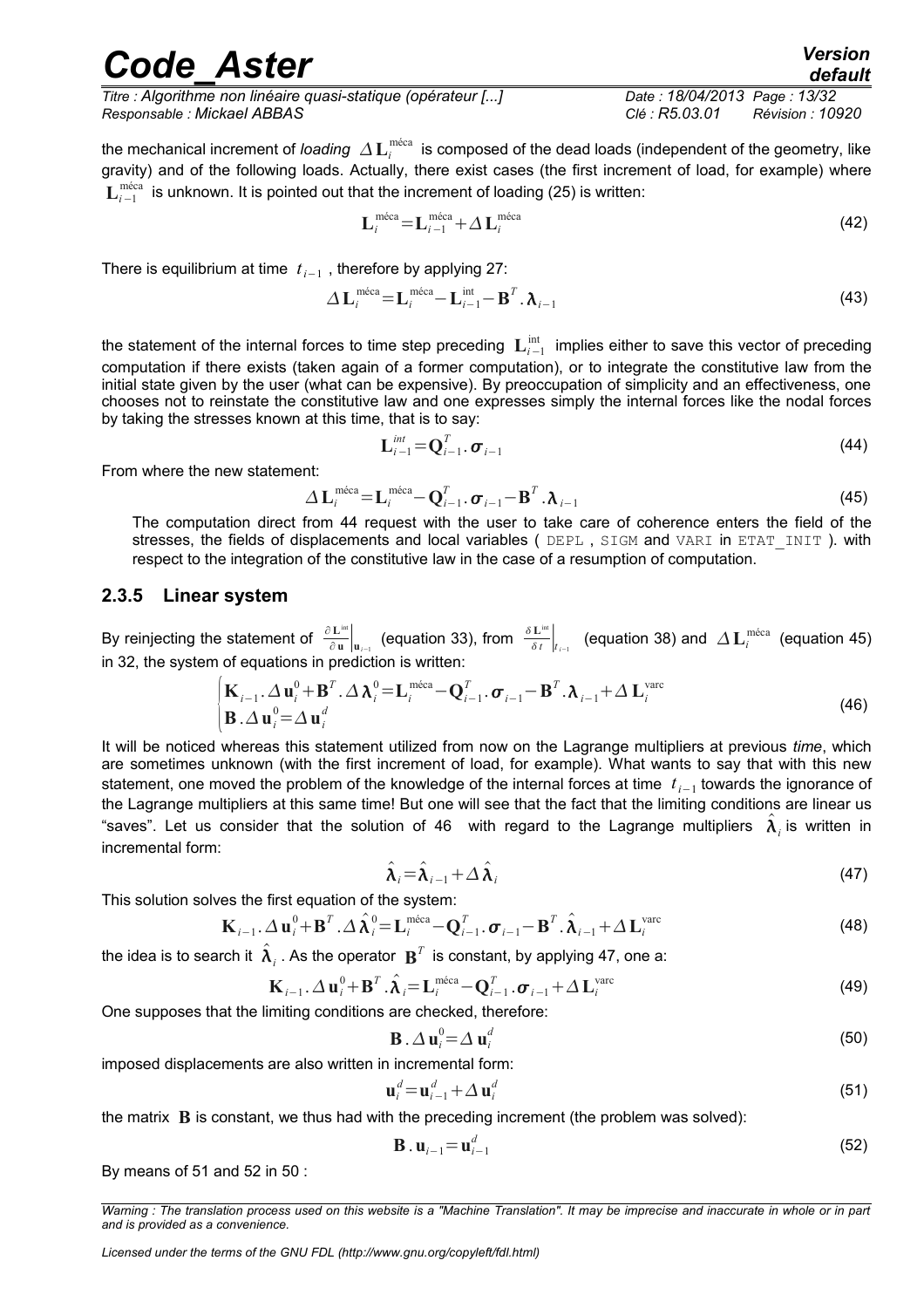*Titre : Algorithme non linéaire quasi-statique (opérateur [...] Date : 18/04/2013 Page : 14/32 Responsable : Mickael ABBAS Clé : R5.03.01 Révision : 10920*

$$
\mathbf{B} \cdot \Delta \mathbf{u}_i^0 = \Delta \mathbf{u}_i^d = \mathbf{u}_i^d - \mathbf{u}_{i-1}^d = \mathbf{u}_i^d - \mathbf{B} \cdot \mathbf{u}_{i-1}
$$
 (53)

With the equilibrium, one thus has  $\;\hat{\lambda}_{i}$  who satisfies also the limiting conditions that one rewrites:

$$
\mathbf{B} \cdot \Delta \mathbf{u}_i^0 = \mathbf{u}_i^d - \mathbf{B} \cdot \mathbf{u}_{i-1}
$$
 (54)

the vector of the Lagrange multipliers  $\,\hat\lambda_i\,$  can thus be found at the time of the phase of prediction by modifying the equation of imposition of the limiting conditions by statement [54.](#page-13-3) By analogy with the increment of the displacements found in prediction  $\varDelta\,\mathbf{u}_i^0\,$  one will note  $\varDelta\,\bm{\lambda}_i^0\!=\!\hat{\bm{\lambda}}_i$  :

$$
\begin{cases}\n\mathbf{K}_{i-1} \cdot \Delta \mathbf{u}_i^0 + \mathbf{B}^T \cdot \Delta \mathbf{\Lambda}_i^0 = \mathbf{L}_i^{\text{m\'eva}} - \mathbf{Q}_{i-1}^T \cdot \boldsymbol{\sigma}_{i-1} + \Delta \mathbf{L}_i^{\text{var}} \\
\mathbf{B} \cdot \Delta \mathbf{u}_i^0 = \mathbf{u}_i^d - \mathbf{B} \cdot \mathbf{u}_{i-1}\n\end{cases}
$$
\n(55)

a cas particulier relates to the use of an excitation of the type TYPE CHARGE= " DIDI " meaning Dirichlet differential, i.e. compared to the initial state. That consists, for the boundary conditions of the blockings type, to impose, not  $B u = u^d$  , but  $B$   $(u - u_{\text{did}}) = u^d$  In this case, the system to be solved in the phase of prediction for the new increment of load is:

$$
\begin{cases}\n\mathbf{K}_{i-1} \cdot \Delta \mathbf{u}_i^0 + \mathbf{B}^T \cdot \Delta \mathbf{\lambda}_i^0 = \mathbf{L}_i^{\text{méca}} - \mathbf{Q}_{i-1}^T \cdot \boldsymbol{\sigma}_{i-1} + \Delta \mathbf{L}_i^{\text{varc}} \\
\mathbf{B} \cdot \Delta \mathbf{u}_i^0 = \mathbf{u}_i^d - \mathbf{B} \cdot \mathbf{u}_{i-1} + \mathbf{B} \cdot \mathbf{u}_{\text{did}}\n\end{cases}
$$
\n(56)

#### <span id="page-13-2"></span>**2.3.6 Alternatives of the prediction**

There exist other options of prediction available in STAT\_NON\_LINE.

- •One can use an elastic matrix **K**élas instead of the tangent matrix of velocity **K***<sup>i</sup>*−<sup>1</sup> , it is option PREDICTION=' ELASTIQUE' (option RIGI MECA).
- •One can use a secant matrix **K**sécante instead of the tangent matrix of velocity **K***<sup>i</sup>*−<sup>1</sup> , it is option PREDICTION=' SECANTE' (option RIGI MECA ELAS ). The secant matrix is an elastic matrix whose Young's modulus is used by applying the damage (see for example [R5.03.18] for more details)
- •One can use a displacement increment previously calculated instead of the estimate, it is option PREDICTION=' DEPL\_CALCULE'. In this case one makes no inversion of system and  $\Delta\mathbf{u}_i^0$  is directly given. Confer to the documentation [U4.51.03] for its use.
- •One can use a displacement increment extrapolated compared to the preceding step. One time step calculates the estimate of the displacement increment from the total increment obtained like solution with preceding (balanced by the ratio of time step). It is option PREDICTION=' EXTRAPOL'.

In these the last two cases, in order to ensure that initial displacement is kinematically admissible, one projects the estimate on all the kinematically admissible fields (i.e satisfying the boundary conditions with Dirichlet) according to the norm given by the elastic matrix *, which* must thus be calculated. Phase

### <span id="page-13-1"></span>**2.4 of correction of Newton Principle**

#### <span id="page-13-0"></span>**2.4.1 At the conclusion**

of the phase of prediction, we find ourselves with an estimate of the increment of displacements and  $\varDelta\,\mathbf{u}^0_i$ increment of the Lagrange multipliers.  $\,\Delta\,\lambda^0_i$  If this estimate is exact (modulo the application of the convergence criteria described to the §2.[521](#page-20-0) then one obtains the solution converged *for* time step: *t i* (57

$$
\begin{cases}\n\mathbf{u}_{i}^{\text{converg}\acute{e}} = \mathbf{u}_{i-1} + \Delta \mathbf{u}_{i}^{0} \\
\lambda_{i}^{\text{converg}\acute{e}} = \lambda_{i-1} + \Delta \lambda_{i}^{0}\n\end{cases}
$$

if it is not the case, one must find the values of  $(\varDelta\,\mathbf{u}_i,\varDelta\,\pmb{\lambda}_i)$  the displacement increments and the Lagrange multipliers since the values obtained  $(\mathbf{u}_{i-1}, \bm{\lambda}_{i-1})$  with the preceding equilibrium (urgent):  $t_{i-1}$  (58

<span id="page-13-3"></span>*default*

*Warning : The translation process used on this website is a "Machine Translation". It may be imprecise and inaccurate in whole or in part and is provided as a convenience.*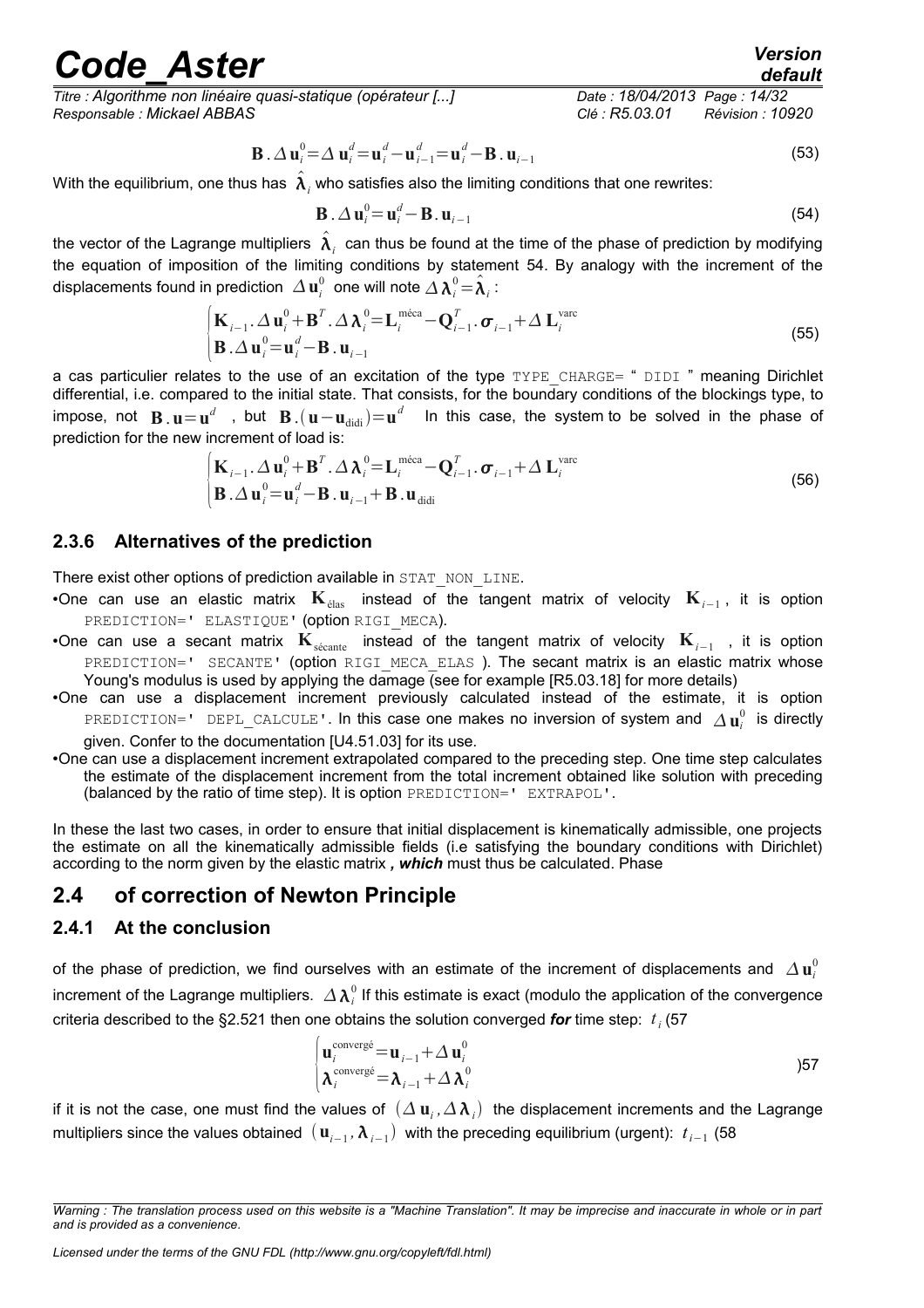*Titre : Algorithme non linéaire quasi-statique (opérateur [...] Date : 18/04/2013 Page : 15/32 Responsable : Mickael ABBAS Clé : R5.03.01 Révision : 10920*

$$
\begin{cases}\n\mathbf{u}_{i}^{\text{converg}\acute{e}} = \mathbf{u}_{i-1} + \Delta \mathbf{u}_{i} \\
\lambda_{i}^{\text{converg}\acute{e}} = \lambda_{i-1} + \Delta \lambda_{i}\n\end{cases}
$$

the phase of prediction converged, one thus has crudely: (59

$$
(\Delta \mathbf{u}_i, \Delta \mathbf{\lambda}_i) = (\Delta \mathbf{u}_i^0, \Delta \mathbf{\lambda}_i^0)
$$

, one takes as initial values obtained  $(\Delta\,{\bf u}_i^0,\Delta\,\pmb{\lambda}_i^0)$  at the conclusion of the phase of prediction, before correcting by the iterations of  $(\delta\,\mathbf{u}^n_i,\delta\,\bm{\lambda}^n_i)$  the method of Newton. With a sufficient number  $\,n_{\rm\scriptscriptstyle{CV}}\,$  of iterations of Newton (always with the arbitration of the convergence criterion): (60

$$
\begin{cases}\n\mathbf{u}_{i}^{\text{converg}\acute{e}} = \mathbf{u}_{i-1} + \Delta \mathbf{u}_{i}^{0} + \sum_{j=1}^{n=n_{CV}} \delta \mathbf{u}_{i}^{j} \\
\lambda_{i}^{\text{converg}\acute{e}} = \lambda_{i-1} + \Delta \lambda_{i}^{0} + \sum_{j=1}^{n=n_{CV}} \delta \lambda_{i}^{j}\n\end{cases}
$$
\n(60)

one did not converge (if the nombre of iterations of Newton is not sufficient), one notes: (61

$$
(\Delta \mathbf{u}_i^n, \Delta \lambda_i^n) = (\Delta \mathbf{u}_i^0, \Delta \lambda_i^0) + \sum_{j=1}^n (\delta \mathbf{u}_i^j, \delta \lambda_i^j)
$$
 (61)

total displacement, for time step and *i* the iteration of Newton *n* will thus be written: (62

$$
(\mathbf{u}_i^n, \boldsymbol{\lambda}_i^n) = (\mathbf{u}_{i-1}, \boldsymbol{\lambda}_{i-1}) + (\Delta \mathbf{u}_i^n, \Delta \boldsymbol{\lambda}_i^n)
$$
 (62)

each iteration, one must solve a system allowing to determine,  $(\delta\,{\bf u}_i^n,\delta\,{\pmb{\lambda}}_i^n)$  increments of displacements and the Lagrange multipliers since result of  $(\textbf{u}^{n-1}_i, \boldsymbol{\lambda}^{n-1}_i)$  the preceding iteration: (63

$$
(\mathbf{u}_{i}^{n-1}, \boldsymbol{\lambda}_{i}^{n-1}) = (\mathbf{u}_{i-1}, \boldsymbol{\lambda}_{i-1}) + (\Delta \mathbf{u}_{i}^{0}, \Delta \boldsymbol{\lambda}_{i}^{0}) + \sum_{j=1}^{n-1} (\delta \mathbf{u}_{i}^{j}, \delta \boldsymbol{\lambda}_{i}^{j})
$$

also notes: (64

$$
(\Delta \mathbf{u}_{i}^{n-1}, \Delta \lambda_{i}^{n-1}) = (\Delta \mathbf{u}_{i}^{0}, \Delta \lambda_{i}^{0}) + \sum_{j=1}^{n-1} (\delta \mathbf{u}_{i}^{j}, \delta \lambda_{i}^{j})
$$

still: (65

<span id="page-14-1"></span>
$$
(\mathbf{u}_i^n, \boldsymbol{\lambda}_i^n) = (\mathbf{u}_i^{n-1}, \boldsymbol{\lambda}_i^{n-1}) + (\delta \mathbf{u}_i^n, \delta \boldsymbol{\lambda}_i^n) = (\mathbf{u}_{i-1}, \boldsymbol{\lambda}_{i-1}) + (\Delta \mathbf{u}_i^{n-1}, \Delta \boldsymbol{\lambda}_i^{n-1}) + (\delta \mathbf{u}_i^n, \delta \boldsymbol{\lambda}_i^n)
$$

#### **2.4.2 One**

must linearize system [21](#page-9-2) 21 the unknowns in with  $({\bf u}_i^n, {\bf \lambda}_i^n)$  constant  $|t_i|$  . One starts by linearizing the internal forces:  $\mathbf{L}_i^{\text{int},n}$  (66

$$
\mathbf{L}_{i}^{\text{int},n} \approx \mathbf{L}_{i}^{\text{int},n-1} + \frac{\partial \mathbf{L}^{\text{int}}}{\partial \mathbf{u}} \bigg|_{\mathbf{u}_{i}^{n-1}} \delta \mathbf{u}_{i}^{n}
$$

the linearization of the reactions of bearing is  $\textbf{B}^{T}$  . $\boldsymbol{\lambda}_{i}^{n}$  immediate: (67

<span id="page-14-3"></span><span id="page-14-2"></span>
$$
\mathbf{B}^T \cdot \mathbf{\lambda}_i^n = \mathbf{B}^T \cdot \mathbf{\lambda}_i^{n-1} + \mathbf{B}^T \cdot \delta \mathbf{\lambda}_i^n
$$
 (67)

is supposed that the mechanical loading does not depend on time (the following loads are excluded) and that the limiting conditions of Dirichlet are also linear. Linear

#### <span id="page-14-0"></span>**2.4.3 system By**

reinjecting 66 [66](#page-14-3) 67 [67](#page-14-2) the first equation of system 21 [21](#page-9-2) obtains for the balance equation: (68

*Warning : The translation process used on this website is a "Machine Translation". It may be imprecise and inaccurate in whole or in part and is provided as a convenience.*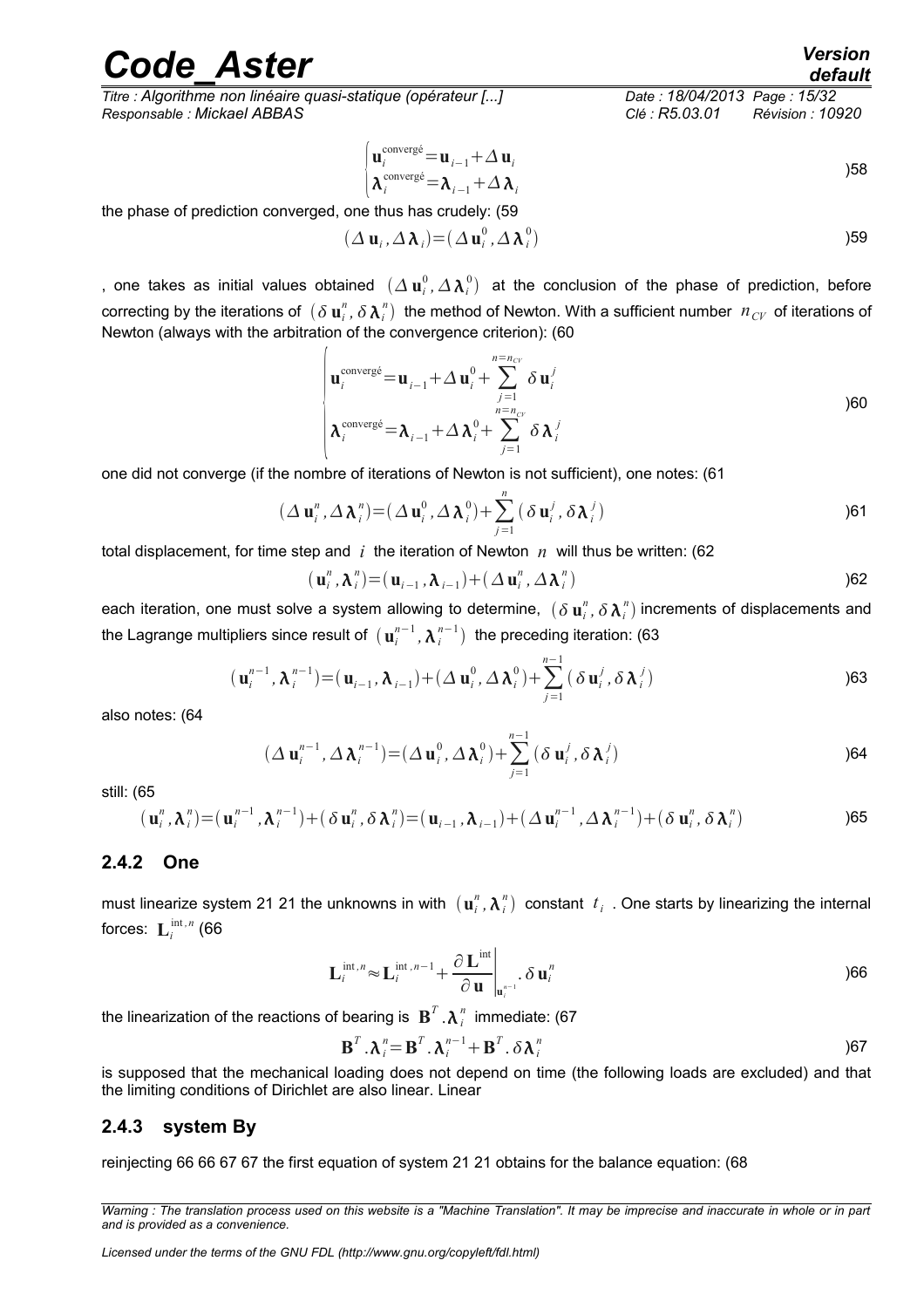*Titre : Algorithme non linéaire quasi-statique (opérateur [...] Date : 18/04/2013 Page : 16/32 Responsable : Mickael ABBAS Clé : R5.03.01 Révision : 10920*

$$
\mathbf{L}_{i}^{\text{int},n-1} + \frac{\partial \mathbf{L}^{\text{int}}}{\partial \mathbf{u}} \bigg|_{\mathbf{u}_{i}^{n-1}} \cdot \delta \mathbf{u}_{i}^{n} + \mathbf{B}^{T} \cdot \mathbf{\lambda}_{i}^{n-1} + \mathbf{B}^{T} \cdot \delta \mathbf{\lambda}_{i}^{n} = \mathbf{L}_{i}^{\text{méca}}
$$

the quantity  $\frac{\partial L^{int}}{\partial u}|_{u_i^{n-1}}$  is called coherent tangent matrix and it is noted:  $\mathbf{K}_i^{n-1}$  (69

$$
\mathbf{K}_{i}^{n-1} = \frac{\partial \mathbf{L}^{\text{int}}}{\partial \mathbf{u}} \bigg|_{\mathbf{u}_{i}^{n-1}}
$$

the limiting conditions, the linearization of system 21 [21](#page-9-2) us in a way similar to 54 [547](#page-13-3)0

$$
\mathbf{B} \cdot \delta \mathbf{u}_i^n = \mathbf{u}_i^d - \mathbf{B} \cdot \mathbf{u}_i^{n-1}
$$

the system to be solved is written finally: (71

$$
\begin{cases}\n\mathbf{K}_{i}^{n-1} \cdot \delta \mathbf{u}_{i}^{n} + \mathbf{B}^{T} \cdot \delta \lambda_{i}^{n} = \mathbf{L}_{i}^{\text{méca}} - \mathbf{L}_{i}^{\text{int},n-1} - \mathbf{B}^{T} \cdot \lambda_{i}^{n-1} \\
\mathbf{B} \cdot \delta \mathbf{u}_{i}^{n} = \mathbf{u}_{i}^{d} - \mathbf{B} \cdot \mathbf{u}_{i}^{n-1}\n\end{cases}
$$

the vector of the internal forces  $\rm L^{int, n-1}_i$  is calculated starting from the stresses.  $\bm \sigma^{n-1}_i$  Those being calculated starting from displacements via  $\mathbf{u}_i^{n-1}$  the behavior model of the material [§1.[11.1I](#page-3-3)n fact, in the case of incremental behaviors *,*  $\sigma_i^{n-1}$  is calculated from and  $(\sigma_{i-1},\alpha_{i-1})$  of the increment of strain induced  $\bm{\varepsilon}$  ( $\Delta$ **u**<sub>i</sub><sup>n-1</sup>) by the displacement increment since the beginning of the iterative process (including the phase of prediction) or by the gradient of the transformation in the case of **F** the great transformations. Alternatives

#### <span id="page-15-1"></span>**2.4.4 of the correction Methods**

#### <span id="page-15-0"></span>**2.4.4.1 of quasi-Newton As**

in the phase of prediction, one is not obliged to use the true tangent matrix.  $\mathbf{K}^{n-1}_i$  In particular, operator STAT\_NON\_LINE authorizes the use of the elastic matrix,  $K_{\text{elas}}$  or the reactualization of the tangent matrix all time step  $i_0$  (key word REAC\_INCR)  $\circ$ r all the iterations  $n_0$  of Newton (key word REAC\_ITER). Thus, the matrix perhaps  $K_i^{n-1}$  replaced by a matrix,  $K_j^{n-1}$  with,  $j \leq i$  or a matrix,  $K_i^m$  with.  $m \leq n-1$  Caution: a "stiff" matrix too does not pose problems of stability but can produce a very slow convergence; a "flexible" matrix too can lead to divergence, it is advised in this case to make linear search [§3][.3I](#page-25-3)t

is difficult to give a rule making it possible to know when one must reactualize the tangent matrix: that strongly depends on the degree of nonlinearity of the problem and the size of the increments of load. In

discharge, it is recommended either to use the elastic matrix for the phase of prediction and resolution, or to use the elastic matrix for the phase of prediction then the tangent matrix for the resolution.

The figures hereafter illustrate the various possibilities of reactualization of the tangent matrix: stamp •elastic used  $\mathbf{K}_{\text{elas}}$  with each iteration Figure [2 - 2.4.4.12.4.4.1-a](#page-16-1) tangent

•matrixreactualized with  $\mathbf{K}^{n-1}_{i}$  each iteration and each time step, reactualized

•tangentmatrix all  $\mathbf{K}_{j}^{n-1}$  time step  $i_0$  ()  $i_0=1$  , and

•stamps tangent reactualized all  $\mathbf{K}^m_i$  the iterations  $n_0$  of Newton (here  $n_0$ =2 ) Figure [2 - 2.4.4.12.4.4.1-d](#page-17-0)

<span id="page-15-2"></span>*default*

*Warning : The translation process used on this website is a "Machine Translation". It may be imprecise and inaccurate in whole or in part and is provided as a convenience.*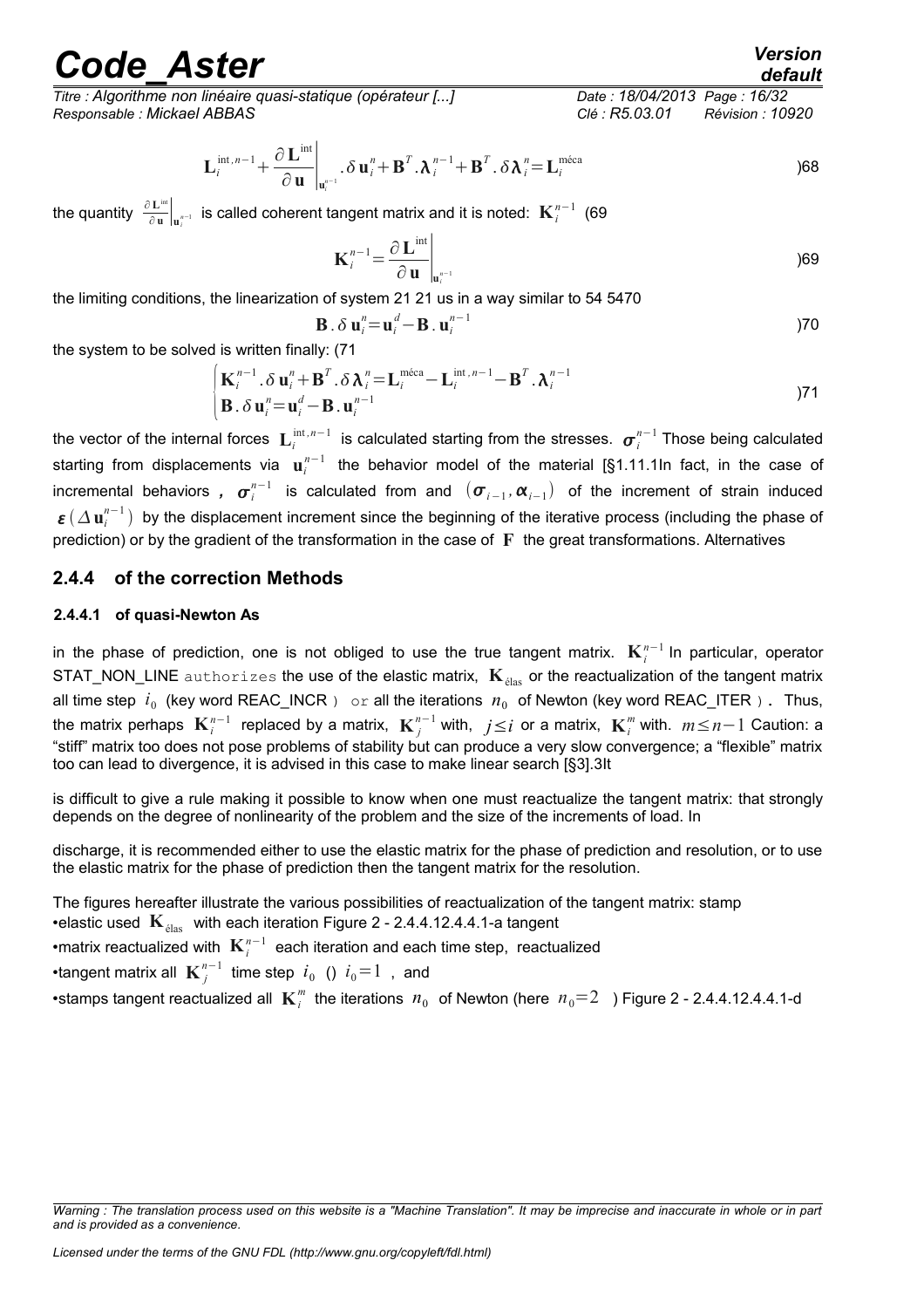

*Titre : Algorithme non linéaire quasi-statique (opérateur [...] Date : 18/04/2013 Page : 17/32 Responsable : Mickael ABBAS Clé : R5.03.01 Révision : 10920*

*default*<br>Date: 18/04/2013 Page: 17/32

<span id="page-16-1"></span>

<span id="page-16-0"></span>**2 - 2.4.4.12.4.4.1-b of the true tangent matrix revalued with each iteration U**

*Warning : The translation process used on this website is a "Machine Translation". It may be imprecise and inaccurate in whole or in part and is provided as a convenience.*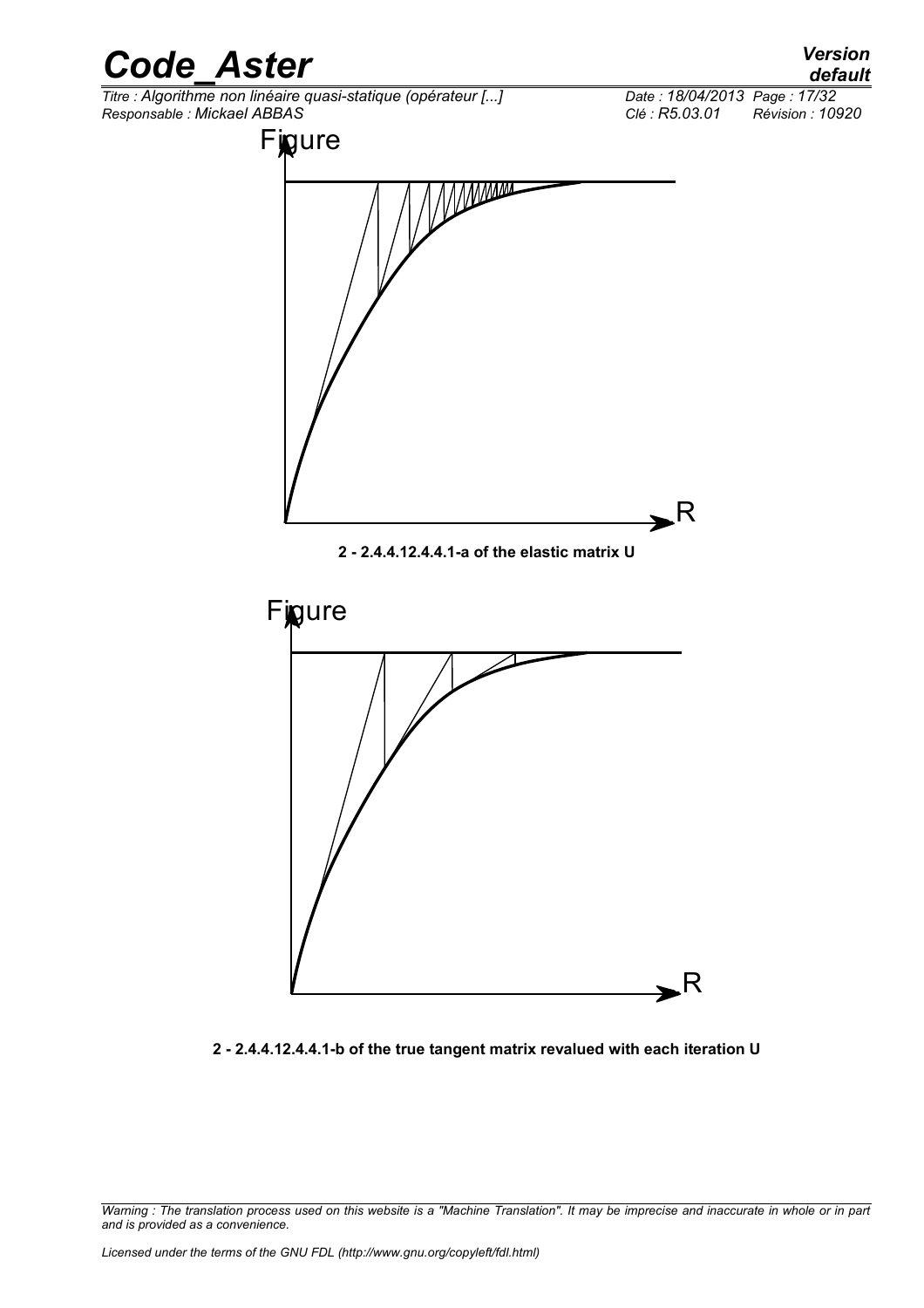

<span id="page-17-1"></span>**2 - 2.4.4.12.4.4.1-c of the tangent matrix revalued with each time step Figure**



<span id="page-17-0"></span>

*Warning : The translation process used on this website is a "Machine Translation". It may be imprecise and inaccurate in whole or in part and is provided as a convenience.*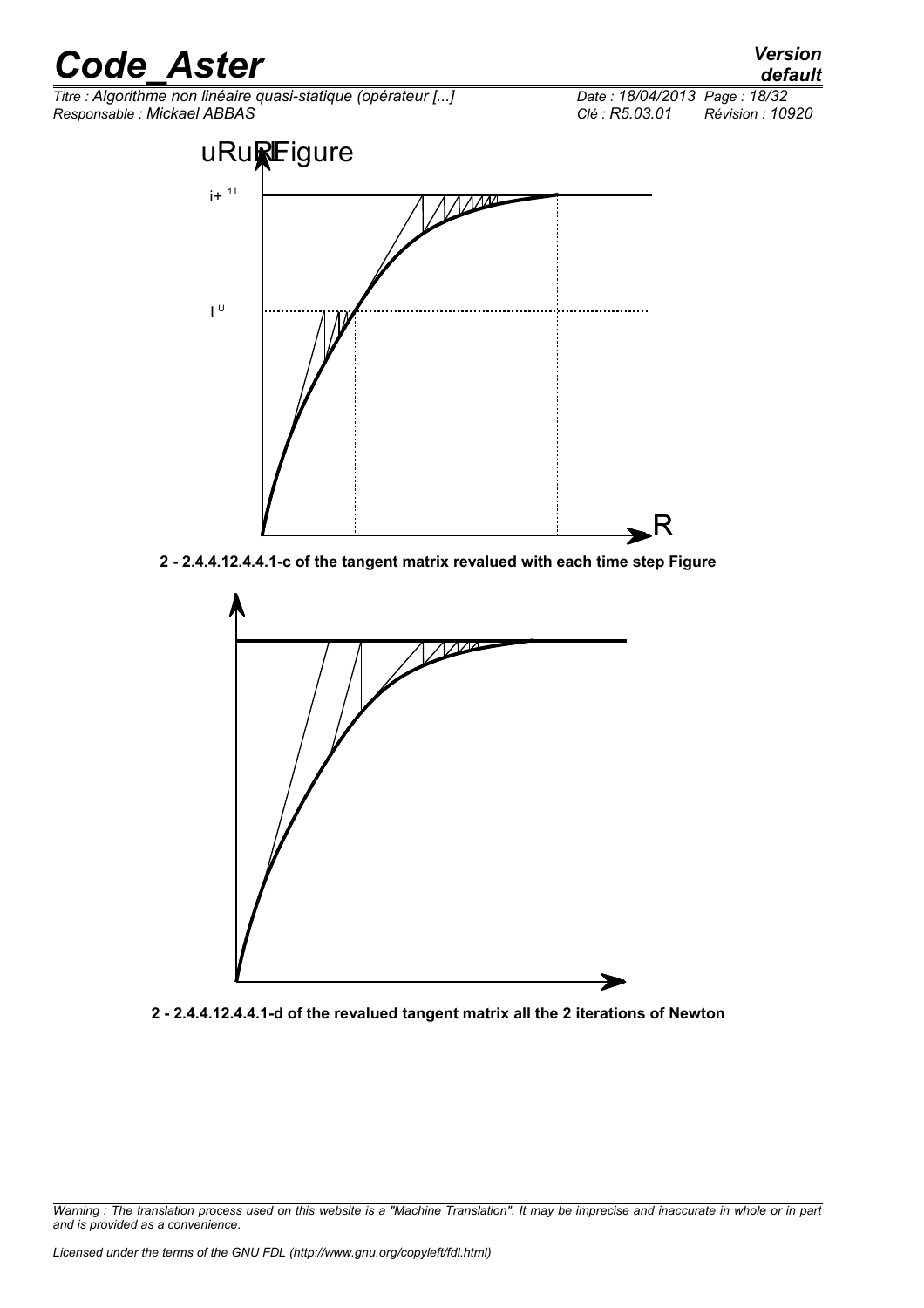*Titre : Algorithme non linéaire quasi-statique (opérateur [...] Date : 18/04/2013 Page : 19/32 Responsable : Mickael ABBAS Clé : R5.03.01 Révision : 10920*

*default*

the method of Newton modified (using another matrix that the consistent tangent matrix) converges less quickly than the method of Newton classical, but is less expensive. It is all the more economic as the number of degrees of freedom of the system is high. This is why one can advise, when the system is of big size, to keep the same tangent matrix during some iterations. Lastly, let us not forget to announce that in certain cases, it is computation with the elastic matrix which is fastest in terms of computing time, even if the nombre of iterations carried out is much more important (they are cheap iterations since the matrix is calculated and factorized only once); moreover, it is the elastic matrix which it is recommended to use during the discharges. It

is necessary to carry out with each iteration of Newton the possible computation of the new tangent matrix and  $K_i^{n-1}$  the "nodal forces".  $L_i^{\text{int},n-1}$ + $\mathbf{B}^T$ .  $\bm{\lambda}_i^{n-1}$  For the developers, let us specify that these operations are carried out by computation option FULL MECA or RAPH MECA if the tangent matrix is not recomputed. Use

#### <span id="page-18-0"></span>**2.4.4.2 of an evolutionary matrix TANGENTE-secant**

the method described in this paragraph applies exclusively to the strongly nonlinear problems, where a method of Newton classical fails for any type of choice of matrix, for the phase of prediction or correction. Typically, the usual method of Newton is put at fault for the problems badly-posed coming from the use of the lenitive constitutive laws (see for example R5.04.02). In

these situations, a NON-convergence appears when the algorithm does not manage to choose between several acceptable solutions, in an increment of (pseudonym) - time given. This default of convergence at the total level is generally translated at the local level (i.e at the point of integration) by an alternation repeated between a nondissipative state (elastic) and a dissipative state (plasticity, damage,…) during consecutive iterations of Newton. One of

the strategies consists in using the notion of control (see R5.03.80) to mitigate the insufficiencies of Newton. The other strategy consists in modifying the tangent matrix. It is this last strategy which one details here. While following

the state of each point of integration of one iteration to the other, one can locate the points responsible for a total NON-convergence. Once these located points, one decides to modify the matrix by hoping that this modification will allow a total convergence. σ σ



<span id="page-18-1"></span>**2 - 2.4.4.2 2.4.4.2-a constitutive law, use of a mixed matrix TANGENTE-secant the baptized** nt

*Warning : The translation process used on this website is a "Machine Translation". It may be imprecise and inaccurate in whole or in part and is provided as a convenience.*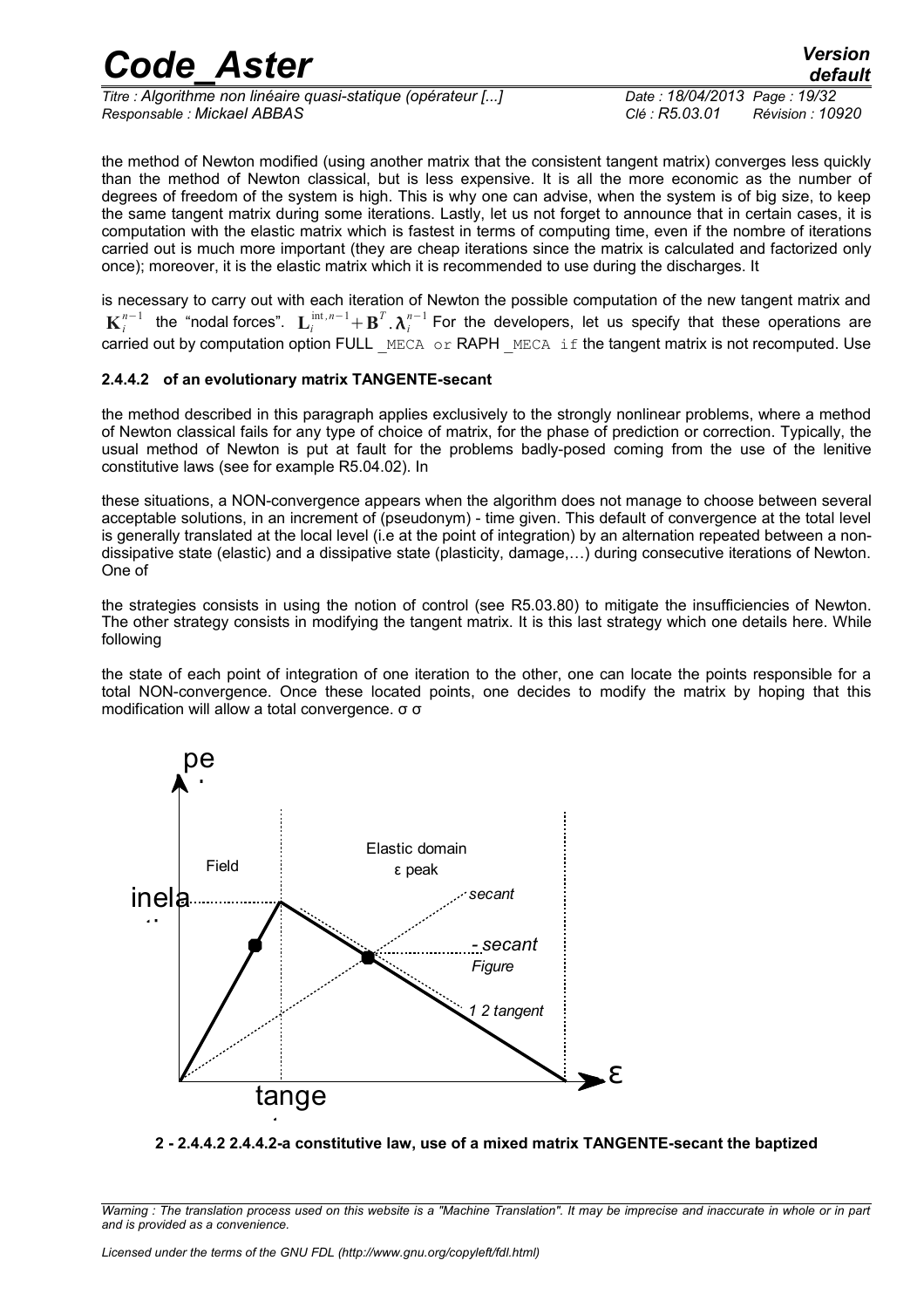*Titre : Algorithme non linéaire quasi-statique (opérateur [...] Date : 18/04/2013 Page : 20/32 Responsable : Mickael ABBAS Clé : R5.03.01 Révision : 10920*

<span id="page-19-1"></span>*default*

approach TANGENTE-secant, activated under keyword COMP\_INCR with TANGENTE SECANTE=' OUI', is justified by the following reasoning: if the method of Newton using the coherent tangent matrix does not converge, it is often because a certain number (variable) of points of integration changes state (non-dissipative/ dissipative) between two total iterations of Newton. At the local level (see Figure [2 - 2.4.4.2 2.4.4.2-a](#page-18-1) wants to say that one continues to alternate between field 1 () and  $\epsilon < \epsilon_{pic}$  field 2 (). Because of  $\epsilon > \epsilon_{pic}$  the break of slope between 1 and 2, the use of a secant or tangent matrix coherent leads to a very poor approximation, from where interest to modify it. The choice which one present consists in building the tangent matrix like a linear combination between the coherent tangent matrix and the secant matrix, both being determined by the constitutive laws. Currently, the approach is available only for lenitive constitutive law ENDO\_ISOT\_BETON.

To manage the starting of the option TANGENTE-secant, one introduces an additional local variable compared to the existing local variables, (with  $\bm{\alpha}$  =  $(\alpha_1, ... \alpha_n, \alpha_{n+1})$  the number  $\,n\,$  of local variables of the model used). This variable represents possible alternation between the elastic state and the lenitive state of a Gauss point. One time step initializes it with the first iteration of Newton each again, then one makes it evolve to know, in each Gauss point, the number of successive alternations between the two states. By having this information, one can estimate that from a certain threshold (for example alternations  $S_0=3$ ), the algorithm of Newton will not be able to converge any more for the increment of current time and that it is necessary to modify the tangent matrix. To modify the matrix, one is based directly on the way in which the coherent tangent matrix in ENDO\_ISOT\_BETON is built (see [R7.01.04]). It is a question of making the sum between the dissipative part and the nondissipative part. (72)

$$
\mathbf{K}_{\text{tg}} = \mathbf{K}_{\text{sc}} + \mathbf{K}_{\text{end}}
$$
 where 72

is  $K_{tg}$  the tangent matrix, the secant  $K_{sc}$  matrix (left non-dissipative) and the damaging  $K_{end}$  correction (left dissipative). For the modified matrix, one  $\mathbf{K}_{\text{t-s}}$  replaces the statement in  $\mathbf{K}_{\text{t}}$  (72) b[y72](#page-19-1) (73)

$$
\mathbf{K}_{t-s} = \mathbf{K}_{sc} + \eta \cdot \mathbf{K}_{end}
$$
 where 73

is  $\eta$  a function of with  $\alpha_{n+1}$  values between 0 and 1. The function retained  $\eta$  in the continuation is the following one: (74)

$$
\eta = \frac{1}{A^{(\alpha_{n+1} - S_0)}}
$$
 where 74

is  $|A|$  a constant and the threshold  $|S_{0}|$  on the value amongst successive alternations undergone from which the tangent matrix is modified. For the matrix  $\,\alpha_{_{n+1}}{=}\,S_0\,$  remains tangent coherent and for, it  $\,\alpha_{_{n+1}}{\gg}S_0$  becomes secant. Values considered to be satisfactory for these parameters are and ( $A=1,5$  values  $S_0=3$  by default). The choice on the evolution of the value of is paramount  $\alpha_{n+1}$  for the performance of the algorithm. One chooses an increase in,  $\alpha_{n+1}$  for  $G=1,0$   $\alpha_{n+1} \to \alpha_{n+1}+G$  each new alternation between an elastic state and a damaging state, then a reduction in  $\alpha_{n+1}$  ,  $P$  when  $\alpha_{n+1}$   $\to$   $\alpha_{n+1}$   $\!$  the state remains damaging twice continuation. The purpose of the use of is *P* to allow the return to the coherent tangent matrix when a Gauss point remains damaging on several iterations, since the coherent tangent matrix makes convergence quadratic, provided that one is close to the solution. The value of the rate of reduction compared to *P* the rate of increase, is *G* crucial for the behavior of L `evolutionary algorithm. The total idea consists in increasing, lorsqu  $\alpha_{n+1}$  "one is far from the solution to have an operator closer to secant than of tangent coherent, then once "near" to the solution, to rock out of coherent tangent matrix (which is the best within the meaning of Newton). The ratio (keyword  $P/G$  TAUX RETOUR – 0.05 per default) represents the third parameter of L" algorithm,  $\,$  besides (keyword  $\,A\,$  AMPLITUDE  $)$  and (keyword  $\,S_{0}\,$  SEUIL  $)$  . <code>Method</code>

#### <span id="page-19-0"></span>**2.4.4.3 of Newton-Krylov general**

#### **Principle the method**

of Newton-Krylov is part of the inaccurate methods of Newton. It is only usable when the solver of the linear system (71) i[s71](#page-15-2) iterative (in opposition to a direct solver). This approach does not modify the choice of the tangent matrix of the system like the preceding methods. She exploits the convergence criterion of the iterative solver used for the linearized system. By as well as possible adapting the convergence criterion of the iterative method to convergence of Newton, one avoids making useless iterations (in the linear solver) and one gains thus in computing times. Put

*Warning : The translation process used on this website is a "Machine Translation". It may be imprecise and inaccurate in whole or in part and is provided as a convenience.*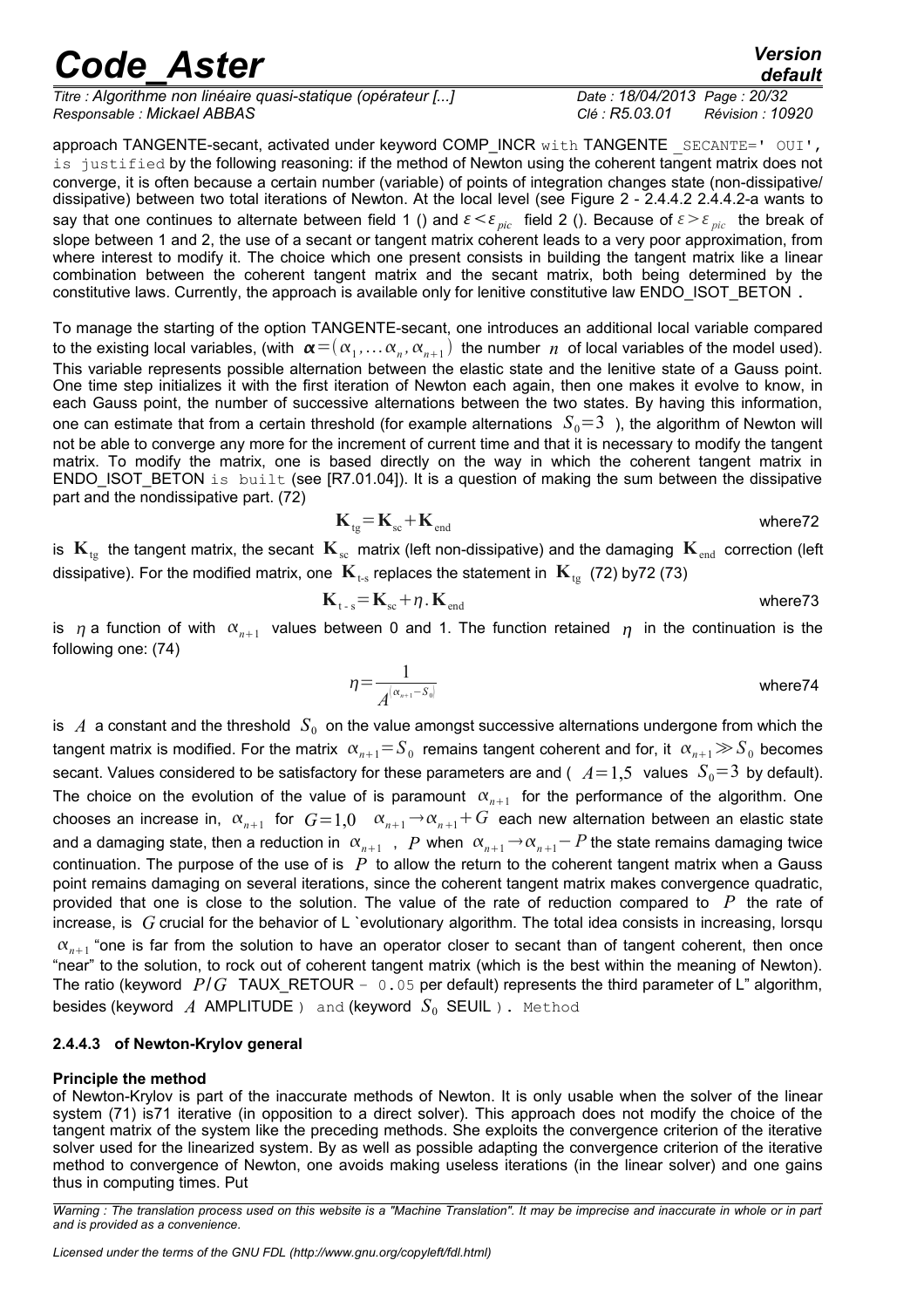*Titre : Algorithme non linéaire quasi-statique (opérateur [...] Date : 18/04/2013 Page : 21/32 Responsable : Mickael ABBAS Clé : R5.03.01 Révision : 10920*

<span id="page-20-1"></span>

#### **in work the general**

principle of the inaccurate methods of Newton is to replace the condition which the increment of solution is  $(\delta u_i^n, \delta \lambda_i^n)$  the exact solution of the system (71) b[y71](#page-15-2) a weaker condition. It is asked that  $(\delta u_i^n, \delta \lambda_i^n)$  the condition check: (75)

$$
\left\| \left( \mathbf{K}_{i}^{n-1} \cdot \delta \mathbf{u}_{i}^{n} + \mathbf{B}^{T} \cdot \delta \lambda_{i}^{n} \right) - \left( \mathbf{L}_{i}^{\text{méca}} - \mathbf{L}_{i}^{\text{int}, n-1} - \mathbf{B}^{T} \cdot \lambda_{i}^{n-1} \right) \right\| \leq \eta_{n} \left\| \mathbf{L}_{i}^{\text{méca}} - \mathbf{L}_{i}^{\text{int}, n-1} - \mathbf{B}^{T} \cdot \lambda_{i}^{n-1} \right\| \qquad \text{where75}
$$

*n* the sustained pressure term *is called. One can*

show that the method suggested is convergent and that when the continuation tends  $\eta_n$  towards,  $0$ convergence is super-linear (see [8] p.9[631\)](#page-30-3). The smaller this value is, the more the solution will be close to that obtained by an exact resolution, but less one will save time with the resolution of the linear system. It is thus necessary to find a good compromise between solving the linear systems quickly and not too much not to degrade the convergence of the iterations of Newton. By examining

the condition (75), on[ewhere75](#page-20-1) notes that it is identical to the relative convergence criterion of the iterative solvers used to solve the linearized system of Newton. To check this condition, it is thus a question of using the sustained pressure *term like* convergence criterion of an iterative linear solver. As

one saw previously, it as should be made sure as the continuation tends  $\eta_n^+$  towards  $\,0\,$  preserving the superlinear convergence of the method of Newton. With this intention, one will control to  $\eta_n$  the decrease of the residue of Newton by the law of evolution (cf [8*] p* .10[531\)](#page-30-3): (76)

$$
\eta_{n+1}^{Res} = \gamma \frac{\left\| \mathbf{R}_i^n \right\|^2}{\left\| \mathbf{R}_i^{n-1} \right\|^2}
$$
 where 76

the constant is selected such as. This  $\gamma=0.1$ 

simple formula is not sufficient in practice because it is necessary to guarantee an adequate decrease of. For  $\eta_n$  that, one determines completely by  $\eta_n$  the following statement: (77)

$$
\eta_{n+1} = \begin{vmatrix}\n\eta & & n = -1 \\
\max(\min(0.4 \ \eta_n, \ \eta_{n+1}^{Res}), \ \eta_{mn}) & & n = 0, \\
\min(0.4 \ \eta_n, \ \max(\ \eta_{n+1}^{Res}, (1 - \gamma) \ \eta_n^2)) & & n = 0, \\
\end{vmatrix} \quad (1 - \gamma) \quad \eta_n^2 = 0.2
$$
\nwhere 77

the constant is worth and corresponds  $\eta_0=0.9$  to the convergence criterion used for the first linear resolution. as for

η*min* it, is the value of the convergence criterion of the iterative linear solver provided by the user (key word RESI RELA ). Convergence criteria

#### <span id="page-20-0"></span>**2.5 At the end of**

the prediction and each iteration of Newton, one must estimate if the iterative process converged (the equilibrium of structure is reached). One places oneself at time step running and *t i* the iteration of Newton (given that  $n$  the value corresponds  $n=0$  to the prediction). There exist four convergence criteria: Criterion

RESI\_GLOB\_MAXI consists in checking that the norm infinie[3](#page-20-2)La infinite<sup>3</sup> is lower than the value specified  $\gamma$  by the user. (78)

$$
\|\mathbf{Q}^T \cdot \boldsymbol{\sigma}_i^n + \mathbf{B}^T \cdot \boldsymbol{\lambda}_i^n - \mathbf{L}_i^{\text{m\'ecal}}\|_{\infty} \leq \gamma
$$

is not advised to use this criterion alone, because one cannot easily have an idea of the acceptable orders of magnitude absolute. Criterion

<span id="page-20-2"></span><sup>3</sup> norm corresponds simply to the maximum component of the absolute value of the vector of the residue *Warning : The translation process used on this website is a "Machine Translation". It may be imprecise and inaccurate in whole or in part and is provided as a convenience.*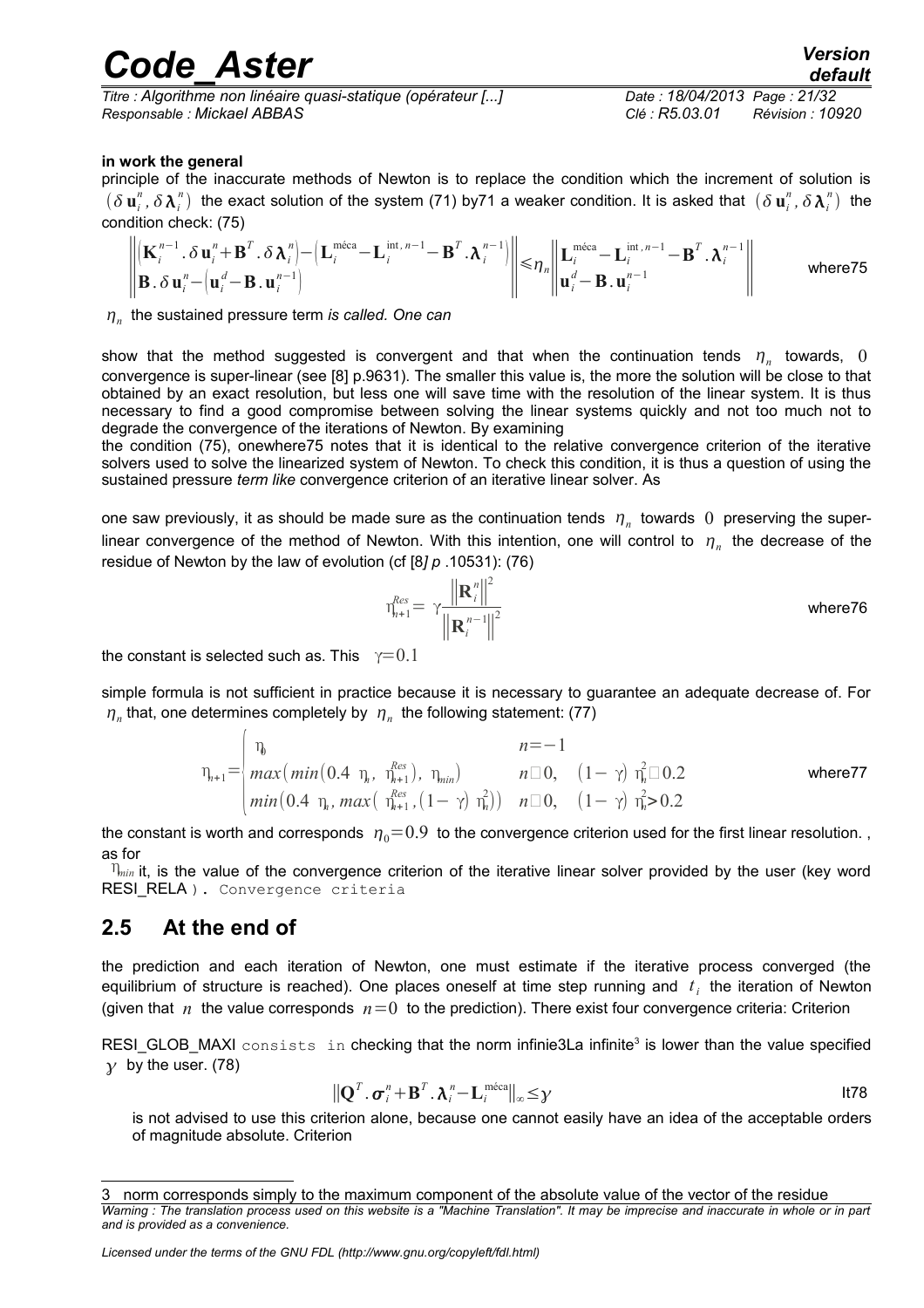*Titre : Algorithme non linéaire quasi-statique (opérateur [...] Date : 18/04/2013 Page : 22/32 Responsable : Mickael ABBAS Clé : R5.03.01 Révision : 10920*

RESI\_GLOB\_RELA (chosen by default) amounts checking that the residue is sufficiently small, like previously, and this compared to a quantity representative of the loading. (79)

$$
\frac{\|\mathbf{Q}^T.\boldsymbol{\sigma}_i^n + \mathbf{B}^T.\boldsymbol{\lambda}_i^n - \mathbf{L}_i^{\text{méca}}\|_{\infty}}{\|\mathbf{L}_i^{\text{méca}} + \mathbf{L}_i^{\text{varc}} - \mathbf{B}^T.\boldsymbol{\lambda}_i^n\|_{\infty}} \leq \eta
$$
 being79

 $\eta$  desired relative accuracy given by the user under keyword RESI GLOB RELA (or the default value of). One  $10^{-6}$  can

notice that, in the case of use of RESI\_GLOB\_RELA , the criterion can become singular if the external loading becomes  $\mathbf{L}_i^{\text{meca}}+\mathbf{L}_i^{\text{varc}}-\mathbf{B}^T$ .  $\bm{\lambda}_i^n$  null. This can arrive in the event of total discharge of structure. If such a case arises (i.e loading time  $~10~^6~$  smaller than the smallest loading observed until this increment), the code uses then criterion RESI GLOB MAXI with as value that observed with the convergence of the preceding increment. When the loading becomes again non-zero, one returns to the initial criterion. The third

criterion is criterion RESI\_REFE\_RELA : the idea of this criterion is to build a nodal force of reference, which will be used to estimate term in the long term, the nullity (approximate) of the residue: (80)

$$
\forall j \in [\text{ddl}] \qquad |(\mathbf{Q}^T \cdot \boldsymbol{\sigma}_i^n + \mathbf{B}^T \cdot \boldsymbol{\lambda}_i^n - \mathbf{L}_i^{\text{meca}})_j| \leq \varepsilon \cdot \mathbf{F}_j^{\text{ref}}
$$

, the nodal force of reference is built  $\mathbf{F}_j^{\text{ref}}$  from the data of an amplitude of reference which can  $A^{\text{ref}}$  be: A stress

•; A pressure

•, a temperature in the case of the THM; A generalized force

•in the case of beams or shells; others…

•the list

is accessible in documentation from use of the command STAT NON LINE  $[U4.51.03]$ , description of operand RESI\_REFE\_RELA . If one takes

as example a stress, the amplitude of reference being given  $\sigma^{\rm ref}$  by the user via keyword SIGM\_REFE. From this amplitude of stress of reference, one defines the tensor: it is  $\sigma^\text{test}$  null for all these components, except j-ième which is worth. One defines  $\sigma^{\rm ref}$ then, for each node of each element the nodal force (the goal

 $\tilde{R}^{\epsilon}_{i}$ *e* being giving an idea of the importance of a component in a Gauss point of the stress on the nodal force): (81) With

$$
\tilde{R}_{i}^{e} = \frac{1}{N} \cdot \sum_{\alpha=1}^{N} \sum_{j=1}^{M} |B_{i,j}^{\alpha} \cdot \sigma_{j}^{\text{test}}| \cdot \omega^{\alpha}
$$

the number *N* of Gauss points of the element, the number of components *M* of the tensor of the stresses; the exhibitor being used  $\,\alpha\,$  to note the evaluating of quantity at the Gauss point. For example are  $\,\omega^\alpha\,$  the weights of Gauss points. Note:

**For certain** elements, as the bars, the grids or the membranes, this definition leads to residues of null reference on certain axes. To cure it, one determines the nodal forces of reference via a computation of order of magnitude based on the size of the element. The nodal

force of reference is then defined by: (82) where

$$
\mathbf{F}_i^{\text{ref}} = \min_{e \in \Gamma_i} \tilde{R}_i^e
$$

 $\overline{I}_i$  all the elements connected to the node. The fourth  $|i\rangle$ 

criterion is criterion RESI COMP\_RELA : the idea of this criterion is to separate the various component contributions of the residue by components (with the meaning DX, DY, DZ, PRE1, PRE2, TEMP). Each vector obtained will be then normalized by the internal force corresponding to this residue. This choice of

*Licensed under the terms of the GNU FDL (http://www.gnu.org/copyleft/fdl.html)*

82

*Warning : The translation process used on this website is a "Machine Translation". It may be imprecise and inaccurate in whole or in part and is provided as a convenience.*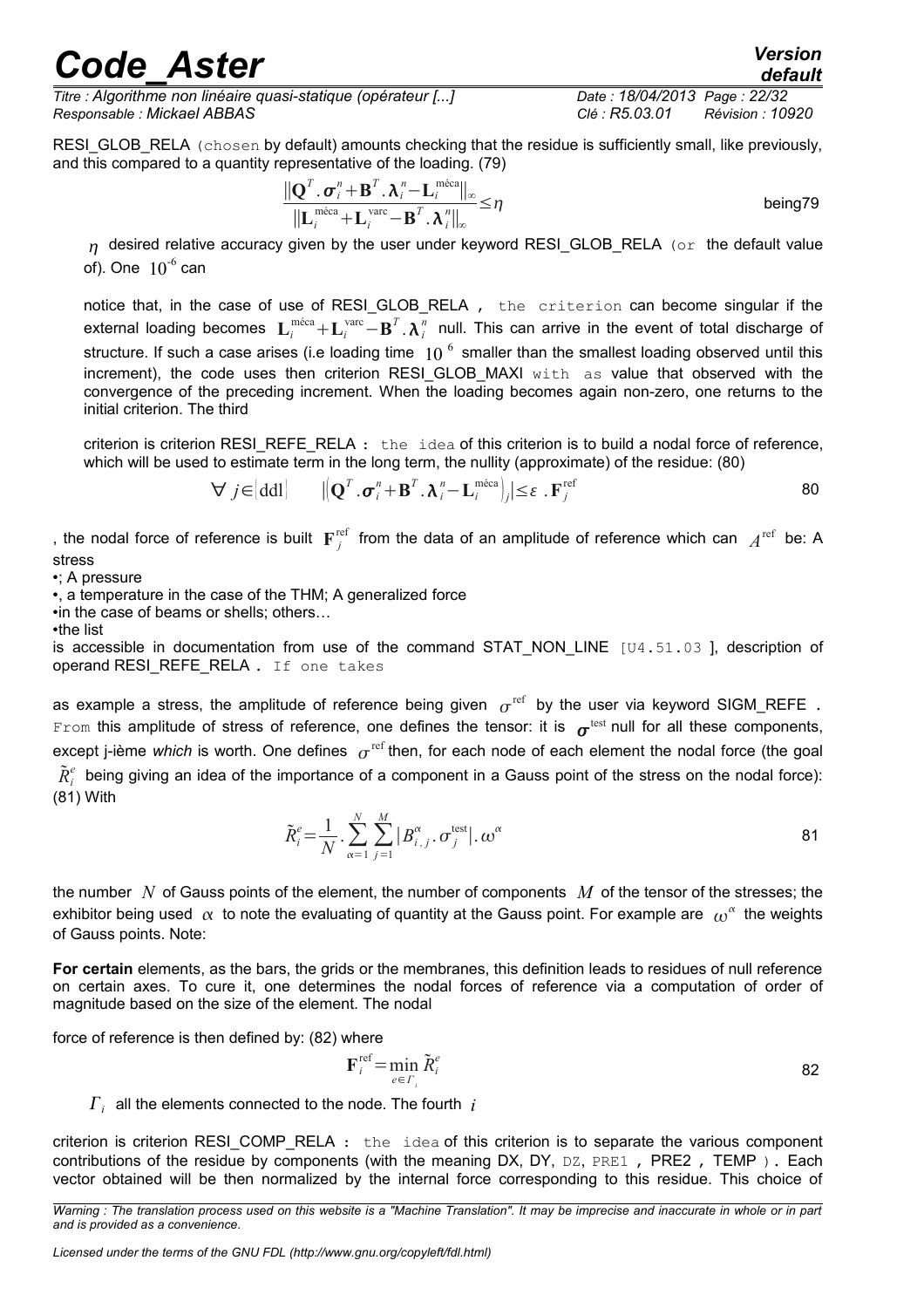*Titre : Algorithme non linéaire quasi-statique (opérateur [...] Date : 18/04/2013 Page : 23/32 Responsable : Mickael ABBAS Clé : R5.03.01 Révision : 10920*

convergence criterion has meaning only for the strongly evolutionary problems, typically problems THM. Who more is, this choice will be effective since one will have problems with strong contrasts. In fact indeed the zones with "strong gradient" will control convergence. One définitla left $\mathbf{F}^n(c)$  the residue corresponding  $Q^T$ .  $\sigma_i^n + B^T$ .  $\lambda_i^n - L_i^{\text{m\'eca}}$  to the component and the vector  $c$   $\text{L}^{\text{int},n}(c)$  the internal forces at time corresponding  $n$  to this same component. Criterion  $c$  RESI COMP RELA then amounts checking that this residue is sufficiently small, i.e.: (83)

$$
\max_{c=1,\ldots,\text{nbcmp}}\left|\frac{\max\limits_{d=1,\ldots,\text{nbddl}}|F^n(c,d)|}{\max\limits_{d=1,\ldots,\text{nbddl}}|L^{\text{int},n}(c,d)|}\right| < \varepsilon
$$
convergen c83

is issued carried out when all the criteria specified by the user are checked simultaneously. By default, one makes a test on the relative total residue (RESI GLOB RELA) and the maximum number of iterations of Newton (ITER\_GLOB\_MAXI). Choices of the components

#### <span id="page-22-1"></span>**2.5.1 for the convergence criteria For**

residues RESI\_GLOB\_RELA and RESI GLOB MAXI , all the components of the field of displacement are used in the evaluating of the norm formulates  $\|\cdot\|_{\infty}$  two cases where a particular processing is made on the level of the choice of the components: For

•the loadings of the type AFFE CHAR CINE, the degree of freedom concerned is ignored in the evaluating of the norm of the residue because the procedure of elimination of the unknowns does not make it possible to reach the reactions of bearings; For

•the continuous contact, components LAGR\_C and LAGR \_F1/ LAGR\_F2 are ignored in the evaluating of the norm because the model of Signorini-Coulomb is already checked in the algorithm (see [R5.03.52]) and that these terms are dimensionally incoherent with those relating to displacements; On the other hand, for the case of the contact in XFEM, these components are preserved because they are used to check condition LBB; **Difference** 

### <span id="page-22-0"></span>**2.6 of the matrixes in prediction and correction It is important**

to stress that the tangent matrix resulting from option RIGI\_MECA \_TANG (phase of prediction) and the tangent matrix resulting from option FULL\_MECA (phase of correction) are in general not identical. Let us suppose

that one reached convergence for time and that L *t*<sub>*i*−1</sub> "one now seeks to obtain L" balances for next time. The matrix *t<sub>i</sub>* resulting from RIGI\_MECA \_TANG comes from a linearization from the balance equations compared to time around i.e around  $(\bf{u}_{i-1}, \bf{\lambda}_{i-1})$  *L* "balances with L" urgent. It is thus  $t_{i-1}$  the tangent matrix of the system converged at time . On the other hand *t*<sub>*i*−1</sub>,

the matrix resulting from FULL\_MECA comes from a linearization from the balance equations compared to displacement *around* i.e around  $(\mathbf{u}_i^n, \boldsymbol{\lambda}_i^n)$  the equilibrium at time. One can interpret  $t_i$ 

the differences between RIGI\_MECA\_TANG and FULL MECA in D "other terms. One can thus show that the matrix resulting from RIGI\_MECA\_TANG corresponds to the tangent operator of the continuous problem in time **, known as** also problem of velocity (and connects the velocity of stress at the strainrate), whereas the matrix resulting from FULL\_MECA corresponds to the tangent operator of the problem discretized in **time. The document** [R5.03.02] gives the statement in each of the two cases for the relation of elastoplasticity of Von Mises to isotropic or kinematical hardening linear. It is pointed out that

the processing of a behavior model [R5.03.02 § 5] consists with: And to calculate

•the stresses local variables  $\sigma_i^n$  from  $\alpha_i^n$  the initial state and of the increment  $(\sigma_{i-1},\alpha_{i-1})$  of strain induced

by the displacement increment  $\bm{\varepsilon}(\Delta\mathbf{u}_i^{n-1})$  since the beginning of the iterative process (including the phase of prediction). To calculate the internal forces

•. To calculate (possibly  $\mathbf{L}_i^{\text{int},n} \!\!=\! \mathbf{Q}_i^T$  .  $\bm{\sigma}_i^n$ 



*Warning : The translation process used on this website is a "Machine Translation". It may be imprecise and inaccurate in whole or in part and is provided as a convenience.*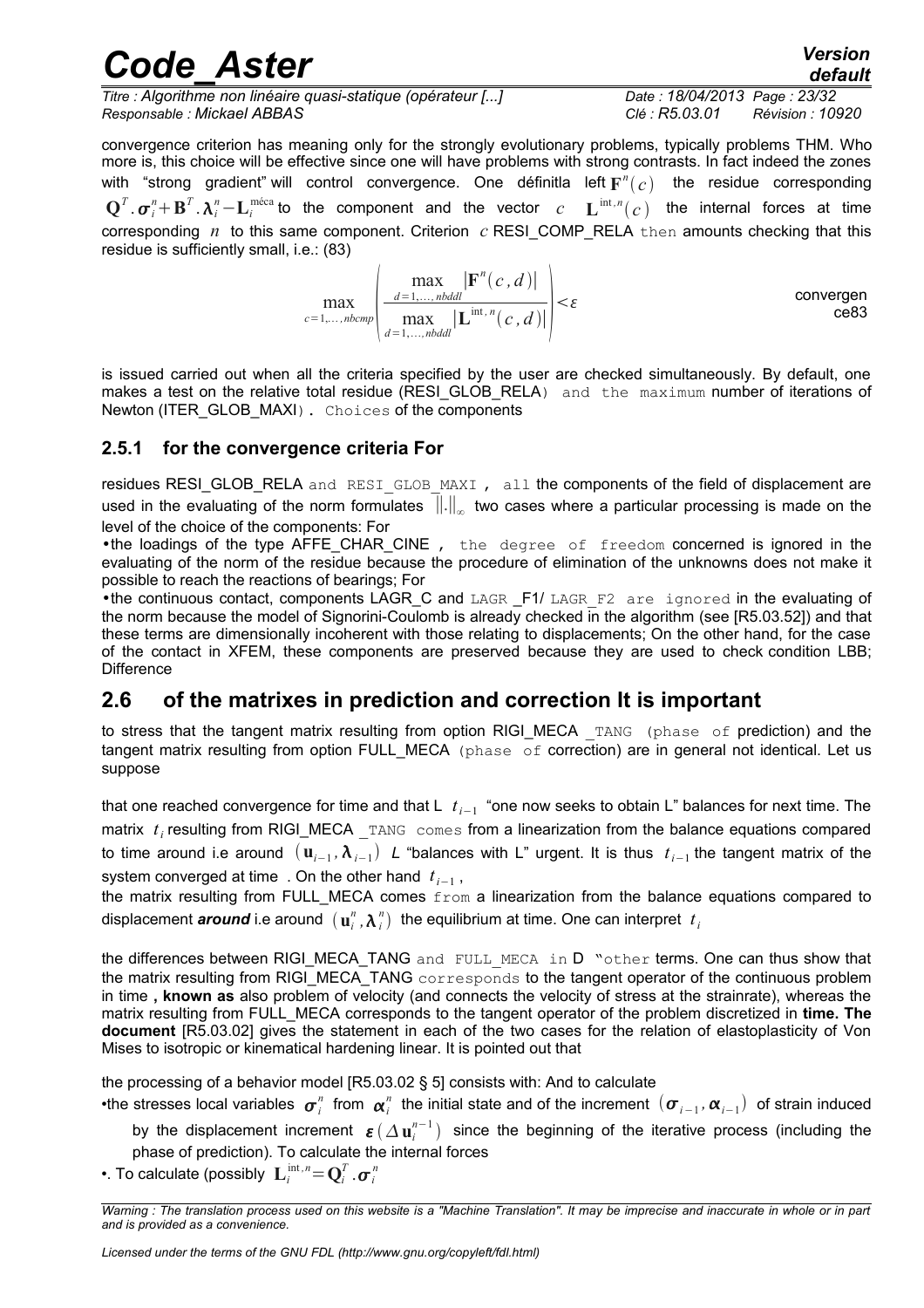*Titre : Algorithme non linéaire quasi-statique (opérateur [...] Date : 18/04/2013 Page : 24/32 Responsable : Mickael ABBAS Clé : R5.03.01 Révision : 10920*

•) the tangent matrix (option RIGI\_MECA\_TANG for the phase of prediction, option FULL\_MECA for the iterations of Newton). Case of the following

### <span id="page-23-0"></span>**2.7 loadings a following**

loading (in mechanics) is a loading which depends on the geometry of structure, as for example the pressure which is exerted in the direction opposed to the norm (or inertia forces in a nonGalilean reference). Thus, when the structure becomes deformed with the evolution of the load, the loading, expressed in an absolute coordinate system, is transformed. The loads which do not depend on the geometry of structure are called dead or fixed loads (for example, gravity). To indicate that a load must be treated like a following load in STAT\_NON\_LINE, one indicates TYPE\_CHARGE=' SUIV " under key word EXCIT. A mechanical loading comprising of  ${\bf L}_i^{\rm m\'eca}({\bf u}_i)$  the following loads thus breaks up into two parts: (84) the exhibitor

$$
\mathbf{L}_i^{\text{méca}}(\mathbf{u}_i) = \mathbf{L}_i^{\text{fixe}} + \mathbf{L}_i^{\text{suiv}}(\mathbf{u}_i)
$$
84

the died  $f_{\text{free}}$  loads here, and the following loads  $f_{\text{air}}$ . The system of equations to be solved (21) becomes the[n21:](#page-9-2) (85) the derivative

$$
\begin{cases}\n\mathbf{L}_i^{\text{int}} + \mathbf{B}^T \cdot \mathbf{\lambda}_i = \mathbf{L}_i^{\text{five}} + \mathbf{L}_i^{\text{suv}}(\mathbf{u}_i) \\
\mathbf{B} \cdot \mathbf{u}_i = \mathbf{u}_i^d\n\end{cases}
$$
 85

operations making it possible to write the phase of prediction and the iterations of the method of Newton thus utilize the derivatives from ratio with  $L_i^{siiv}(\bf{u}_i)$  displacements. The phase of prediction  $(\bf{u}_i)$  becomes: (86) And the iterations

$$
\left\| \left( \mathbf{K}_{i-1} - \frac{\partial \mathbf{L}^{\text{sniv}}}{\partial \mathbf{u}} \right)_{\mathbf{u}_{i-1}} \right\|_{\mathbf{u}_{i-1}} \Delta \mathbf{u}_i^0 + \mathbf{B}^T \cdot \Delta \lambda_i^0 = \Delta \mathbf{L}_i^{\text{fixed}} + \mathbf{L}_{i-1}^{\text{sniv}} + \Delta \mathbf{L}_i^{\text{var}} \tag{86}
$$

of Newton consist in solving the system: (87) Thus, at

$$
\begin{vmatrix}\n\mathbf{K}_{i}^{n-1} - \frac{\partial \mathbf{L}^{\text{sniv}}}{\partial \mathbf{u}}\bigg|_{\mathbf{u}_{i}^{n-1}}\n\end{vmatrix} \cdot \delta \mathbf{u}_{i}^{n} + \mathbf{B}^{T} \cdot \delta \lambda_{i}^{n} = \mathbf{L}^{\text{fixe}} + \mathbf{L}_{i}^{\text{sniv}, n-1}(\mathbf{u}_{i}) - \mathbf{L}_{i}^{\text{int}, n-1} - \mathbf{B}^{T} \cdot \lambda_{i}^{n-1}
$$
\n
$$
\mathbf{B} \cdot \delta \mathbf{u}_{i}^{n} = \mathbf{u}_{i}^{d} - \mathbf{B} \cdot \mathbf{u}_{i}^{n-1}
$$
\n
$$
\mathbf{B} \cdot \delta \mathbf{u}_{i}^{n} = \mathbf{B} \cdot \mathbf{u}_{i}^{n-1}
$$
\nThe

of each step of load (prediction) and with each iteration of Newton, one must calculate a stiffness matrix and a  $\text{vector } \frac{\partial \mathbf{L}^{\text{surv}}}{\partial \mathbf{u}}\Big|_{\mathbf{u}}$  related to the following  $\mathbf{L}^{\text{surv}}$  loadings. The only loads

which can be dealt as with the following loads in the actual position of operator STAT\_NON\_LINE  $are:$ Pressure for

•the modelizations 3D, 3D\_SI, D\_PLAN , D\_PLAN SI , AXIS , AXIS\_SI , C\_PLAN , C\_PLAN SI [R3.03  $.04$ ] and COQUE\_3D [R3.03 .07]; The loading

- •of gravity for elements CABLE\_POULIE [ R3.08.05], elements with three nodes comprising a pulley and two bits of cables: the force of gravity being exerted on the element depends on the respective lengths of the two bits; The centrifugal force
- •in large displacements, which for a rotational speed is given by  $\omega$  : . Available for  $\int_{\Omega} \rho \cdot \boldsymbol{\omega} \wedge [\boldsymbol{\omega} \wedge \mathbf{OM}] \cdot d\Omega = \int_{\Omega} \rho \cdot \boldsymbol{\omega} \wedge [\boldsymbol{\omega} \wedge (\mathbf{OM}_{0} + \mathbf{u})] \cdot d\Omega$  the modelizations 3D and AXIS FOURIER; The loading
- •of gravity for all modelizations THM of the unsaturated porous environments [R7.01.10]: indeed, the density depends on the nodal variables to take account of the behavior models of the géomatériaux one. Linear search

*Licensed under the terms of the GNU FDL (http://www.gnu.org/copyleft/fdl.html)*

*default*

*Warning : The translation process used on this website is a "Machine Translation". It may be imprecise and inaccurate in whole or in part and is provided as a convenience.*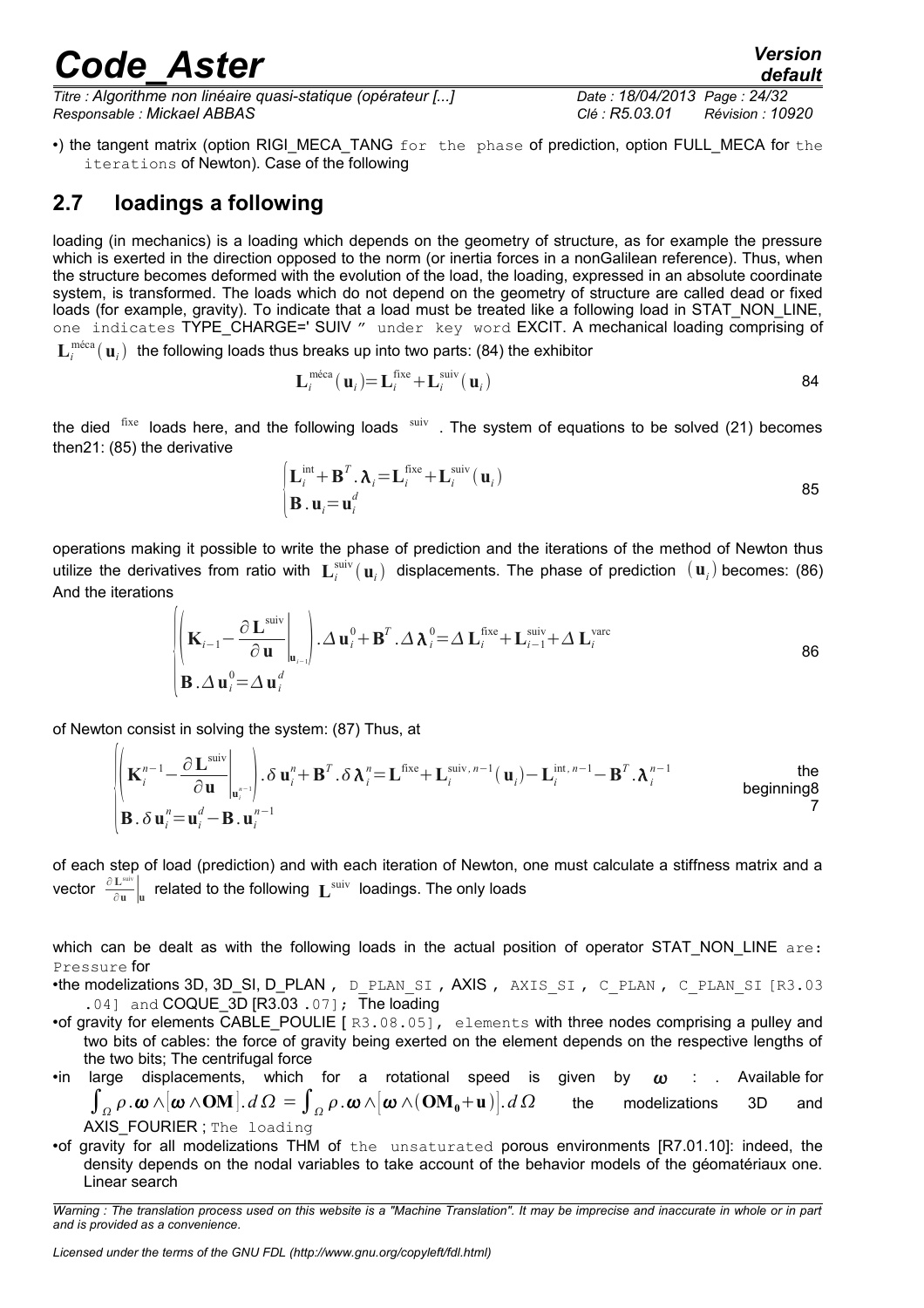

*Titre : Algorithme non linéaire quasi-statique (opérateur [...] Date : 18/04/2013 Page : 25/32 Responsable : Mickael ABBAS Clé : R5.03.01 Révision : 10920*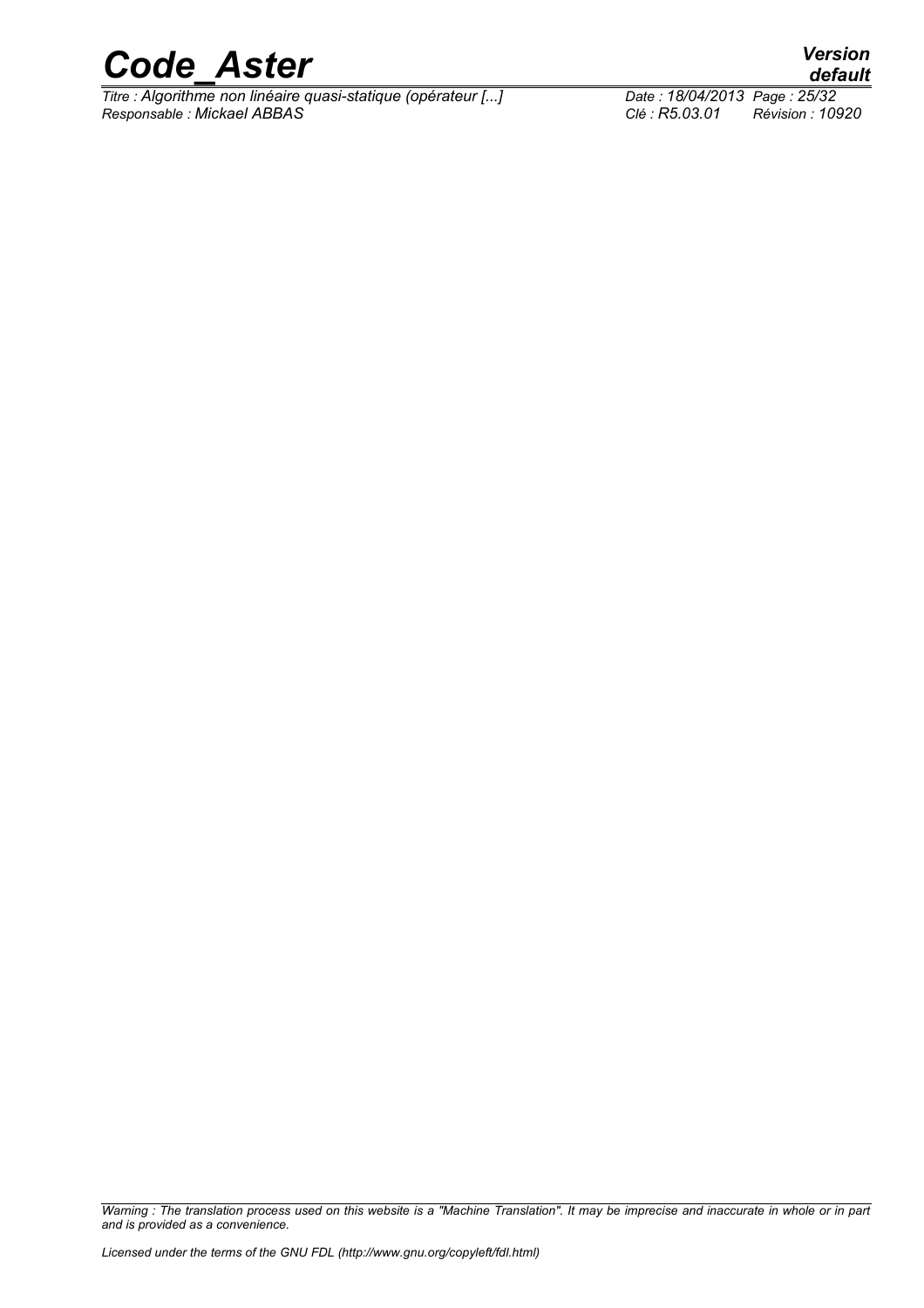*Titre : Algorithme non linéaire quasi-statique (opérateur [...] Date : 18/04/2013 Page : 26/32 Responsable : Mickael ABBAS Clé : R5.03.01 Révision : 10920*

# *default*

### <span id="page-25-3"></span>**3 the linear search**

here exposed relates to the linear search in L" absence of control. Principle the introduction

### <span id="page-25-2"></span>**3.1**

of the linear search into operator STAT\_NON\_LINE results from a report: the method of Newton with consistent matrix does not converge in all the cases, in particular when one leaves too much far from the solution. In addition, the use of matrixes other than the consistent tangent matrix can, when they are too "flexible", lead to divergence. The linear search makes it possible to secure such divergences against. It consists in

considering, either like  $(\delta\,\mathbf{u}_i^n,\delta\,\pmb{\lambda}_i^n)$  the increment of displacements and the Lagrange multipliers, but as a direction of search in which one will seek to minimize a functional calculus (the energy of structure). One will find a step of advance in this direction  $\rho$ , and the actualization of the unknowns will consist in making: (88) In the absence of

$$
\begin{cases}\n\mathbf{u}_i^n = \mathbf{u}_i^{n-1} + \rho \, \delta \mathbf{u}_i^n \\
\lambda_i^n = \lambda_i^{n-1} + \rho \, \delta \lambda_i^n\n\end{cases}
$$
\n88

linear search (by default) the scalar is of course  $\rho$  equal to 1. Minimization of

### <span id="page-25-1"></span>**3.2 a functional calculus In order to**

be better convinced of the founded good of the linear search, one can interpret the method of Newton as a method of minimization of a functional calculus (if the tangent matrixes are symmetric). We insist on the fact that the equations obtained are rigorously those of the method of Newton exposed in [the §2.2] and that onl[y2.2](#page-9-5) the way of reaching that point is different. "

The talk the dualisation of the boundary conditions of Dirichlet and we place Forget" to simplify on the assumption of the small strains. The functional calculus is considered: (89) where the density

$$
J: V \to \mathbb{R}
$$
  

$$
\mathbf{u} \to J(\mathbf{u}) = \int_{\Omega} \Phi(\boldsymbol{\varepsilon}(\mathbf{u})). d\Omega - \int_{\Omega} \mathbf{f} \cdot \mathbf{u} . d\Omega - \int_{\Gamma} \mathbf{t} \cdot \mathbf{u} . d\Gamma
$$

of free energy makes it possible in the case of  $\Phi$  to connect the tensor of the stresses to the tensor  $\sigma$  of the strains linearized by  $\varepsilon$  the relation  $\varepsilon = \frac{\partial \Phi}{\partial \tau}$  $\frac{\partial^2 \mathbf{r}}{\partial \mathbf{\sigma}}$  L" hyperelasticity (one generalizes this situation with the others nonlinearities in the continuation of the document). The functional calculus being convex *J* , to find the minimum of is equivalent *J* to cancel its gradient, that is to say: (90) What is

$$
\nabla J(\mathbf{u}).\mathbf{v} = 0 \quad \forall \mathbf{v} \in V
$$

the Principle of the Virtual wors since: (91) Thus, to solve

$$
\nabla J(\mathbf{u}).\mathbf{v} = \int_{\Omega} \boldsymbol{\sigma}(\mathbf{u}): \boldsymbol{\varepsilon}(\mathbf{v}).\,d\,\Omega - \int_{\Omega} \mathbf{f}.\,\mathbf{v}.\,d\,\Omega - \int_{\Gamma} \mathbf{t}.\,\mathbf{v}.\,d\,\Gamma
$$

the equations resulting from the Principle of the Virtual wors (bases problem formulated in [§1.3]) is equivalen[t1.3](#page-4-0) to minimize the functional calculus which represents *J* the energy of the structure (decreased internal energy of the work of the external forces and). Method **f** of **t** minimization

### <span id="page-25-0"></span>**3.3 minimization**

is made in an iterative way, classically in two times with each iteration: Computation of a direction •of search along which  $\delta$  one will seek reiterated according to, Computation of the best

*Licensed under the terms of the GNU FDL (http://www.gnu.org/copyleft/fdl.html)*

*Warning : The translation process used on this website is a "Machine Translation". It may be imprecise and inaccurate in whole or in part and is provided as a convenience.*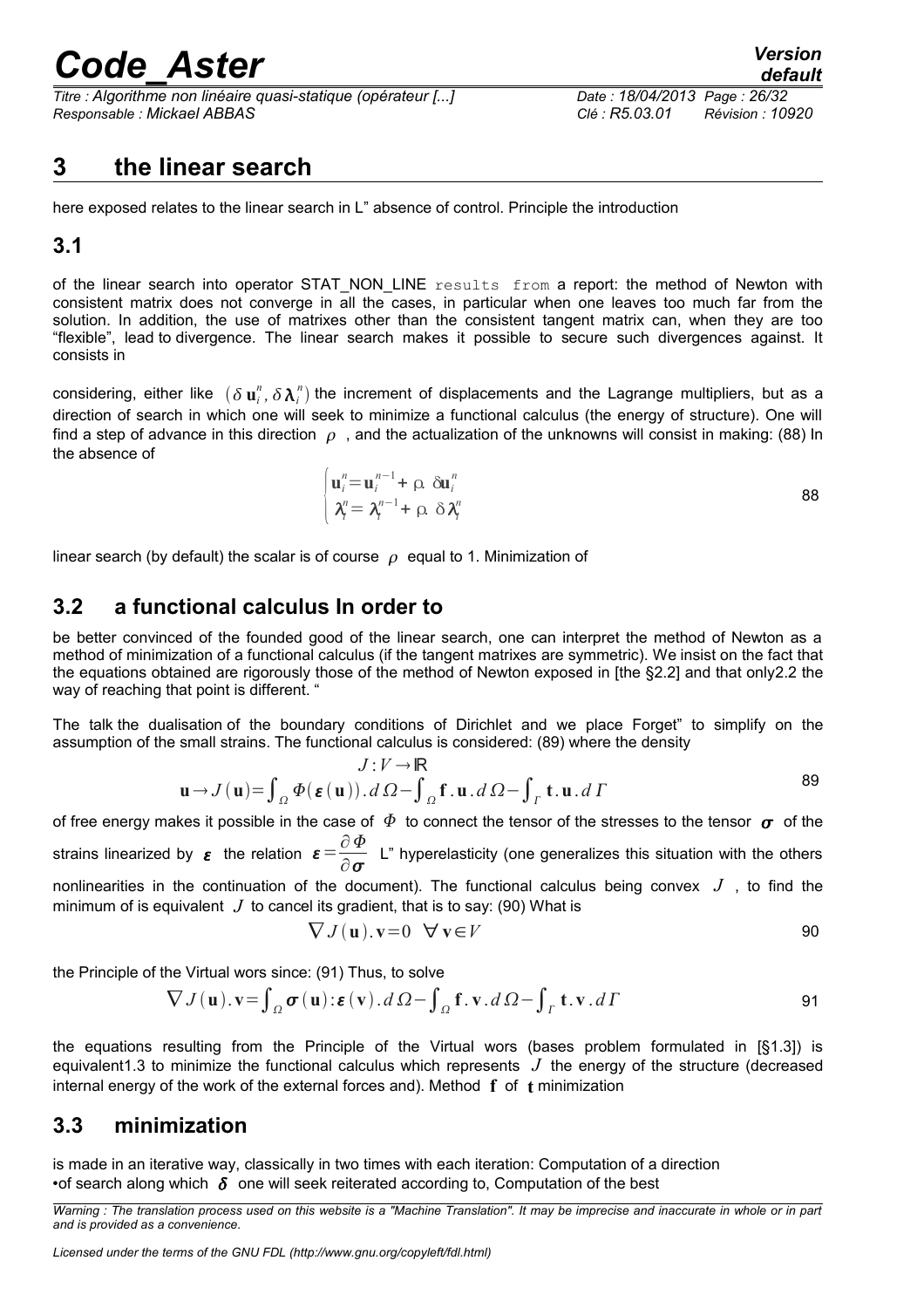*Titre : Algorithme non linéaire quasi-statique (opérateur [...] Date : 18/04/2013 Page : 27/32 Responsable : Mickael ABBAS Clé : R5.03.01 Révision : 10920*

•step of advance in this direction  $\rho$  : In a problem  $\mathbf{u}^{n+1}$ = $\mathbf{u}^{n}$ + $\rho$  .  $\boldsymbol{\delta}$ of minimization, the natural idea is to advance in the direction opposed to the gradient of the functional calculus, which is locally the best direction of descent since this direction is normal with the lines of isovaleurs and directed in the meaning of the decreasing values 2-3.3-a U [- has However 3.3-a](#page-26-0)



<span id="page-26-0"></span>**- has However 3.3-a**

is possible by means of to improve the choice of the direction of descent this method of gradient in a metric news. It is what will enable us to find the classical equations of the method of Newton. Let us take the simple example of a problem with two variables and for which  $x \, y$  the functional calculus has the shape of an ellipse whose minimum is in: (92) While choosing  $\alpha$ *a ,* β *b*

$$
J(x, y) = \frac{1}{2} . ax^{2} + \frac{1}{2} . by^{2} - \alpha x - \beta y
$$

like direction of descent the reverse of the gradient of, one passes from one *J* reiterated to the following (let us reason on only) by *x* : (93) which does not point

$$
x^{n+1} = x^n - ax^n + \alpha \tag{93}
$$

towards the solution since the norm in a point of an ellipse does not pass in general by the center of the ellipse Figure 2 -



**3.3-b On the other hand 3.3-b**

a change of variables is carried out so that the isovaleurs of become *J* circles: (94) Figure 2

*Warning : The translation process used on this website is a "Machine Translation". It may be imprecise and inaccurate in whole or in part and is provided as a convenience.*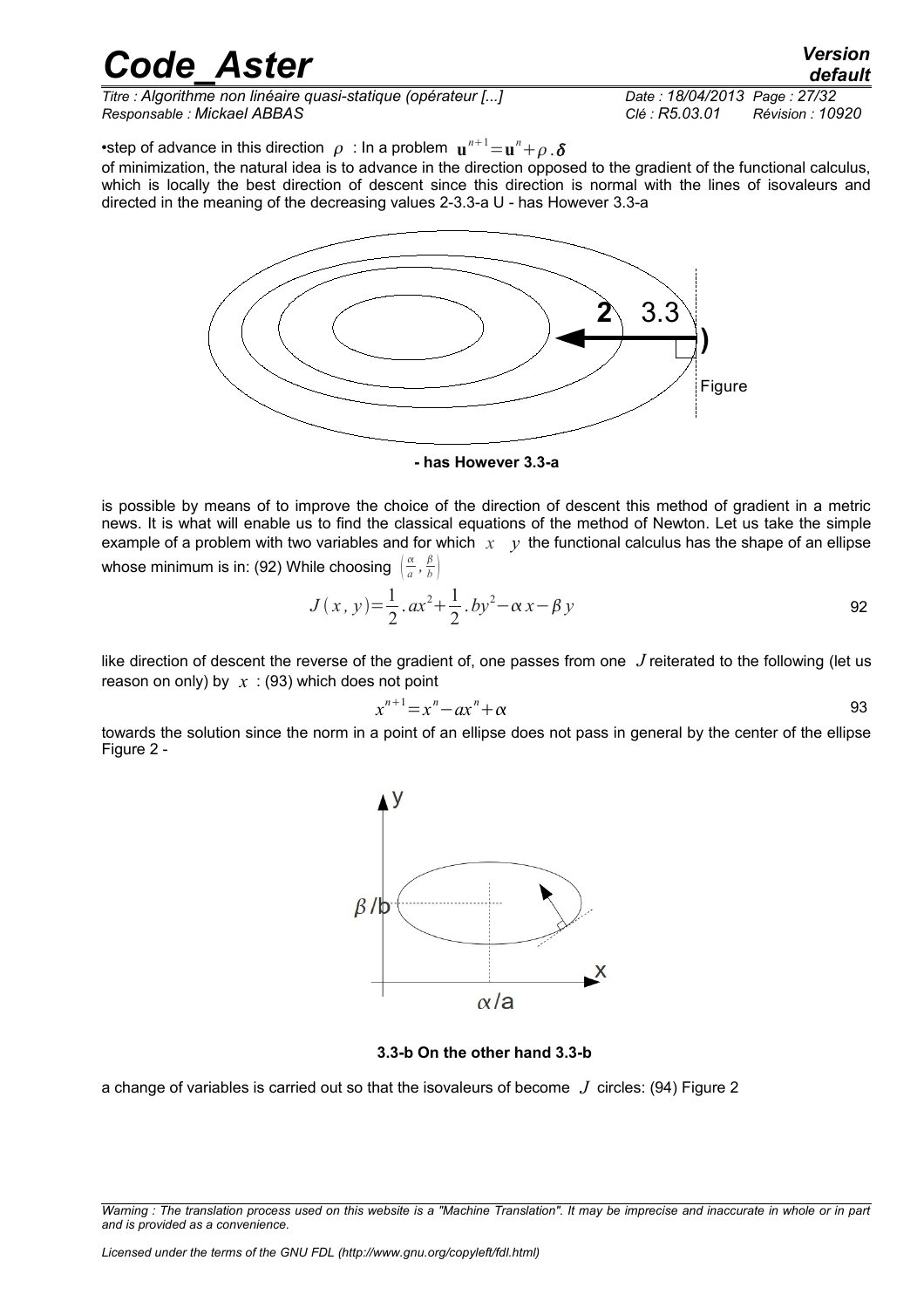*Titre : Algorithme non linéaire quasi-statique (opérateur [...] Date : 18/04/2013 Page : 28/32 Responsable : Mickael ABBAS Clé : R5.03.01 Révision : 10920*

*default*

-94



**- C the use3.3-c**

of the opposite direction of the gradient of allows D then *J* "to obtain the solution in an iteration: (95) Thus,

$$
\overline{x}^{n+1} = \overline{x}^n - \left(\overline{x}^n - \frac{\alpha}{\sqrt{a}}\right) = \frac{\alpha}{\sqrt{a}} \Rightarrow x^{n+1} = \frac{\alpha}{a}
$$
 the use95

of the method of gradient in the metric news allows an immediate convergence. In a more complicated case (functional calculus convex but different from an ellipse), convergence is not instantaneous but the change of variables makes it possible to reduce the nombre of iterations appreciably necessary. Application to

#### <span id="page-27-0"></span>**3.4 the minimization of energy to simplify**

, one will be placed in the discretized linear case where the functional calculus is worth: (96) One *J* notes

$$
J(\mathbf{u}) = \frac{1}{2} \cdot \mathbf{u}^T \cdot \mathbf{K} \cdot \mathbf{u} - \mathbf{u}^T \cdot \mathbf{L}
$$

**K** of structure, and the vector of **L** the imposed loadings. To minimize, we *J will use* the same method of descent as previously by making a completely similar change of variables as a preliminary. The definite symmetric matrix **K** being positive, its eigenvalues are real positive: one can thus define the "square root" of which one will note **K** (also symmetric  $\sqrt{K}$  ). One poses, the minimization  $\bar{u} = \sqrt{K}$  **u** of is then equivalent *J* to that of: (97) By means of

$$
\mathcal{J}(\mathbf{\bar{u}}) = \frac{1}{2} \cdot \mathbf{\bar{u}}^T \cdot \mathbf{\bar{u}} - \mathbf{\bar{u}}^T \cdot \left(\sqrt{\mathbf{K}}\right)^{-T} \cdot \mathbf{L}
$$

a decomposition by the diagonal: (98) With diagonal

$$
\mathbf{K} = \mathbf{P} \cdot \mathbf{D} \cdot \mathbf{P}^{-1} \tag{98}
$$

, therefore **D** : (99) What leads

*Warning : The translation process used on this website is a "Machine Translation". It may be imprecise and inaccurate in whole or in part and is provided as a convenience.*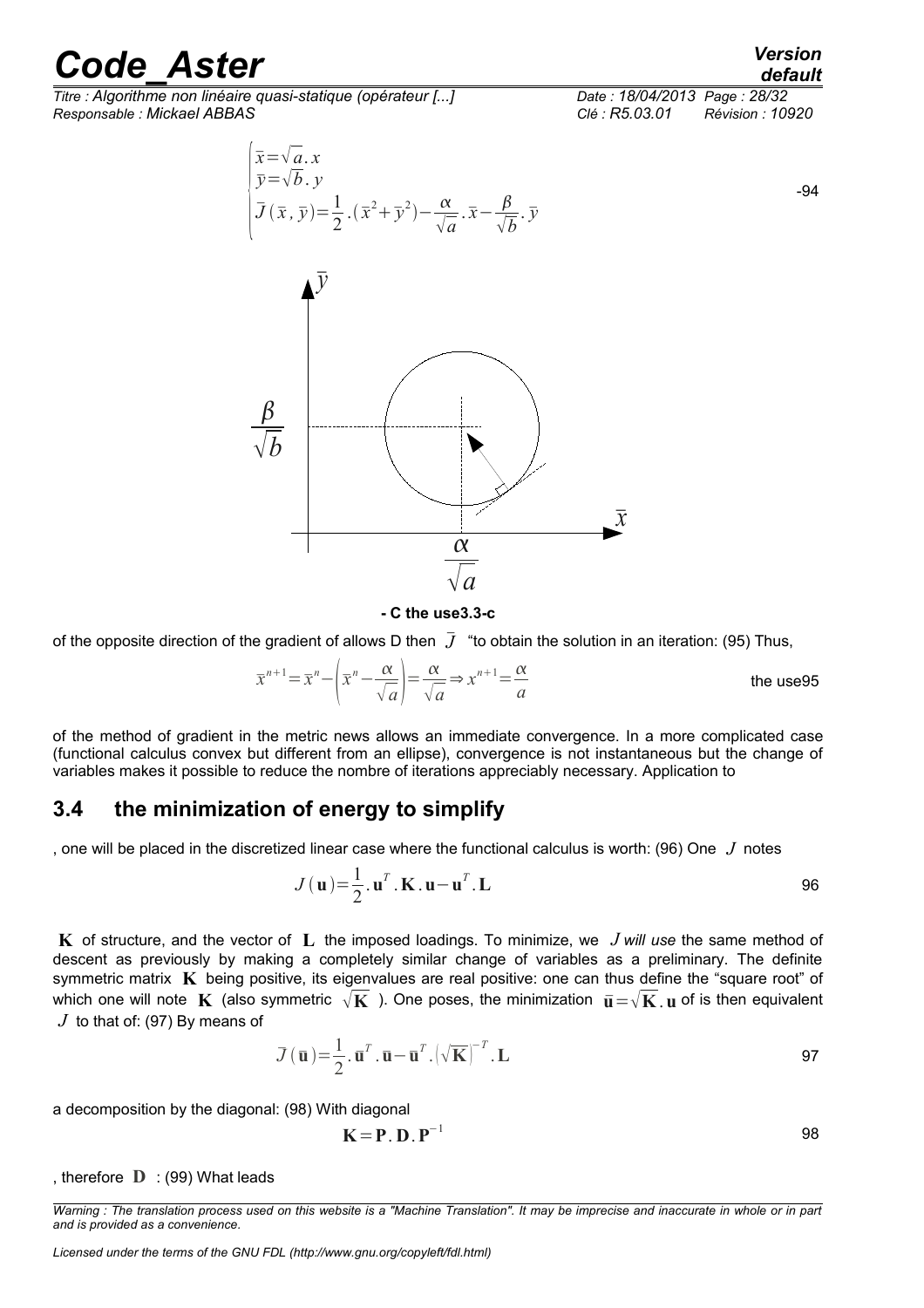*Titre : Algorithme non linéaire quasi-statique (opérateur [...] Date : 18/04/2013 Page : 29/32 Responsable : Mickael ABBAS Clé : R5.03.01 Révision : 10920*

$$
\sqrt{\mathbf{K}} = \mathbf{P} \cdot \sqrt{\mathbf{D}} \cdot \mathbf{P}^{-1}
$$

to: (100) By taking over

$$
\sqrt{\mathbf{K}^T} \cdot \sqrt{\mathbf{K}} = \mathbf{P} \cdot \sqrt{\mathbf{D}^T} \cdot \sqrt{\mathbf{D}} \cdot \mathbf{P}^{-1} = \mathbf{K}
$$

direction of descent the opposite leadership of the gradient of, one obtains  $\bar{J}$  : (101) That is to say, while

$$
\overline{\mathbf{u}}^{n+1} = \overline{\mathbf{u}}^n - \left(\overline{\mathbf{u}}^n - \sqrt{\mathbf{K}^{-1}} \cdot \mathbf{L}\right)
$$
 returning 1

to the initial variables: (102) Or

$$
\mathbf{u}^{n+1} = \mathbf{u}^n - \mathbf{K}^{-1}.\left(\mathbf{K}.\mathbf{u}^n - \mathbf{L}\right) \tag{102}
$$

103) One finds

$$
\mathbf{K} \cdot \left( \mathbf{u}^{n+1} - \mathbf{u}^n \right) = \mathbf{L} - \mathbf{K} \cdot \mathbf{u}^n
$$

the equations of the method of Newton: the matrix is Hessienne **K** of the functional calculus (matrix of *J* derivative second) and the second member is the difference of the loading and the internal forces, also called residue of equilibrium. Thus method of Newton perhaps interpreted like resulting from the minimization of the energy of structure via a method of gradient applied after a change of metric. Determination

### <span id="page-28-0"></span>**3.5 of the step of advance Let us return to the real**

problem, that of the resolution of. This problem  $L_i^{\text{int}}(u_i)=L_i^{\text{ext}}$  can be interpreted like the minimization of the following functional calculus: (104) where corresponds

$$
J = W(\mathbf{u}_i) - \mathbf{u}_i^T \cdot \mathbf{L}_i^{\text{ext}}
$$

to  $W\left({\bf u_i}\right)$  the discretization, on the basis of the shape functions, the internal energy of structure: (105) One calculated

$$
W = \int_{\Omega} \Phi(\boldsymbol{\varepsilon}(\mathbf{u})). \, d\Omega \tag{105}
$$

by the method of Newton a displacement increment which, in the problem  $\delta\mathbf{u}_i^n$  of minimization, is interpreted like a direction of search, according to what precedes. One will calculate the step of advance in this direction  $\rho$ allowing to minimize the value of the functional calculus: (106) to find

$$
\underset{\rho \in \mathbb{R}}{\text{Min}} \left\{ W \left( \mathbf{u}_{i}^{n-1} + \rho \cdot \delta \mathbf{u}_{i}^{n} \right) - \mathbf{L}_{i}^{\text{ext}} \left( \mathbf{u}_{i}^{n-1} + \rho \cdot \delta \mathbf{u}_{i}^{n} \right) \right\}
$$

this function scalar of that one will note  $\rho$ , one seeks  $f(\rho)$  the point where its derivative is cancelled (that amounts making orthogonal the final residue and the direction of search): (107) is the projection

$$
f'(\rho) = \left[\delta \mathbf{u}_i^n\right]^T \cdot \left[\mathbf{Q}^T \cdot \boldsymbol{\sigma} \left(\mathbf{u}_i^{n-1} + \rho \cdot \delta \mathbf{u}_i^n\right) - \mathbf{L}_i^{\text{ext}}\right] = 0
$$

 $f'(\rho)$  of the residue on the direction of search. With the notations of [§2.2] and in taking into accoun[t2.2](#page-7-0) the reactions of bearing, the scalar equation to solve determine the step of advance, is written:  $( \rho 108)$  At the end of

$$
f'(\rho) = \left[\delta \mathbf{u}_i^n\right]^T \cdot \left[\mathbf{Q}^T \cdot \boldsymbol{\sigma} \left(\mathbf{u}_i^{n-1} + \rho \cdot \delta \mathbf{u}_i^n\right) + \mathbf{B}^T \cdot \left(\boldsymbol{\lambda}_i^{n-1} + \rho \cdot \delta \boldsymbol{\lambda}_i^n\right) - \mathbf{L}_i^{\text{ext}}\right] = 0
$$

the linear search, one brings up to date displacements and parameters of Lagrange by: (109) the test

<span id="page-28-1"></span>
$$
\begin{cases}\n\mathbf{u}_i^n = \mathbf{u}_i^{n-1} + \rho \, \delta \mathbf{u}_i^n \\
\lambda_i^n = \lambda_i^{n-1} + \rho \, \delta \lambda_i^n\n\end{cases}
$$
 of 109

*Licensed under the terms of the GNU FDL (http://www.gnu.org/copyleft/fdl.html)*

99

*Warning : The translation process used on this website is a "Machine Translation". It may be imprecise and inaccurate in whole or in part and is provided as a convenience.*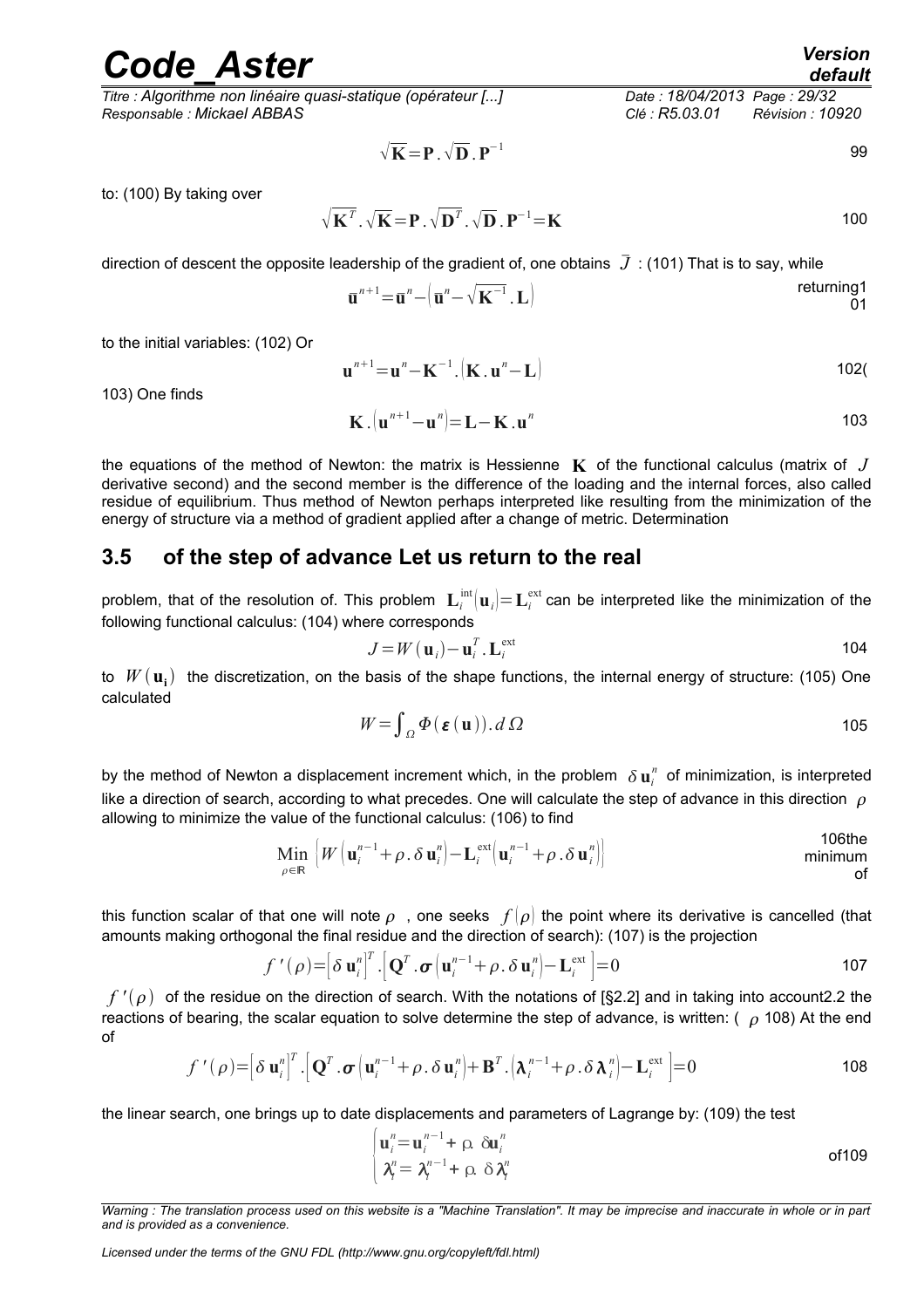*Titre : Algorithme non linéaire quasi-statique (opérateur [...] Date : 18/04/2013 Page : 30/32 Responsable : Mickael ABBAS Clé : R5.03.01 Révision : 10920*

carries: On the maximum

•number of iterations of linear search indicated by the user under the key - key ITER\_LINE\_MAXI of factor key word the NEWTON (the default value 0 inhibits the linear search, and is worth 1 then),  $\rho$  On criterion

•RESI\_LINE\_RELA given by, where is worth by  $f(\rho) \leq \tau$ .  $f(0)$  default  $\tau$  0.1. The linear search

is to some extent a "insurance" making it possible to guard itself against serious divergences of the method of Newton. When the direction of search is "bad" (if the tangent matrix is too flexible, for example), the linear algorithm of search ends in a low value of, which avoids  $\rho$  moving away too much from the solution. It is not necessary to do many iterations in the method of secant (two or three are enough to avoid the catastrophes) because each one is rather expensive (the internal forces should be recomputed) and there is not the ambition to find with each iteration of Newton the value of really optimal  $\rho$ . Computation of the linear

### <span id="page-29-2"></span>**3.6 coefficient of search There exist two**

methods to compute: the optimal one in  $\rho$  the linear search. Secant method

#### <span id="page-29-1"></span>**3.6.1 (METHODE=' CORDE') So that the determination**

of is not too  $\rho$  expensive, one uses a method of secant of which the maximum number of iterations is fixed by the user. The method of secant can be interpreted as a method of Newton where the derivative at the point running is approached by the direction uniting the point running and the preceding point: (110) Where one

$$
\rho^{p+1} = \rho^p - \frac{\rho^p - \rho^{p-1}}{g^p - g^{p-1}} \cdot g^p = \frac{\rho^{p-1} \cdot g^p - \rho^p \cdot g^{p-1}}{g^p - g^{p-1}}
$$
\n<sup>110</sup>

. One leaves  $g^p = f'(\rho^p)$  and. The method  $\rho^0 = 0$   $\rho^1 = 1$  of secant has an order of convergence of about 1.6. It is represented schematically on Figure 2-3.6.1 [.1-a mixed 3.6.1-a](#page-29-3)



<span id="page-29-3"></span>**.1-a mixed 3.6.1-a**

#### <span id="page-29-0"></span>**3.6.2 (METHODE=' MIXTE') This method**

mixes several techniques of resolution to be more robust. It consists primarily of the application of a secant method (see paragraph the preceding one) between two predetermined limits. It is by way of the application the method of secant with variable limits. Here the algorithm used: It is supposed that

*Warning : The translation process used on this website is a "Machine Translation". It may be imprecise and inaccurate in whole or in part and is provided as a convenience.*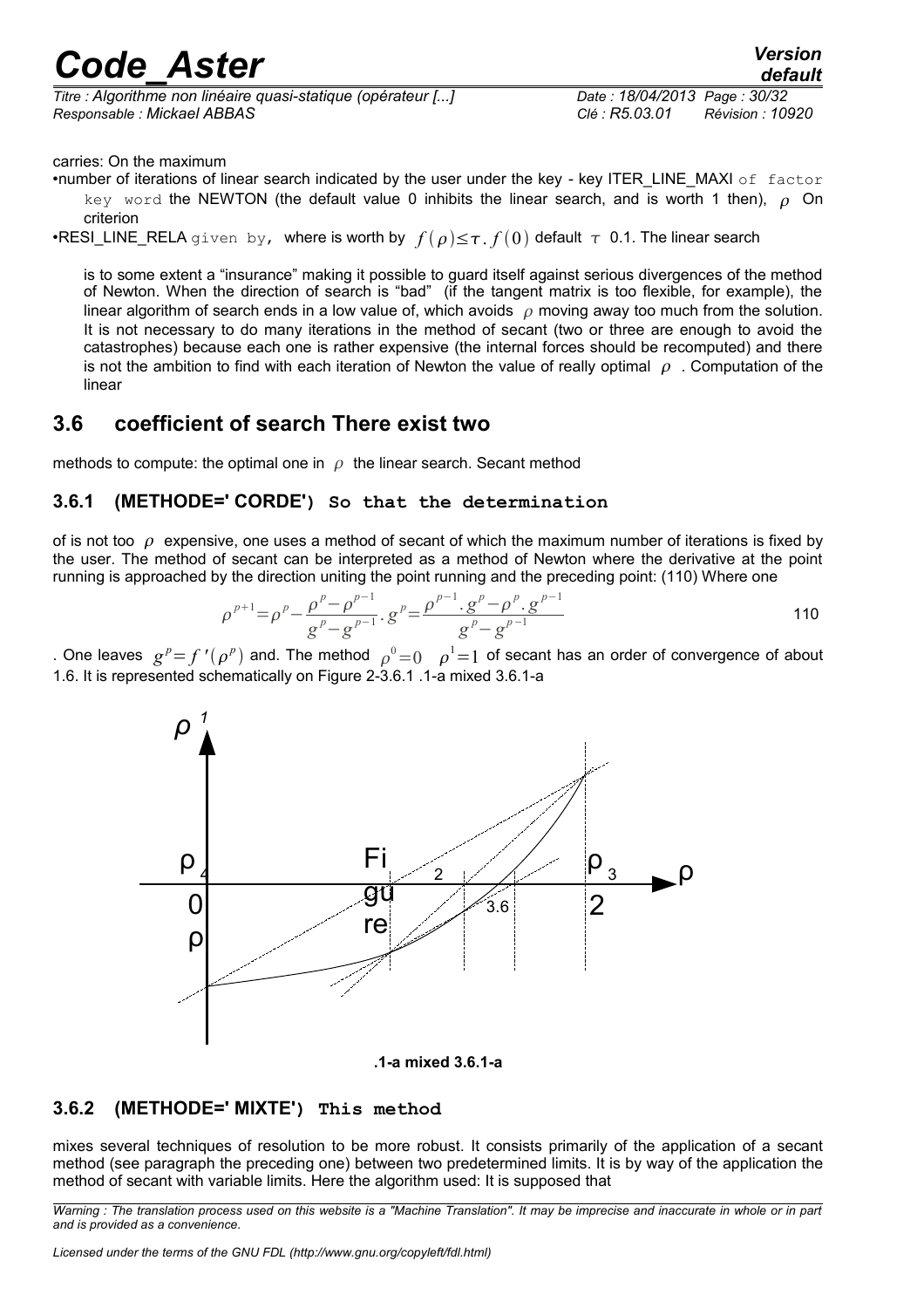*Titre : Algorithme non linéaire quasi-statique (opérateur [...] Date : 18/04/2013 Page : 31/32 Responsable : Mickael ABBAS Clé : R5.03.01 Révision : 10920*

*default*

1.. If it is not  $f'(0) > 0$  the case, one changes the meaning of the direction of descent (by examining the negative ones, which  $\rho$  amounts defining as being equal *f* ' to One seeks  $-f'$ 

2.positive such as  $\rho_{\text{max}}$ . The method  $f'|\rho_{\text{max}}|<0$  is simply iterative while making with (stage  $\rho_{n+1}=3$ .  $\rho_n$ of bracketage  $\rho_0=1$  or framing) One thus has

3.the two new limits between which the function changes sign. If it is supposed that the function is continuous, *f '* there thus exists a solution between these limits. One applies

4.the secant method to this interval: one leaves and. Typical case  $\ \rho^0\!\!=\!\!0\quad \rho^1\!\!=\!\!\rho_{\rm\scriptscriptstyle max}$ 

#### <span id="page-30-0"></span>**3.6.3 : the method of Newton-Krylov It was specified**

higher than the linear search is carried out simultaneously on the unknowns and as the formula **u** λ (109) of actualization of the variable[s109](#page-28-1) shows it. However the functional calculus to be minimized does not present minimum according to the unknowns formulates, it  $(\mathbf{u}, \lambda)$  about Lagrangian which presents a point saddles, i.e. a minimum in formula and **u** in formula (see  $\lambda$  )). This way make is thus not licit in the general case. However, one can

show that if the system in prediction is solved "exactly" (all at least with a numerically satisfactory accuracy), this approach is licit. It is generally the case in the usual use of Code\_Aster. It *is on the other hand not*

the case in the frame of the use of the method of Newton-Krylov, where the linear systems are precisely solved in a voluntarily inaccurate way. In this situation, to circumvent the problem, only the unknowns formula are affected **u** by the linear search and the formula of update of the variables thus becomes: formulate (111)

$$
\begin{cases}\n\mathbf{u}_i^n = \mathbf{u}_i^{n-1} + \rho \, \delta \mathbf{u}_i^n \\
\lambda_i^n = \lambda_i^{n-1} + \delta \lambda_i^n\n\end{cases}
$$

the functional calculus to be minimized has well a minimum in formula, procedure **u** of linear search is licit. Control One

### **4 will refer**

<span id="page-30-2"></span><span id="page-30-1"></span>to documentation [R5.03.80]. Bibliography

### **5 A. Ibrahimbegovic**

- 1) "Nonlinear Solid Mechanics: Theoretical Formulations and Finite Element Methods Solution" Springer – 2009 M.A. Crisfield
- 2) "Non-Linear Finite Element Analysis of Solids and Structures: Essentials" Wiley Professional Software – 1996 M.A. Crisfield
- 3) "Non-Linear Finite Element Analysis of Solids and Structures: Advanced Topics" Wiley Professional Software – 1997 J.C. Simo, T.J.R. Hughes
- 4) "Computational inelasticity " Springer 2000 "Elements of analysis
- 5) and numerical resolution of the relations of elastoplasticity" EDF Bulletin of the Management of the Studies and Searches – Series  $C - N^{\circ}$  3 1986 – p. 57 - 89. J.F. Master – "
- 6) numerical Analysis" duplicated course of the ENTPE. J. Shi, Mr. A. Crisfield
- 7) "Combining arc-length control and line searches in path following" Communications in Numerical Methods in Engineering, vol. 11,793-803 (1995). Work Card Kelley - "Iterative
- <span id="page-30-3"></span>8) Methods for Solving Linear and Nonlinear Equations", vol. 16 in Frontiers in Applied Mathematics, Siam, Philadelphia, 1995. History of the versions

*Warning : The translation process used on this website is a "Machine Translation". It may be imprecise and inaccurate in whole or in part and is provided as a convenience.*